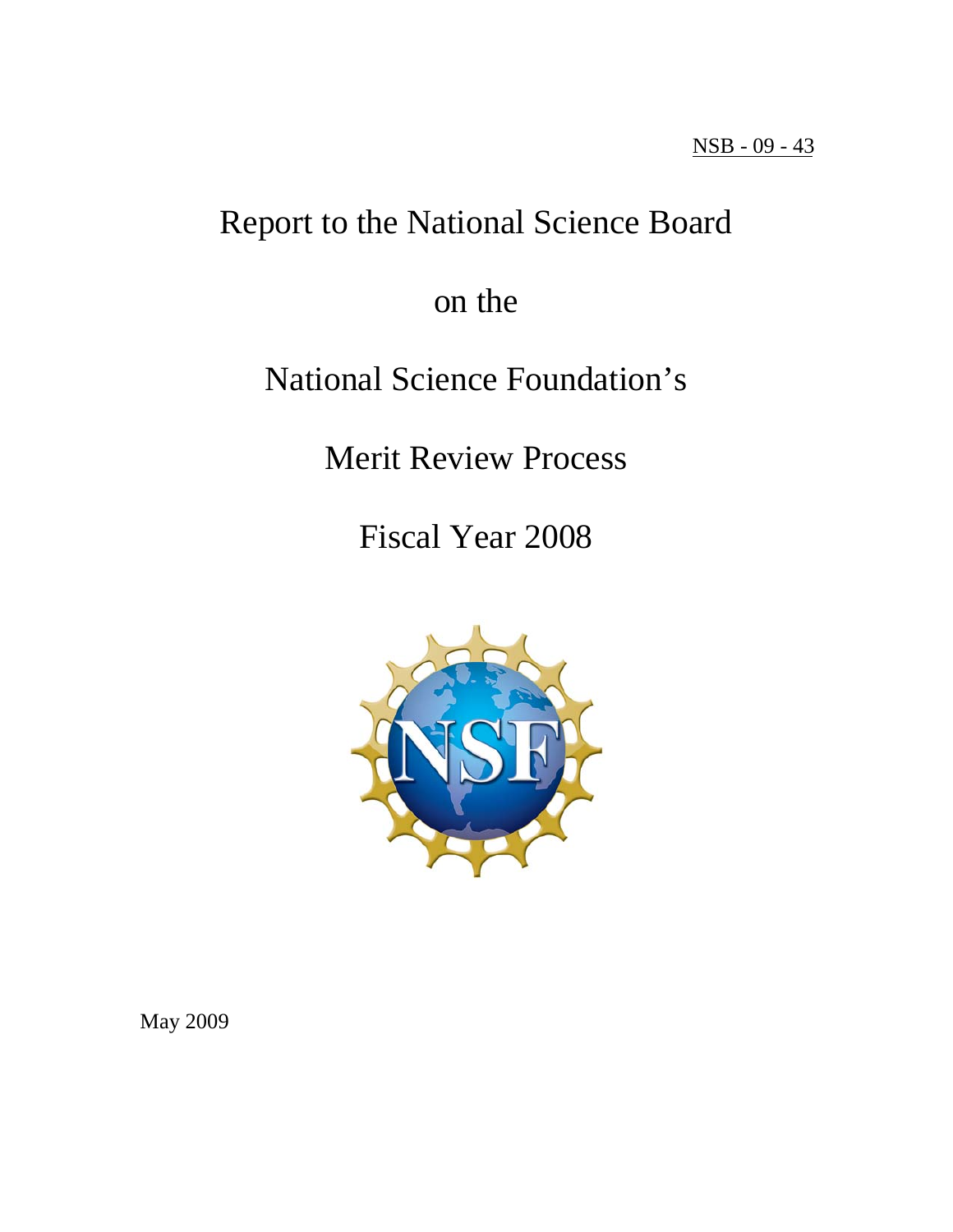# **TABLE OF CONTENTS**

| I.   | <b>Executive Summary</b>                                                | $\overline{4}$ |
|------|-------------------------------------------------------------------------|----------------|
| Π.   | Introduction                                                            | 6              |
| III. | Proposal and Award Data                                                 | 7              |
|      | A. Proposals, Awards, and Funding Rates                                 | 7              |
|      | B. Types of Awards                                                      | 8              |
|      | C. Awards By Sector/Institution                                         | 9              |
|      | D. Time to Decision (Proposal Dwell Time)                               | 10             |
|      | E. Data on Research Grants                                              | 11             |
|      | E1. Research Grant Proposal, Award, & Funding Rate Trends               | 11             |
|      | E2. Research Grant Size and Duration                                    | 11             |
|      | E3. Number of Investigators Per Research Grant                          | 13             |
|      | E4. Number of Research Grants Per PI                                    | 15             |
|      | E5. Number of People Supported on Research Grants                       | 15             |
|      | E6. Average Number of Months of Salary Support for Single & Multiple PI | 15             |
|      | <b>Research Grants</b>                                                  |                |
|      | E7. Investigator Submission and Funding Rates                           | 16             |
|      | E8. Early and Later Career PIs                                          | 18             |
| IV.  | <b>Merit Review Process</b>                                             | 20             |
|      | A. Merit Review Criteria                                                | 20             |
|      | B. Description of Merit Review Process                                  | 21             |
|      | C. Program Officer Award/Decline Recommendation                         | 23             |
|      | D. Review Information to Proposer and Appeal Process                    | 24             |
|      | E. Methods of External Review                                           | 24             |
|      | F. Data on Reviewers                                                    | 26             |
|      | G. Reviewer Proposal Ratings and Impact of Budget Constraints           | 28             |
|      | H. Program Officer Characteristics and Workload                         | 29             |
|      | I. America COMPETES Act, Section 7012                                   | 30             |
|      | J. Review of Committee of Visitors Reports                              | 31             |
| V.   | <b>Special Activities on Merit Review Process</b>                       | 32             |
|      | A. Quality and Transparency                                             | 32             |
|      | B. Impact of Proposal and Award Management Mechanisms (IPAMM)           | 33             |
|      | C. Potentially Transformative and Interdisciplinary Research            | 34             |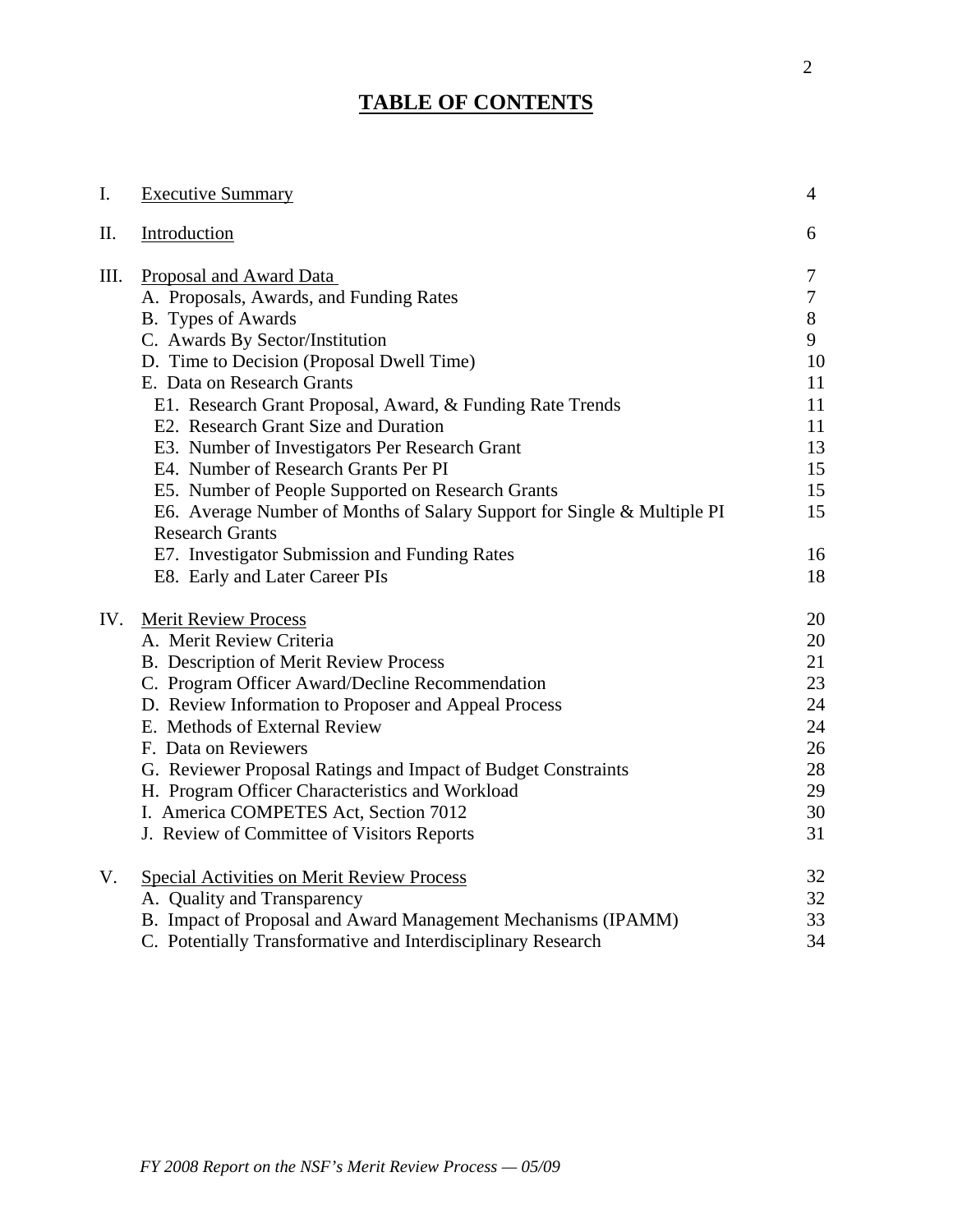# **APPENDICES**

| VI.          | Appendices                                                                                                     |    |
|--------------|----------------------------------------------------------------------------------------------------------------|----|
| Appendix 1:  | Proposals, Awards, and Funding Rates by Directorate or Office                                                  | 36 |
| Appendix 2:  | <b>Preliminary Proposals</b>                                                                                   | 37 |
| Appendix 3:  | Proposals, Awards, and Funding Rates by PI Characteristics                                                     | 38 |
| Appendix 4:  | Median and Average Award Amounts for Research Grants by<br>Directorate or Office                               | 39 |
| Appendix 5:  | Average Number of Months of Salary Support for Single and Multi<br>PI Research Grants by Directorate or Office | 40 |
| Appendix 6:  | Number of People Involved in NSF Activities                                                                    | 41 |
| Appendix 7:  | EPSCoR: Jurisdictions, Proposal, Award, and Funding Data                                                       | 42 |
| Appendix 8:  | <b>Small Grants for Exploratory Research (SGER)</b>                                                            | 46 |
| Appendix 9:  | Merit Review Process Oversight Mechanisms                                                                      | 49 |
| Appendix 10: | Requests for Formal Reconsideration of Declined Proposals                                                      | 50 |
| Appendix 11: | Average Number of Reviews Per Proposal by Method and<br>Directorate or Office                                  | 51 |
| Appendix 12: | Methods of NSF Proposal Review                                                                                 | 52 |
| Appendix 13: | Distribution of Average Reviewer Ratings                                                                       | 53 |
| Appendix 14: | Accomplishment Based Renewals and Creativity Extensions                                                        | 54 |
| Appendix 15: | National Science Foundation Organization Chart                                                                 | 55 |
| Appendix 16: | Terms and Acronyms                                                                                             | 56 |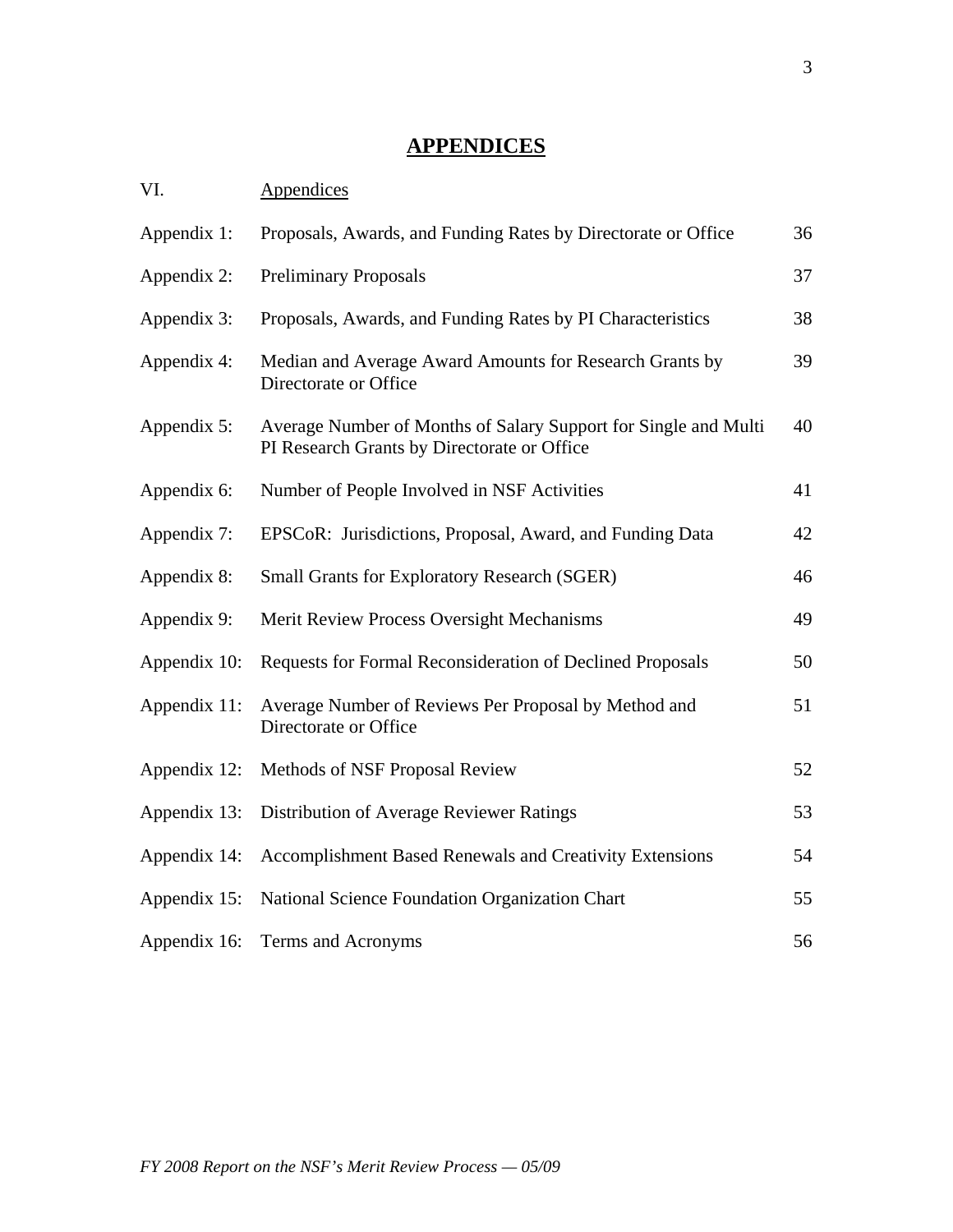# **FY 2008 Report on the NSF Merit Review Process**

# **I. Executive Summary**

This annual report to the National Science Board (NSB) includes data on proposals and awards and other pertinent information, as well as descriptions of special activities that NSF has undertaken in support of the merit review process. Longitudinal data are given to provide a long-term perspective.

In FY 2008, NSF received a total of 44,428 proposals. This is a slight decrease from the number of proposals received in FY 2007, but remains a nearly 40 percent increase from the 31,942 proposals received in FY 2001.

The Foundation made 11,149 awards in FY 2008 resulting in a 25 percent proposal funding rate. The current funding rate is a decrease from the FY 2001 funding rate of 31 percent, but the current rate has been approximately unchanged over the last five years. However, as indicated by data in Appendix 1, the average funding rate varies by NSF Directorate. Although not included in this report, there is an even greater variation of funding rate by program.

The Foundation continues to exceed its "time to decision" goal of informing at least 70 percent of Principal Investigators (PIs) of funding decisions within six months of receipt of their proposals. In FY 2008, 78 percent of all proposals were processed within six months.

In addition to overall proposal and award data, Section III also includes extensive data on research grants, a category used to represent what may be considered a typical award, particularly with respect to the award size. The funding rate for these proposals was 21 percent in FY 2008. However, the average funding rate for PIs (that is, the number of PIs receiving a grant divided by the number of PIs submitting proposals) was 37 percent for the three-year period 2006-2008. The average annualized research award size was \$143,527 in FY 2008, a slight decrease from the FY 2007 average of \$146,270. The average research award duration remains approximately three years.

Section IV of this Report provides information about the merit review process. Two new items included in this section are: 1) information on an item in the America COMPETES Act that potentially could impact the review of extensions of teacher preparation and broadening participation awards, and 2) the summary of a review of Committee of Visitors reports.

In its September 2005 report to Congress, the National Science Board concluded that the NSF merit review process is fair and effective, and "remains an international 'gold standard' for review of science and engineering research proposals." The Board did provide several recommendations to improve the quality and transparency of the process. Section V provides an update on the activities the Foundation has undertaken in response to the Board recommendations. Also included in Section V is an update on the Foundation's efforts to promote the support of transformative and interdisciplinary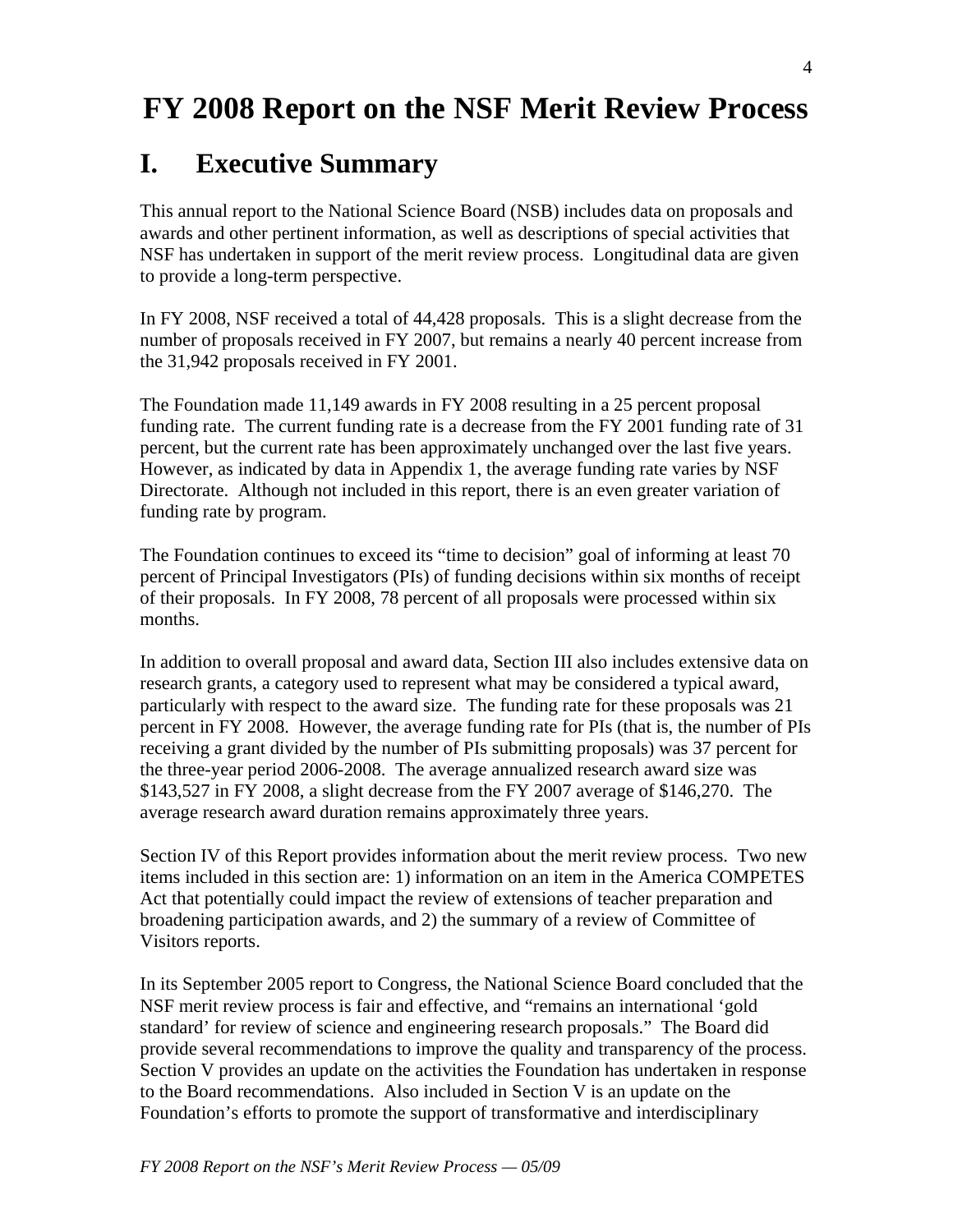research. The March 2007 NSB report, *Enhancing Support of Transformative Research at the National Science Foundatio*n (NSB 07-32), has been instrumental in informing these efforts. In addition, Section V provides information on NSF's implementation of recommendations based on the Impact of Proposal and Award Management Mechanisms (IPAMM) study of the trends, impacts, and causal factors associated with proposal funding rates and proposal submissions.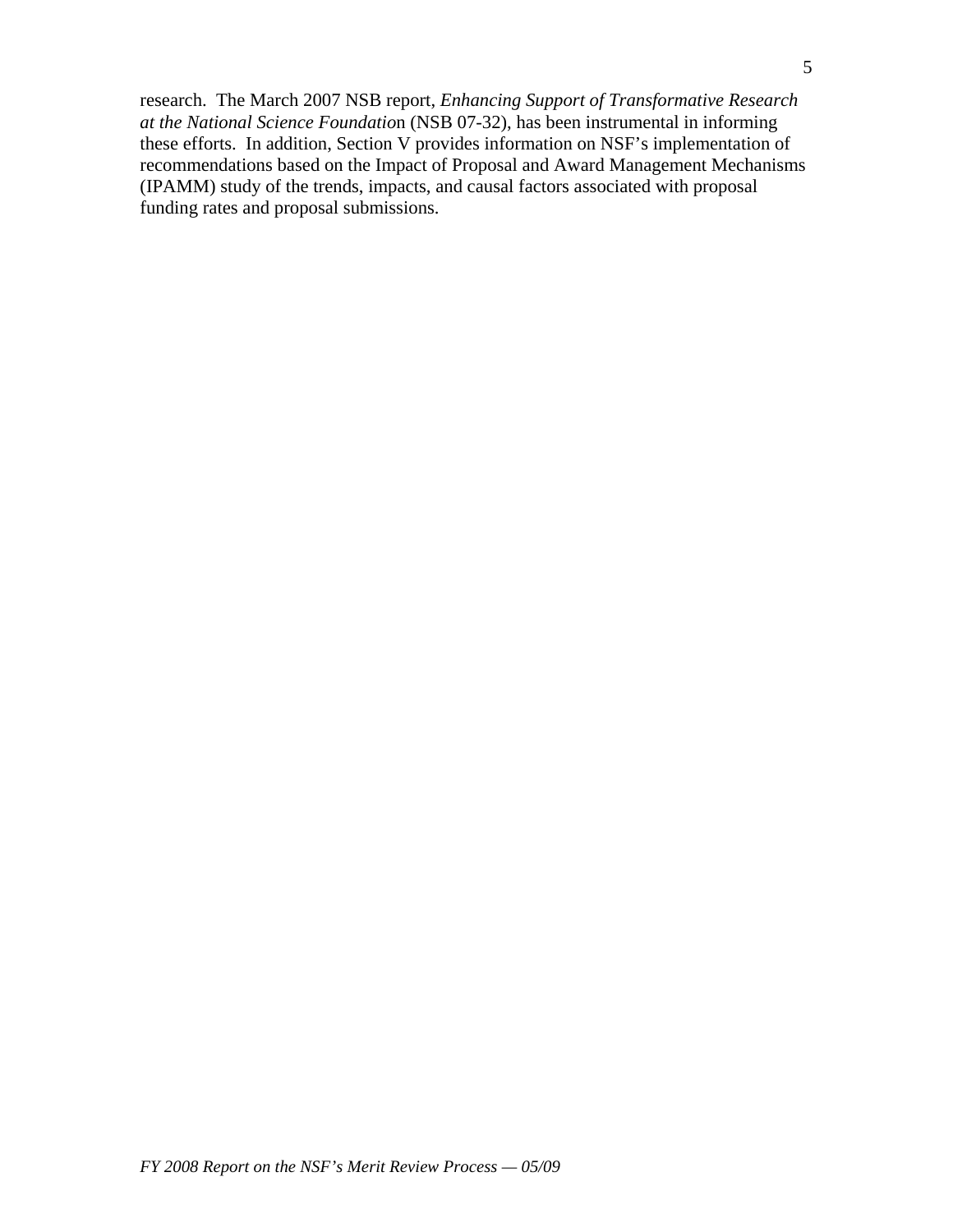# **II. Introduction**

The National Science Foundation Act of 1950 directs the Foundation "to initiate and support basic scientific research and programs to strengthen scientific research potential and science education programs at all levels."<sup>[1](#page-5-0)</sup> NSF achieves its unique mission by making merit-based awards to researchers, educators, and students at approximately 1,900 U.S. colleges, universities and other institutions.

All proposals are evaluated using the two NSB-approved criteria: *intellectual merit* and *broader impacts*. As stated in the NSF *Grant Proposal Guide[2](#page-5-1)* , consideration is also given to how well the proposed activity 1) fosters the integration of research and education, and 2) broadens opportunities to include a diversity of participants, particularly from underrepresented groups. Additional criteria, as stated in the program announcement or solicitation, may be required to highlight the specific objectives of certain programs or activities. About 97 percent of NSF's proposals are evaluated by external reviewers as well as by NSF staff. The remaining proposals fall under special categories that are, by NSF policy, exempt from external review and are internally reviewed only, such as Small Grants for Exploratory Research (see **Appendix 8**).

This *FY 2008 Report on the NSF Merit Review Process* responds to a National Science Board (NSB) policy endorsed in 1977 and amended in 1984, requesting that the NSF Director submit an annual report on the NSF merit review process. Section III of this report provides summary data about proposals, awards, and funding rates. Longitudinal data are given to provide a long-term perspective; however, in most cases the data provided are for only eight years due to space constraints. Section IV provides information about the process by which proposals are reviewed and awarded. Section V provides information regarding special activities related to the merit review process; in particular, 1) quality and transparency of the review process; 2) impact of proposal and award management mechanisms; and 3) potentially transformative and interdisciplinary research.

 $\overline{a}$ 

 $142$  CFR 16 §1862, available at

<span id="page-5-1"></span><span id="page-5-0"></span>[http://www4.law.cornell.edu/uscode/html/uscode42/usc\\_sec\\_42\\_00001862----000-.html](http://www4.law.cornell.edu/uscode/html/uscode42/usc_sec_42_00001862----000-.html) NSF *Grant Proposal Guide* (GPG) available at: http://www.nsf.gov/pubs/policydocs/pappguide/nsf08 1/gpg index.jsp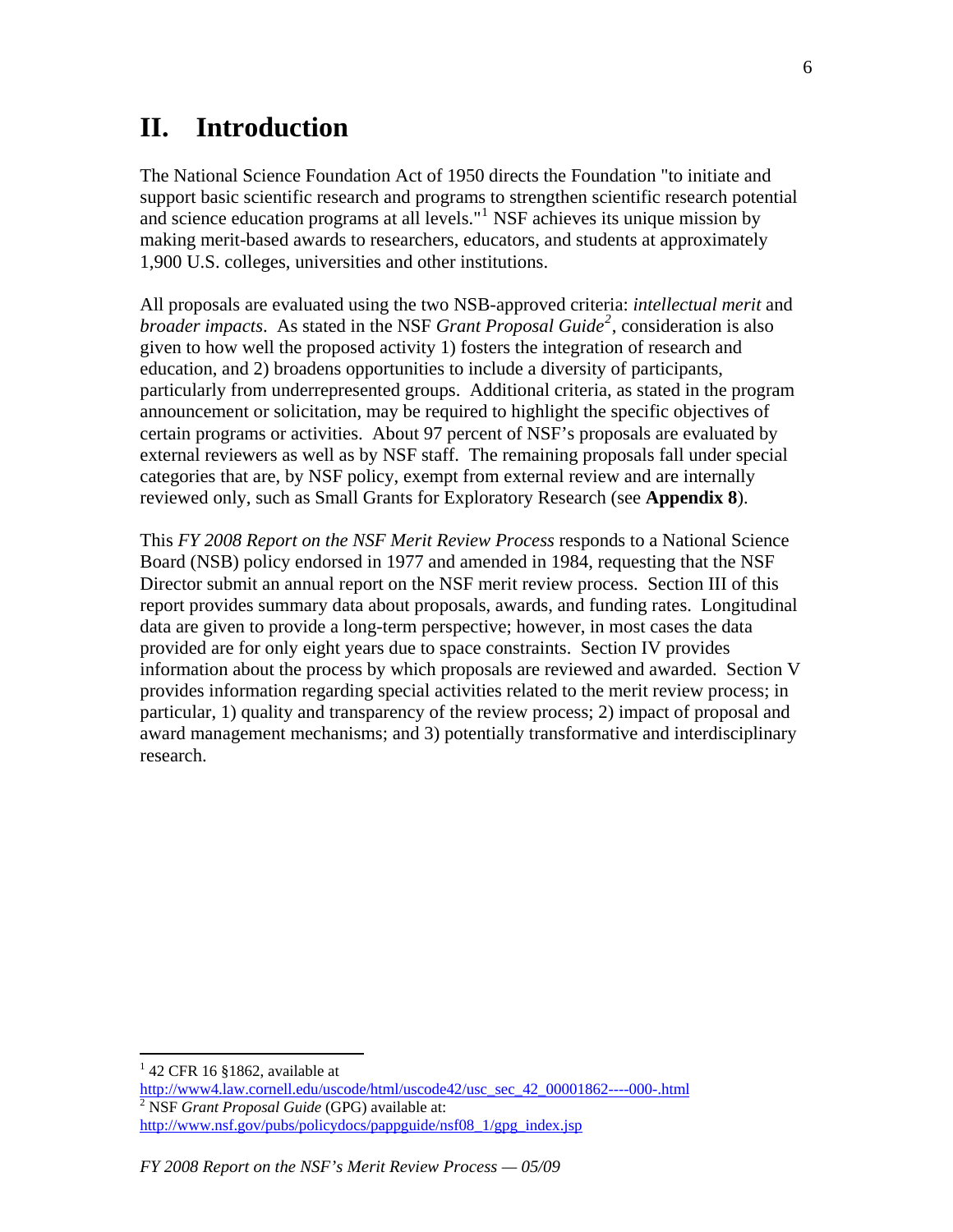# **III. Proposals and Awards**

#### **. A. Proposals, Awards and Funding Rates**

During FY 2008, NSF received 44,428 proposals, as shown in **Figure 1**. This resulted in 11,149 awards for a funding rate of 25 percent. **Appendix 1** provides proposal, award, and funding rate data by NSF directorate and office.

|                     | 2001   | 2002   | 2003   | 2004   | 2005       | 2006   | 2007   | 2008   |
|---------------------|--------|--------|--------|--------|------------|--------|--------|--------|
| <b>Proposals</b>    | 31.942 | 35.165 | 40.075 | 43.851 | .722<br>41 | 42.352 | 44,577 | 44.428 |
| Awards              | 9.925  | 10.406 | 10.844 | 10.380 | 9.757      | 10.425 | .463   | 1,149  |
| <b>Funding Rate</b> | 31%    | 30%    | 27%    | 24%    | 23%        | 25%    | 26%    | 25%    |

| <b>Figure 1</b>                                     |  |
|-----------------------------------------------------|--|
| <b>NSF Proposal, Award, and Funding Rate Trends</b> |  |

Source: NSF Enterprise Information System 10/2/08.

In addition to the full proposals in Figure 1, NSF also received a total of 3,203 preliminary proposals, which are required for some NSF programs. See **Appendix 2** for additional data and information on preliminary proposals.

**Figure 2** provides data on proposal, award, and funding rates by PI characteristics (gender, minority status, new and prior PI status).

# **Figure 2 [Competitively Reviewed Proposals, Awards and Funding Rates](http://www.nsf.gov/nsb/publications/2009/nsb0943/figure2ext.jsp)  By PI Characteristics**

|                     |                     | 2001   | 2002   | 2003   | 2004   | 2005   | 2006   | 2007   | 2008   |
|---------------------|---------------------|--------|--------|--------|--------|--------|--------|--------|--------|
| All PIs             | Proposals           | 31,942 | 35,165 | 40,075 | 43,851 | 41,722 | 42,352 | 44,577 | 44,428 |
|                     | Awards              | 9,925  | 10,406 | 10,844 | 10,380 | 9,757  | 10,425 | 11,463 | 11,149 |
|                     | <b>Funding Rate</b> | 31%    | 30%    | 27%    | 24%    | 23%    | 25%    | 26%    | 25%    |
| Female PIs          | Proposals           | 5,839  | 6,704  | 7,335  | 8,427  | 8,266  | 8,510  | 9,197  | 9,431  |
|                     | Awards              | 1,894  | 2,012  | 2,090  | 2,118  | 2,107  | 2,233  | 2,493  | 2,556  |
|                     | <b>Funding Rate</b> | 32%    | 30%    | 28%    | 25%    | 25%    | 26%    | 27%    | 27%    |
| Male PIs            | Proposals           | 25,510 | 27,500 | 31,238 | 33,300 | 31,456 | 31,482 | 32,650 | 32,074 |
|                     | Awards              | 7,867  | 8,203  | 8,495  | 7,923  | 7,305  | 7,765  | 8,451  | 7,986  |
|                     | <b>Funding Rate</b> | 31%    | 30%    | 27%    | 24%    | 23%    | 25%    | 26%    | 25%    |
| <b>Minority PIs</b> | Proposals           | 1,728  | 1,906  | 2,141  | 2,551  | 2,468  | 2,608  | 2,798  | 2,762  |
|                     | Awards              | 509    | 548    | 569    | 597    | 569    | 638    | 713    | 670    |
|                     | <b>Funding Rate</b> | 29%    | 29%    | 27%    | 23%    | 23%    | 24%    | 25%    | 24%    |
| New PIs             | Proposals           | 13,280 | 15,085 | 17,584 | 19,052 | 17,660 | 18,061 | 18,971 | 18,989 |
|                     | Awards              | 3,136  | 3,329  | 3,390  | 3,256  | 3,001  | 3,240  | 3,660  | 3,622  |
|                     | <b>Funding Rate</b> | 24%    | 22%    | 19%    | 17%    | 17%    | 18%    | 19%    | 19%    |
| Prior PIs           | Proposals           | 18,662 | 20,080 | 22,511 | 24,799 | 24,062 | 24,294 | 25,606 | 25,439 |
|                     | Awards              | 6,789  | 7,077  | 7,478  | 7,124  | 6,756  | 7,185  | 7,803  | 7,527  |
|                     | <b>Funding Rate</b> | 36%    | 35%    | 33%    | 29%    | 28%    | 30%    | 30%    | 30%    |
| PIs with            | Proposals           | 409    | 466    | 494    | 525    | 454    | 434    | 448    | 448    |
| <b>Disabilities</b> | Awards              | 115    | 128    | 124    | 121    | 95     | 107    | 104    | 109    |
|                     | <b>Funding Rate</b> | 28%    | 27%    | 25%    | 23%    | 21%    | 25%    | 23%    | 24%    |

Source: NSF Enterprise Information System 10/2/08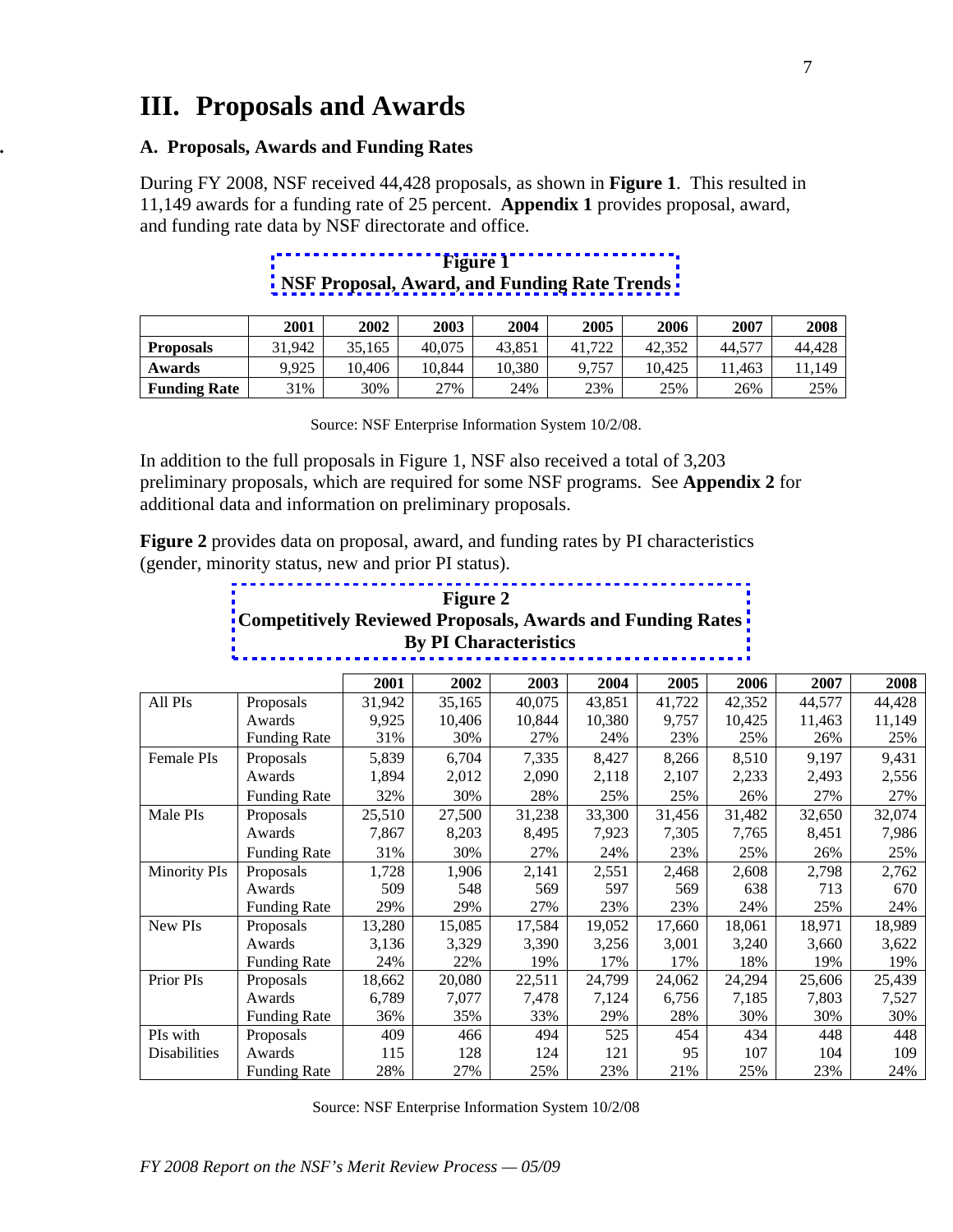Gender and minority status is based on self-reported information in proposals, with about 91 percent of PIs providing this information. Minority status includes American Indian, Alaska Native, Black, Hispanic, and Pacific Islander and excludes Asian and White-Not of Hispanic Origin. New principal investigators are PIs who have not previously been awarded an NSF grant. **Appendix 3** provides proposal, award, and funding rate information by minority PI status.

#### **. B. Types of Awards**

In general, NSF uses three kinds of funding mechanisms: grants, cooperative agreements, and contracts. Most of NSF's projects support or stimulate scientific and engineering research and education, and are funded using grants or cooperative agreements. A grant is the primary funding mechanism used by NSF. A grant can be funded as either a standard award (in which funding for the full duration of the project, generally 1-5 years, is awarded in a single fiscal year) or a continuing award (in which funding of a multi-year project is usually provided in annual increments). For continuing grants, the initial funding increment is accompanied by a statement of intent to continue funding the project in yearly increments (called "continuing grant increments" or  $CGIs)^3$  $CGIs)^3$ until the project is completed. The continued funding is subject to NSF's judgment of satisfactory progress, availability of funds, and receipt and approval of required annual reports. Cooperative agreements are used when the project requires substantial agency involvement during the project performance period (e.g., research centers, multi-user facilities). Contracts are used to acquire products, services and studies (e.g., program evaluations) required primarily for NSF or other government use.

As shown below in **Figure 3**, in FY 2008, NSF devoted 28 percent of its total budget to new standard grants and 13 percent to new continuing grants. The use of standard and continuing grants allows NSF flexibility in balancing current and future obligations, and managing funding rates.

| <b>CATEGORY</b>               | 2002 | 2003 | 2004 | 2005 | 2006 | 2007 | 2008 |
|-------------------------------|------|------|------|------|------|------|------|
| <b>Standard Grants</b>        | 27%  | 25%  | 25%  | 23%  | 25%  | 26%  | 28%  |
| <b>New Continuing</b>         | 16%  | 16%  | 14%  | 14%  | 13%  | 14%  | 13%  |
| <b>CGIs and Supplements</b>   | 26%  | 26%  | 28%  | 29%  | 28%  | 26%  | 26%  |
| <b>Cooperative Agreements</b> | 22%  | 25%  | 24%  | 24%  | 23%  | 22%  | 23%  |
| Other*                        | 9%   | 9%   | 9%   | 10%  | l 1% | 11%  | 11%  |

**Figure 3 [Percentage of NSF Awards by Funding Mechanism](http://www.nsf.gov/nsb/publications/2009/nsb0943/figure3ext.jsp)** 

Source: NSF Enterprise Information System 12/11/08. Percentages may not sum to 100 due to rounding.

\*Includes contracts, fellowships, interagency agreements, and IPA agreements.

<span id="page-7-0"></span> $\overline{a}$  $3$  While the original award is a competitive action, the Continuing Grant Increment (CGI) is a noncompetitive renewal grant. Continued incremental funding is based on NSF review of annual project reports and additional oversight mechanisms established by specific programs.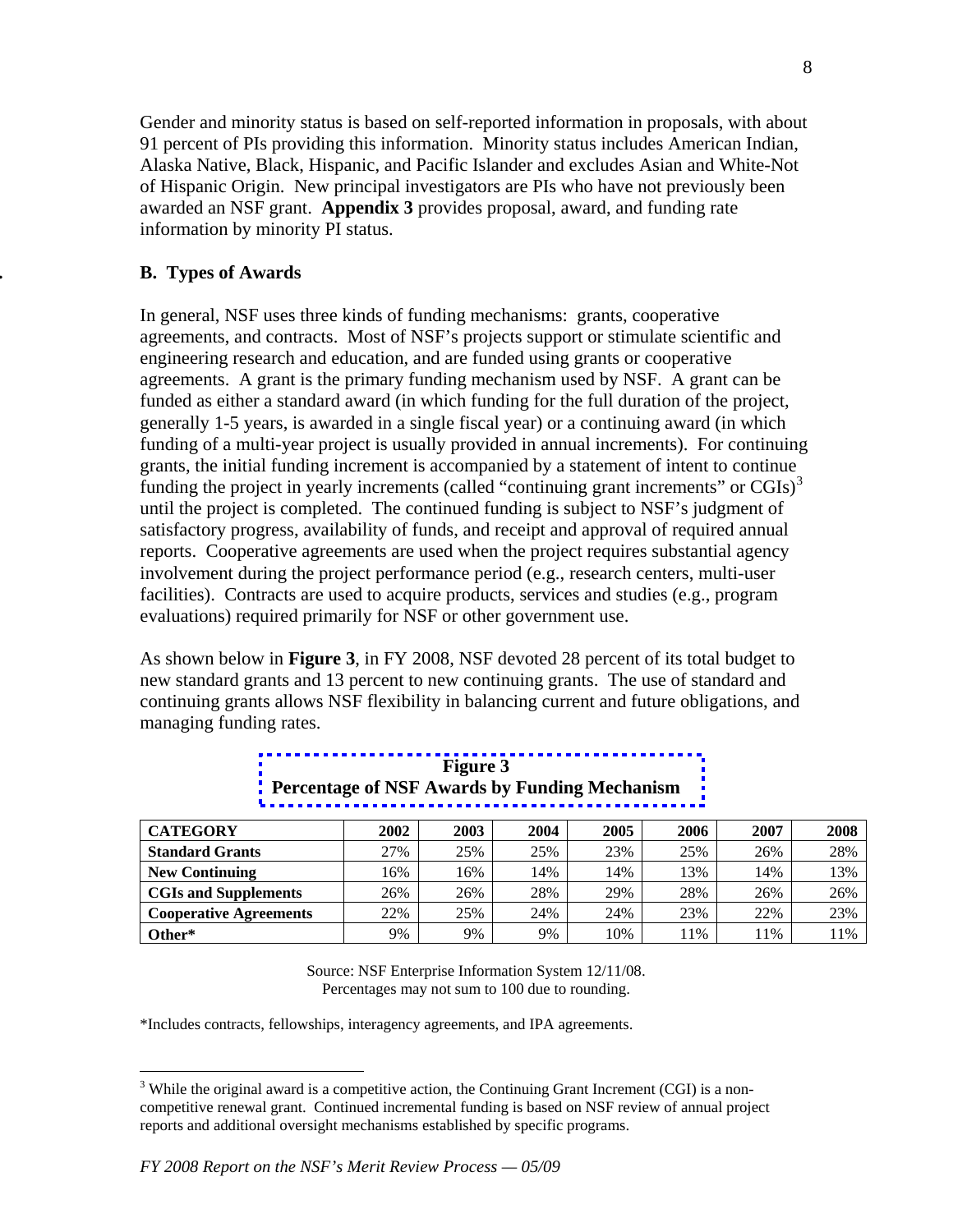#### **. C. Awards by Sector/Institution**

In FY 2008, NSF awarded 76 percent of its budget to academic institutions, 13 percent to non-profit and other organizations, 8 percent to for-profit businesses, and 3 percent to Federal agencies and laboratories. This overall distribution of funds by type of organization has remained fairly constant over the past five years.

For **Figure 4**, academic institutions are categorized according to the proportion of NSF funding received (i.e., those receiving the largest proportion of NSF funding – the top 10, 50, and 100 academic institutions).





Source: NSF Enterprise Information System 10/2/08.

The Foundation also tracks funding rates for different types of academic institutions. For FY 2008, the funding rate was 27 percent for the top 100 Ph.D.-granting institutions according to the amount of FY 2008 funding received. In comparison, the rate was 18 percent for the Ph.D.-granting institutions that are not in the top 100 NSF-funded category. The funding rates for two- and four-year institutions were 33 percent and 24 percent, respectively for FY 2008. For minority-serving institutions, the FY 2008 funding rate was 21 percent.

NSF had three performance goals related to increasing participation of institutions not in the list of top 100 receiving NSF support: 1) increase percentage of research proposals from outside the top 100 institutions; 2) increase the percentage of education proposals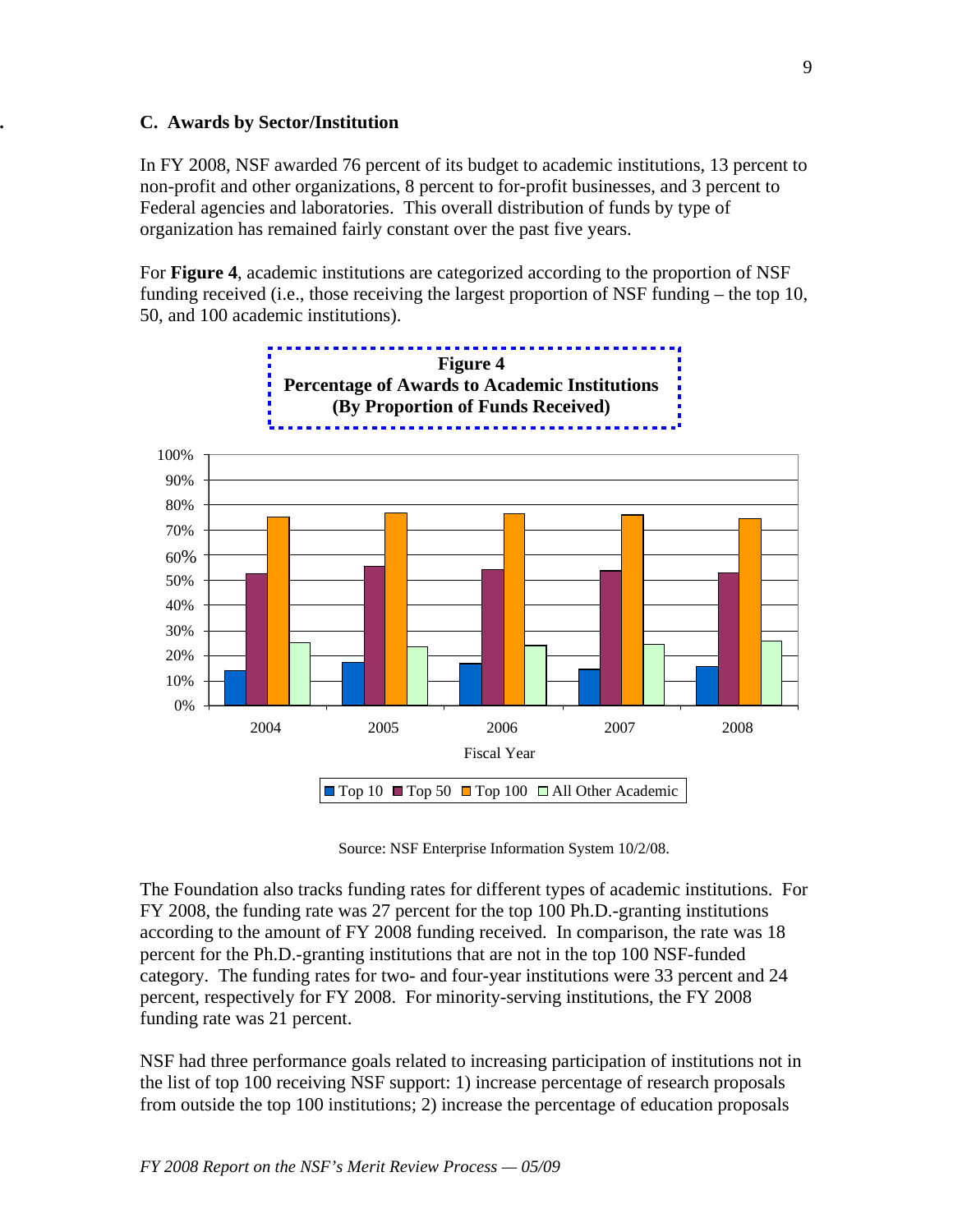from outside the top 100 institutions, and 3) increase the percentage of Major Research Instrumentation Program proposals from outside the top 100 institutions. The first and third of these goals were achieved.

The Foundation also promotes geographic diversity of the participants in its programs. For example, the mission of the Experimental Program to Stimulate Competitive Research (EPSCoR) is to assist the National Science Foundation in its statutory function "to strengthen research and education in science and engineering throughout the United States and to avoid undue concentration of such research and education." The EPSCoR program was designed for those jurisdictions that have historically received lesser amounts of NSF Research and Development (R&D) funding. Twenty-five states, the Commonwealth of Puerto Rico and the U.S. Virgin Islands currently participate. **Appendix 7** has data on proposals, awards, and funding rates for the EPSCoR jurisdictions.

In the past year, NSF made a number of outreach presentations to diverse institutions across the country in an effort to increase awareness and improve the transparency of the NSF merit review process:

- Two Regional Grants Conferences were held in FY 2008. These conferences were organized by the NSF Policy Office, and hosted by Portland State University and the University of Rhode Island.
- Nine 'NSF Days,' organized by the Office of Legislative and Public Affairs, were held throughout the year in California, Indiana, Massachusetts, Michigan, Nevada, New Hampshire, North Carolina, Texas, and West Virginia.

Representatives from most of NSF's directorates and offices attended each of these conferences. They held separate focus sessions for faculty on programs opportunities in specific disciplines in addition to providing general information about proposal preparation and the merit review process.

NSF also hosted several informational booths at scientific meetings such as the annual meeting of the American Association for the Advancement of Science (AAAS). In addition to these larger NSF-wide organized efforts, outreach workshops were sponsored by several of the individual directorates, as well as EPSCoR, the Small Business Innovation Research (SBIR) program, and other NSF-wide programs. Finally, Program Officers frequently conduct outreach on an individual basis, when visiting institutions or participating in scientific meetings. NSF outreach to scientists and engineers from underrepresented groups includes efforts such as workshops for tribal colleges and minority-serving institutions, including historically black colleges and universities.

# **D. Time to Decision (Proposal Dwell Time)**

It is important for applicants to receive a timely funding decision. The Foundation's FY 2008 GPRA performance goal calls for informing at least 70 percent of PIs of funding decisions (i.e., award or decline) within six months of receipt. As indicated in **Figure 5**, NSF is surpassing this goal.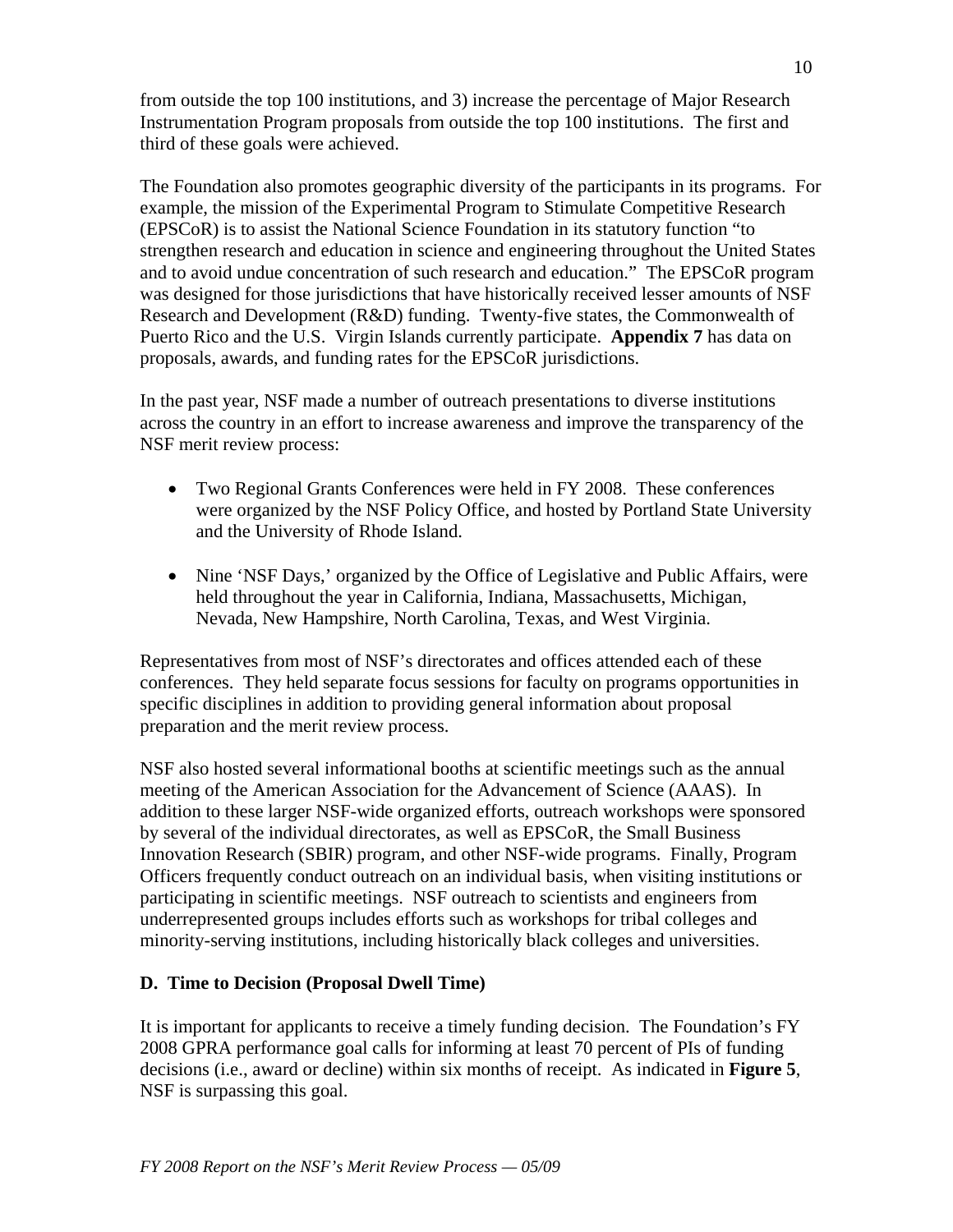#### **Figure 5 Proposal Dwell Time [Percentage of Proposals Processed Within 6 Months](http://www.nsf.gov/nsb/publications/2009/nsb0943/figure5ext.jsp)**

| 2001 | 2002    | <b>2003</b> | 2004 | <b>2005</b> | 2006     | 2007 | 2008 |
|------|---------|-------------|------|-------------|----------|------|------|
| 63%  | 4%<br>⇁ | 77%         | 77%  | 76%         | 78%<br>o | 77%  | 78%  |

Source: NSF Enterprise Information System 10/2/08

#### **D. Data on Research Grants**

Research grant is a term used by NSF to represent what may be considered a typical research award, particularly with respect to the award size. Education research grants are included in this category. Excluded are large awards such as centers and facilities, as are equipment and instrumentation grants. Also excluded are grants for conferences and symposia, grants in the Small Business Innovation Research program, Small Grants for Exploratory Research, and education and training grants.

#### **E1. Research Proposal, Grant, & Funding Rate Trends**

**Figure 6** provides the proposal, grant, and funding rate trends for NSF research grants. Since FY 2001, there has been a large increase in the number of research proposals received by NSF. The number of research grants, however, was relatively constant from FY 2001 through FY 2008 with a slight decrease in FY 2008. The funding rate decreased through FY 2005, rose for fiscal years FY 2006, FY 2007, and then decreased slightly in FY 2008 to 21%. **Figure 1** (page 7) provides data on all NSF proposals and awards.

|     |             |       |      | <b>Research Grant Proposal, Grant &amp; Funding Rate Trends</b> |        |        |        |               |
|-----|-------------|-------|------|-----------------------------------------------------------------|--------|--------|--------|---------------|
|     | <b>2001</b> | 2002  | 2003 | 2004                                                            | 2005   | 2006   | 2007   |               |
| . 1 | 2200c       | 25.21 | 20C  | 21.552                                                          | 21.571 | 21.51A | 22.705 | $\mathcal{D}$ |

**Figure 6** 

|                  | 2001   | 2002   | 2003   | 2004   | 2005   | 2006   | 2007   | 2008   |
|------------------|--------|--------|--------|--------|--------|--------|--------|--------|
| <b>Proposals</b> | 23,096 | 25.241 | 28.676 | 31.553 | 31.574 | 31.514 | 33,705 | 33,643 |
| <b>Awards</b>    | 6.218  | 6.722  | 6.846  | 6.509  | 6.258  | 6.708  | 7.415  | 6.999  |
| <b>Funding</b>   |        |        |        |        |        |        |        |        |
| Rate             | 27%    | 27%    | 24%    | 21%    | 20%    | 21%    | 22%    | 21%    |

Source: NSF Enterprise Information System 10/2/08

#### **E2. Research Grant Size and Duration**

Adequate award size and duration are important for attracting high-quality proposals and ensuring that proposed work can be accomplished as planned. Larger award size and longer award duration may also permit the participation of more students and allow investigators to devote a greater portion of their time to conducting research.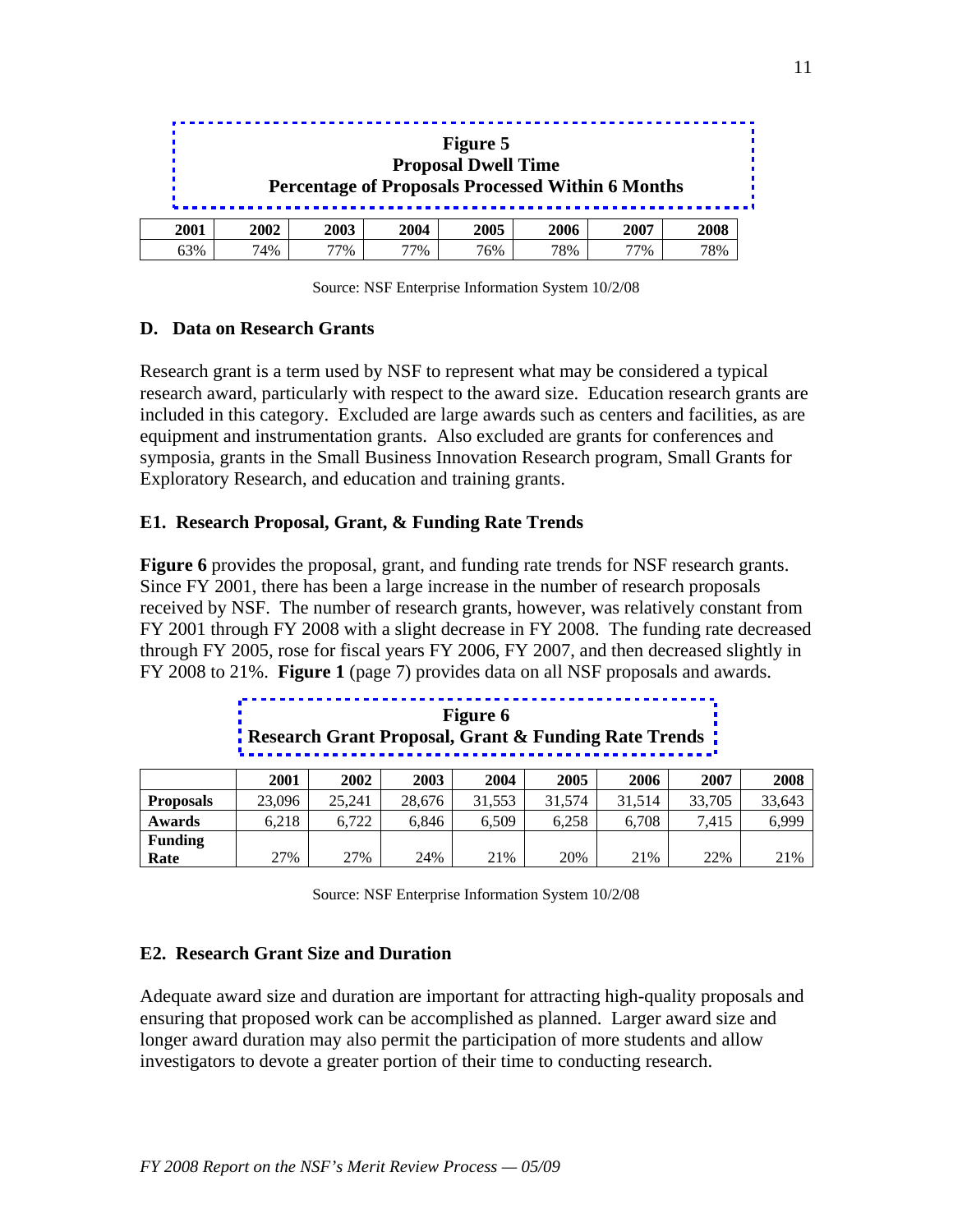Both the average annualized and median award amount for research grants had been increasing until FY 2006, during which time there was a decrease in both average and median award amounts, as displayed in **Figure 7**. In FY 2007, there was an increase continued for both indicators, followed by a small decrease in both average and median award amounts for FY 2008. Data by NSF directorate for the last five years are presented in **Appendix 4**.



**Figure 7 [Annualized Award Amounts for Research Grants](http://www.nsf.gov/nsb/publications/2009/nsb0943/figure7ext.jsp)** 

Source: NSF Enterprise Information System 10/2/08

As indicated in **Figure 8**, the average award duration has remained relatively constant.<sup>[4](#page-11-0)</sup> Program officers must balance competing requirements, such as increasing award size, increasing duration of awards, and/or making more awards.

**Figure 8 Average Award Duration for Research Grants** 

|                 | 2001                  | 2002              | 2003       | 2004              | 2005       | 2006              | 2007               | 2008 |
|-----------------|-----------------------|-------------------|------------|-------------------|------------|-------------------|--------------------|------|
| <b>Duration</b> |                       |                   |            |                   |            |                   |                    |      |
| Years)          | $\mathbf{C}$<br>ر . د | າ ດ<br><b>4.J</b> | າ ດ<br>ر،، | $\sqrt{ }$<br>J.U | 2 ሰ<br>J.U | $\Omega$<br>ر . د | $\Omega$<br>ر و سک | J.U  |

|  |  |  | Source: NSF Enterprise Information System 10/2/08 |  |  |
|--|--|--|---------------------------------------------------|--|--|
|--|--|--|---------------------------------------------------|--|--|

<span id="page-11-0"></span> $\overline{a}$ <sup>4</sup> Although the number of years is rounded to one decimal place, the variations do not indicate significant changes since 0.1 years represents only about five weeks. In addition, this duration rate is the initial duration for new awards made in FY 2008. The rate does not take into account no-cost extensions.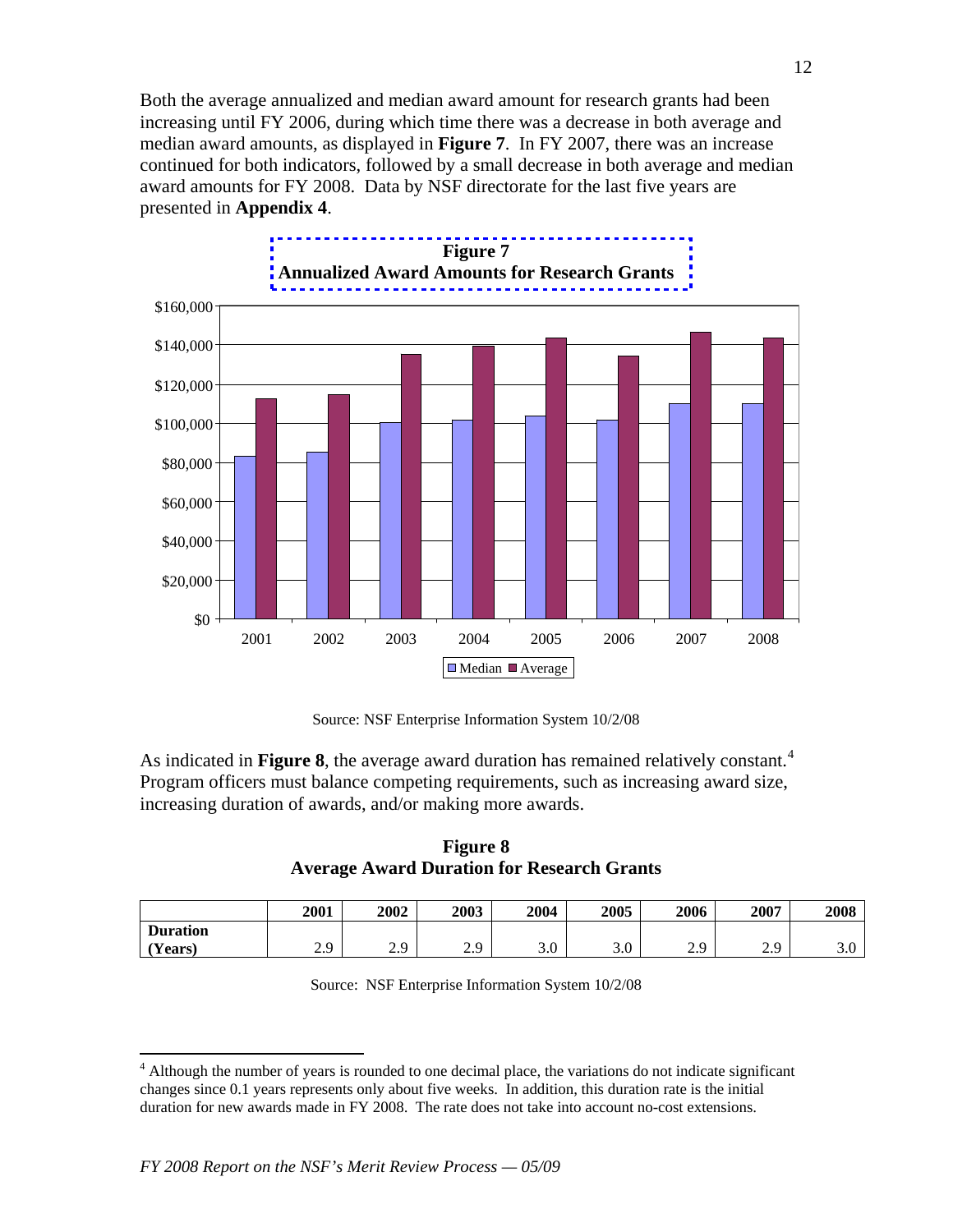#### **E3. Number of Investigators per Research Grant**

**Figure 9** indicates the number of grants made to research proposals with a single PI in comparison to the number of grants to proposals with multiple PIs. The number of Single-PI grants remains greater than the number of multiple-PI grants, although the gap between these two categories of grants has generally been narrowing over time.

In addition, **Figure 9** indicates the total amount of funds awarded to single PI research grants in comparison to the amount of funds awarded to multiple PI research grants.





Source: NSF Enterprise Information System 10/2/08.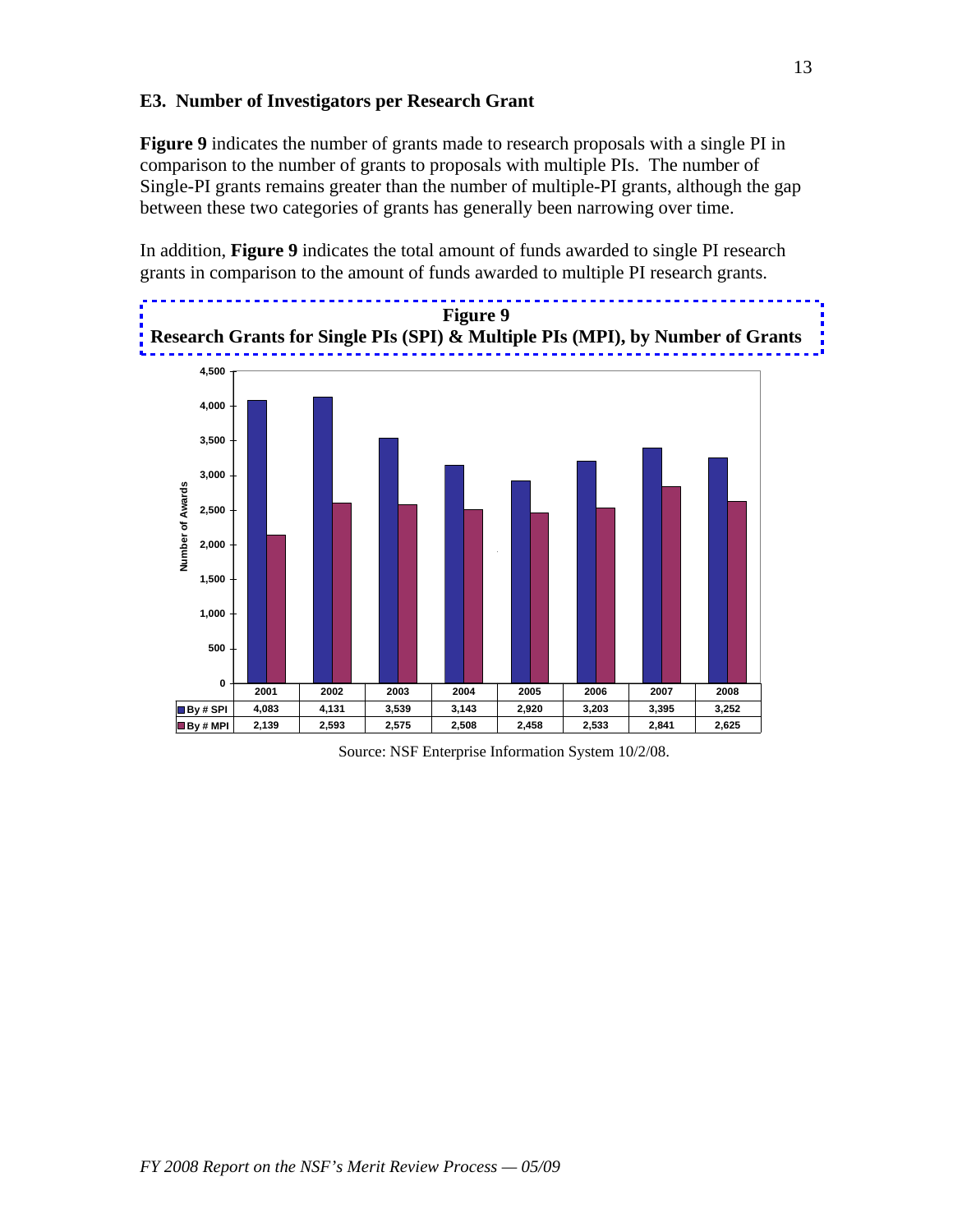**Figure 9.1 [Research Grants for Single PIs \(SPI\) & Multiple PIs \(MPI\), by Dollar Amount](http://www.nsf.gov/nsb/publications/2009/nsb0943/figure9-1ext.jsp)** 



Source: NSF Enterprise Information System 10/2/08.

**Figure 10** indicates the funding rates for single-PI (SPI) and multiple-PI (MPI) research proposals. The difference between the SPI and MPI funding rate has varied over the last ten years, but the SPI funding rate has been consistently higher.

**Figure 10 [Funding Rates for Single-PI & Multiple-PI Research Proposals](http://www.nsf.gov/nsb/publications/2009/nsb0943/figure10ext.jsp)** 



Source: NSF Enterprise Information System 10/2/08.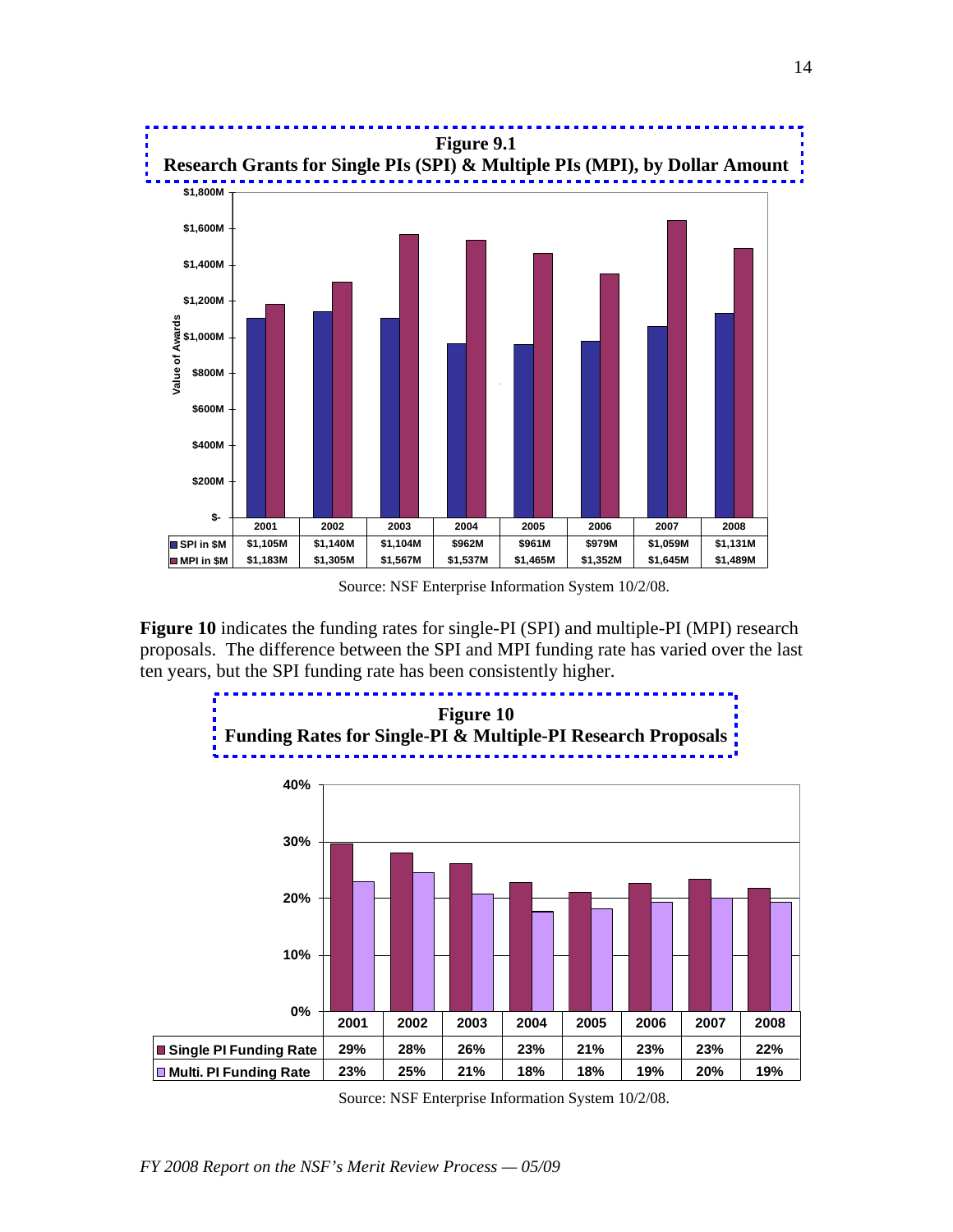#### **E4. Number of Research Grants per PI**

**Figure 11** indicates the average number of active research grants per PI during the indicated time period. These percentages have remained relatively unchanged from previous years.

#### **Figure 11 Number of Grants per PI**

|           |           |    | Fiscal Years   One   Two   Three   Four or More |
|-----------|-----------|----|-------------------------------------------------|
| 2006-2008 | 83\% 13\% | 2% |                                                 |

Source: NSF Enterprise Information System 10/2/08 Percentages may not sum to 100 due to rounding.

#### **E5. Number of People Supported on Research Grants**

**Figure 12** provides the number of graduate students, postdoctoral associates, and senior personnel supported on NSF research grants awarded in FY 2008. These data are extracted from the budget details of research grants that are active in the indicated year.

**Figure 12 [Number of People Supported on NSF Research Grants, by Recipient Type](http://www.nsf.gov/nsb/publications/2009/nsb0943/figure12ext.jsp)** 

|                                | 2001   | 2002   | 2003   | 2004   | 2005   | 2006   | 2007   | 2008   | % Change,<br>$2001 - 2008$ |
|--------------------------------|--------|--------|--------|--------|--------|--------|--------|--------|----------------------------|
| <b>Senior Personnel</b>        | 17.443 | 18.643 | 19.864 | 21.711 | 22,255 | 23.186 | 26.176 | 26.494 | 52%                        |
| <b>Postdoctoral Associates</b> | 4,367  | 4.320  | 4.629  | 4,399  | 4,068  | 4.023  | 4.034  | 3,909  | $-10%$                     |
| <b>Graduate Students</b>       | 18.717 | 19,303 | 20,384 | 21.105 | 20.442 | 20.949 | 22,777 | 22.936 | 23%                        |

Source: NSF Enterprise Information System 10/2/08

**Appendix 6** provides data on the estimated number of individuals involved in NSF activities supported by all NSF active awards, including senior researchers, postdoctoral associates, teachers, and students across all educational levels.

### **E6. Average Number of Months of Salary Support for Single- & Multiple-PI Research Grants**

**Figure 13** indicates the average number of months of salary support per individual on single and multiple PI research grants. Months of salary support are for PIs and Co-PIs only. Since FY 2001, the average number of months of support has generally decreased for both single and multiple PIs. Also, multiple PIs consistently averaged fewer months of support than single PIs (see **Appendix 5** for Directorate or Office level data on months of support).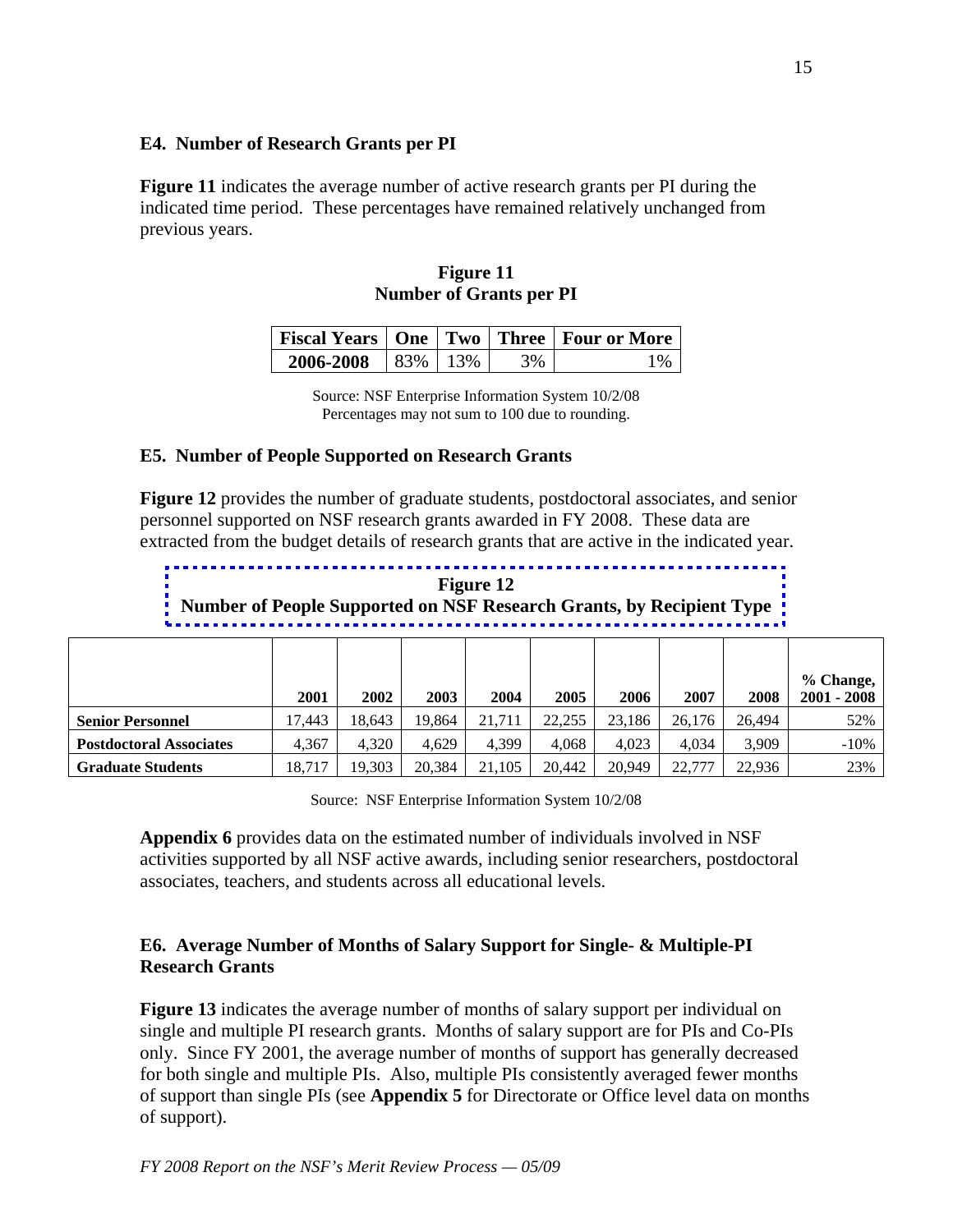**Figure 13 Average Number of Months of Salary Support for Single- & Multiple-PI Research Grants** 



Source: NSF Enterprise Information System 10/2/08

#### **E7. Investigator Submission and Funding Rates**

The purpose of this section is to indicate trends in the average number of proposals investigators submit over a three-year period and their subsequent success in obtaining funding. **Figure 14** indicates that there is an increase in the percentage of investigators submitting multiple proposals during the interval FY 2006-2008 over FY 1999-2001.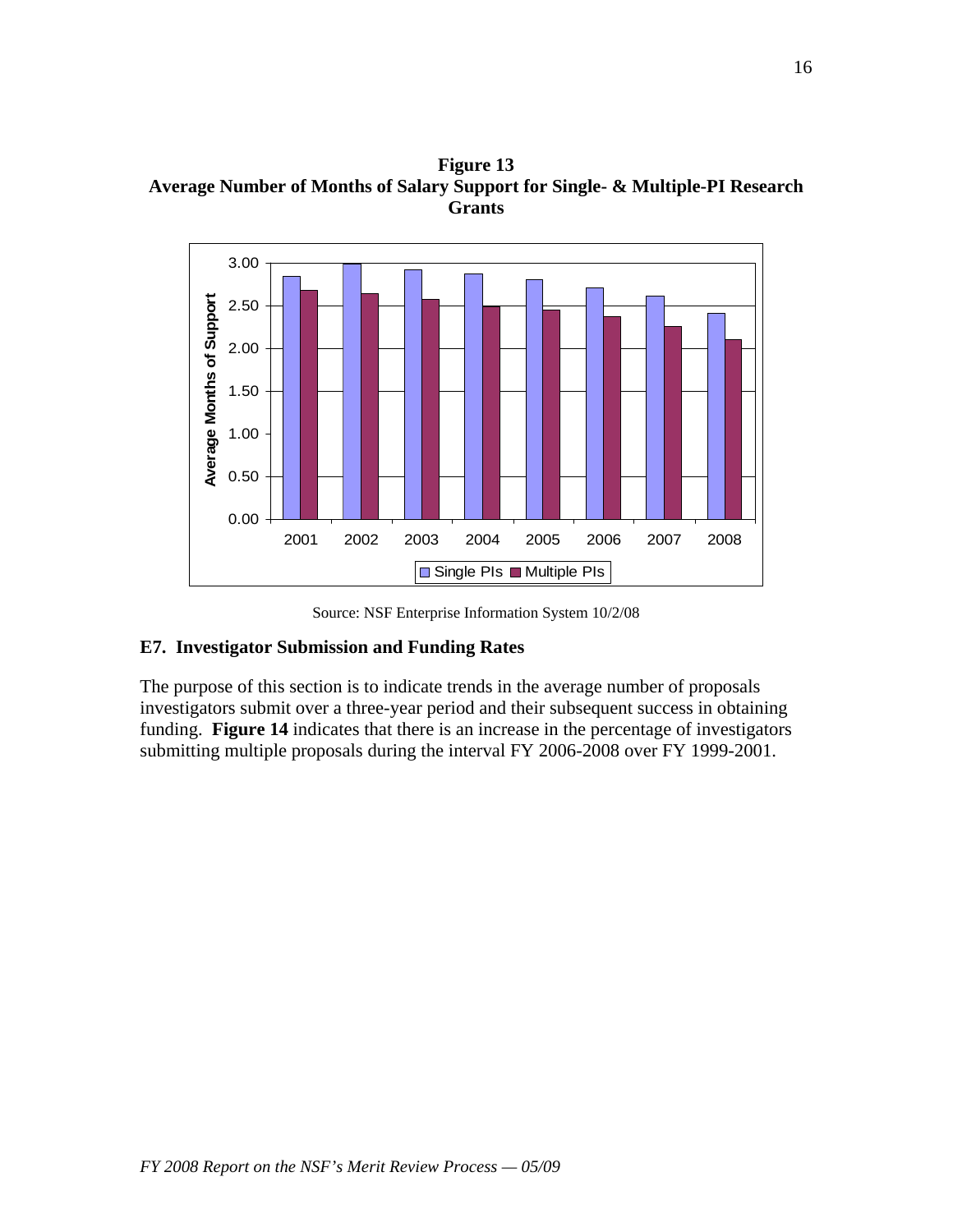**Figure 14 Distribution of Number of Research Proposal Submissions per Grant** 



Source: NSF Enterprise Information System 10/2/08

**Figure 15** shows that on average the number of proposals an investigator submits before receiving a grant has stayed constant at 2.2 proposals for the past five years. This average is calculated across all PIs, including both new and previous PIs.



**Figure 15 Average Number of Research Proposals per PI before Receiving One Grant** 

Source: NSF Enterprise Information System 10/2/08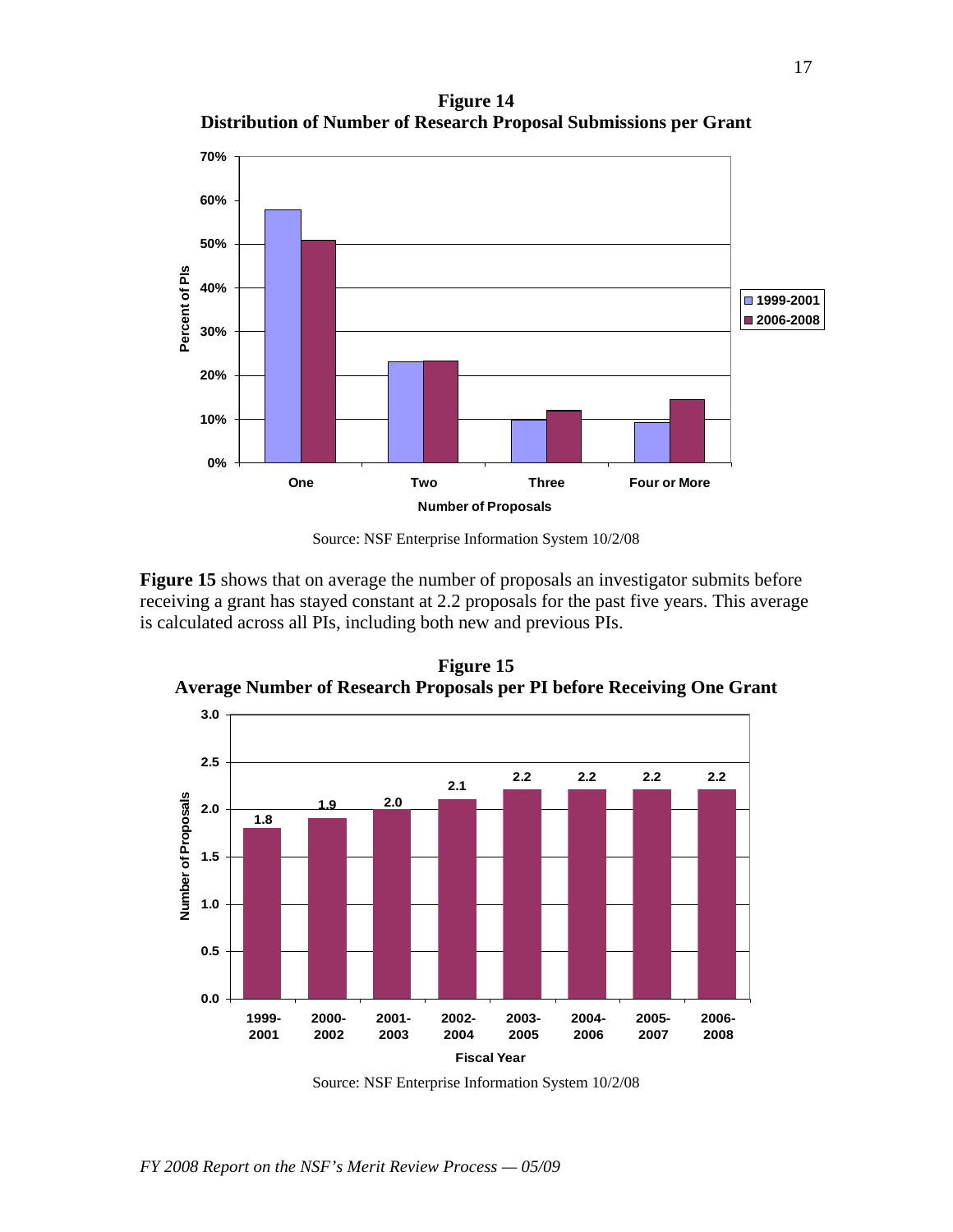However, as shown in **Figure 16**, the funding rate for investigators (the number of investigators receiving a grant divided by the number of investigators submitting proposals) has been decreasing between the periods of FY 2000 to FY 2007. There was a slight increase in FY 2006-2008.



**Figure 16 NSF PI Funding Rates for Research Grants** 

Source: NSF Enterprise Information System 10/2/08

# **E8. Early and Later Career PIs**

**Figure 17** indicates the percentage of NSF PIs that are in the early or later stage of their career. An early career PI is defined as someone within seven years of receiving their last degree at the time of the award. Since FY 2001, the percentage of early career PIs has remained relatively constant at about 22% and the percentage of later career PIs has also remained constant at about 78%. This figure indicates the funding rates for early and later career PIs, which tend to shift in tandem.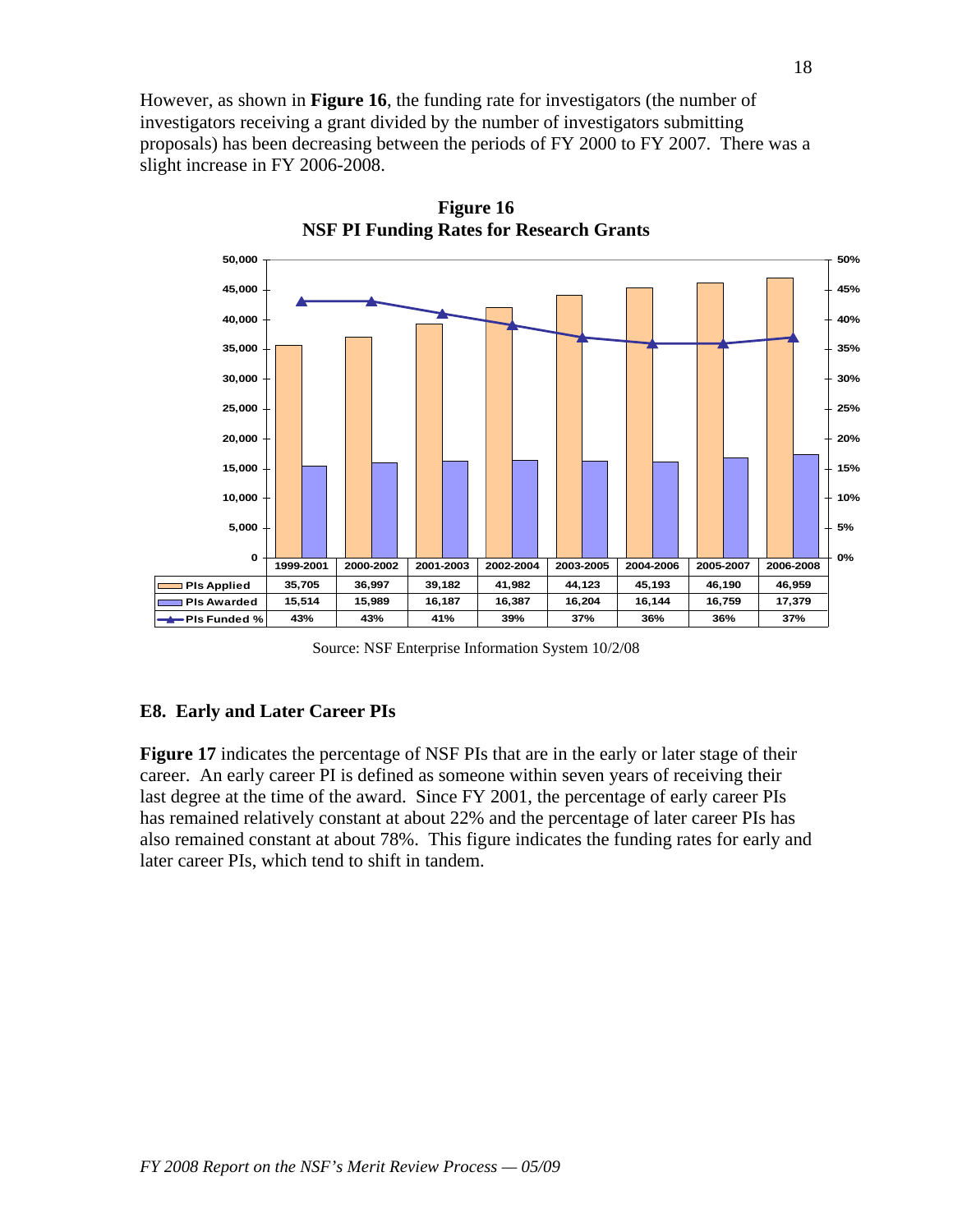**Figure 17 Percentage of Early & Later Career PIs & Research Grant Funding Rates** 



Source: NSF Enterprise Information System 10/2/08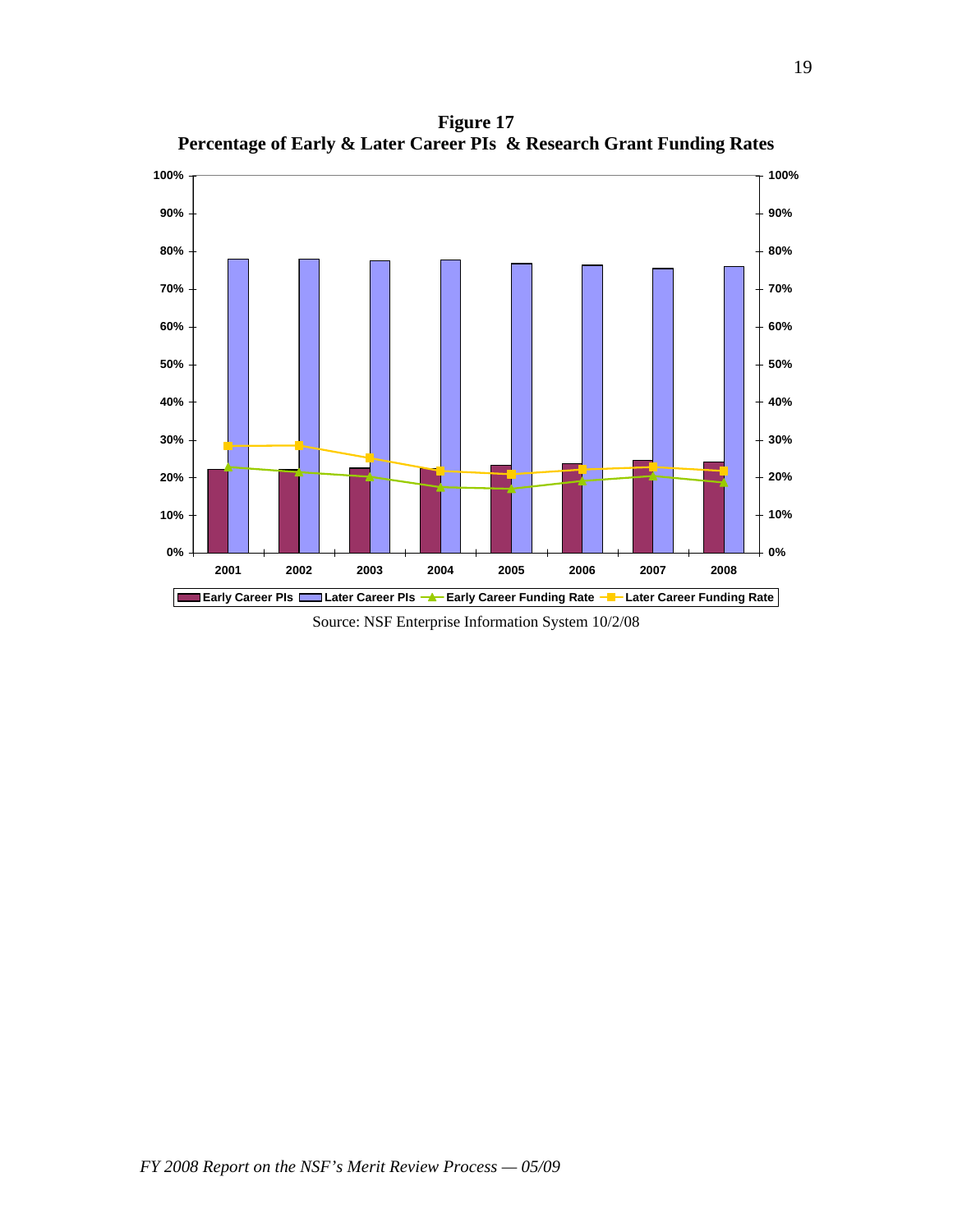# **IV. The NSF Merit Review Process**

# **A. Merit Review Criteria**

In FY 1998, the National Science Board approved the use of the two current NSF merit review criteria, and, in FY 2007, modified the criteria to promote potentially transformative research. The two criteria now in effect are:

**Intellectual Merit.** What is the intellectual merit of the proposed activity? How important is the proposed activity to advancing knowledge and understanding within its own field or across different fields? How well qualified is the proposer (individual or team) to conduct the project? (If appropriate, the reviewer will comment on the quality of prior work.) To what extent does the proposed activity suggest and explore creative, original, or potentially transformative concepts? How well conceived and organized is the proposed activity? Is there sufficient access to resources?

**Broader Impacts.** What are the broader impacts of the proposed activity? How well does the activity advance discovery and understanding while promoting teaching, training, and learning? How well does the proposed activity broaden the participation of underrepresented groups (e.g., gender, ethnicity, disability, geographic, etc.)? To what extent will it enhance the infrastructure for research and education, such as facilities, instrumentation, networks and partnerships? Will the results be disseminated broadly to enhance scientific and technological understanding? What may be the benefits of the proposed activity to society?

Careful consideration is also given to the following in making funding decisions: 1) *Integration of Research and Education* and 2) *Integrating Diversity into NSF Programs, Projects, and Activities, as is indicated in the <i>Grant Proposal Guide*<sup>[5](#page-19-0)</sup>. Programs may have additional review criteria specific to the goals and objectives of the program. All relevant review criteria are described in the program announcement or solicitation.

Effective October 1, 2002, NSF returned without review proposals that failed to address separately both merit review criteria within the Project Summary. The number of proposals returned without review for failing to address both NSB merit review criteria has been steadily decreasing since 2003; FY 2008 marks a departure from that trend, with a slight increase in the number of proposals returned without review for failing to address both merit review criteria.

#### **Figure 18 Proposals Returned Without Review for Failing to Address both Merit Review Criteria**

| <b>Fiscal Year</b>         | 2003 | 2004 | <b>2005</b> | 2006 | 2007         | 2008 |
|----------------------------|------|------|-------------|------|--------------|------|
| <b>Number of Proposals</b> | 276  | 236  | 76          | 134  | $\sim$<br>л. | 124  |

Source: NSF Enterprise Information System 10/2/08

 $\overline{a}$ 

<span id="page-19-0"></span><sup>5</sup> The National Science Foundation *Grant Proposal Guide* can be accessed online at: http://www.nsf.gov/pubs/policydocs/pappguide/nsf08 1/gpg index.jsp.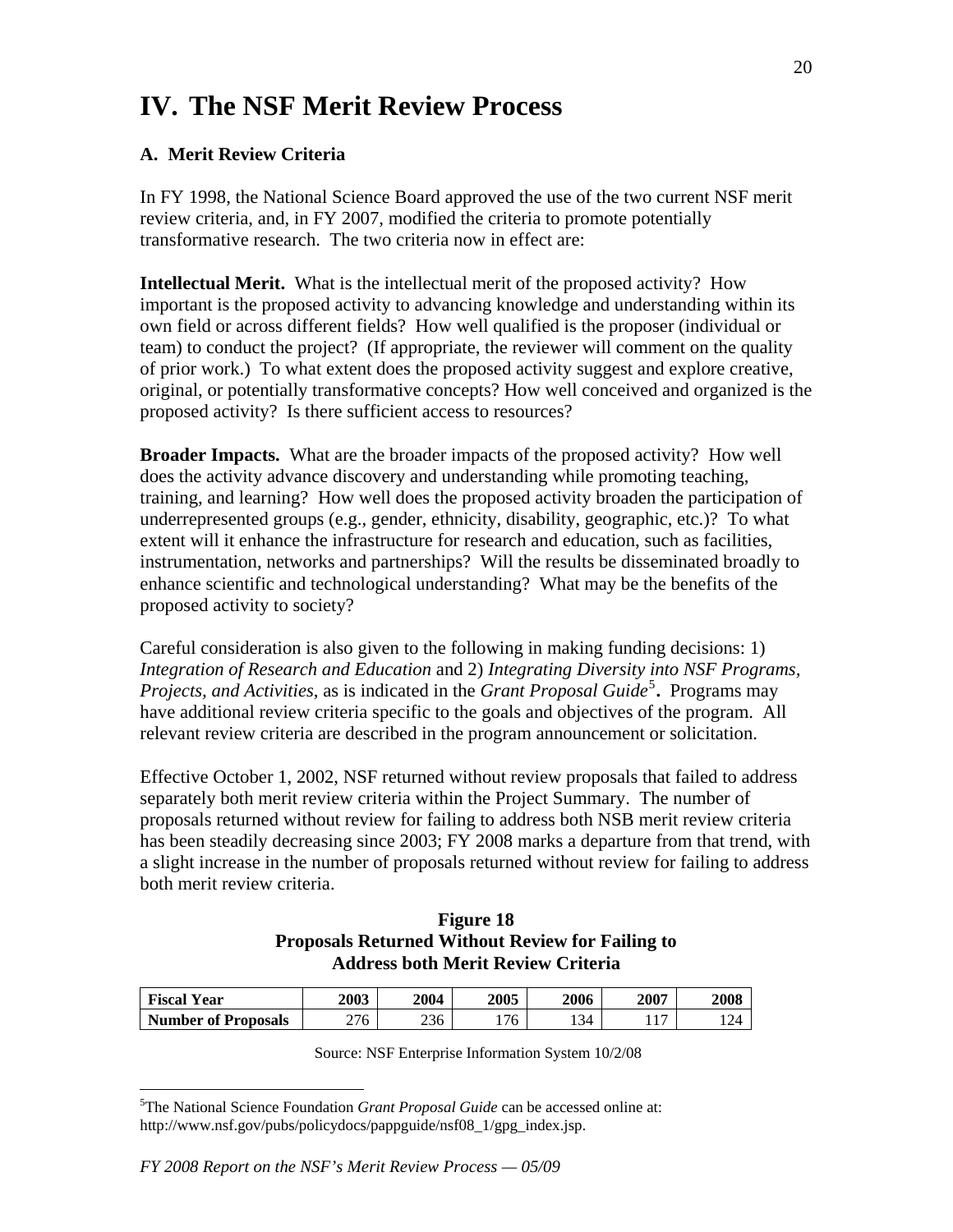# **. B. Description of NSF Merit Review Process**

The NSF merit review process includes the steps listed below and is depicted in **Figure 19**:

- The proposal arrives electronically and is assigned to the appropriate program(s) for review. Some programs also include preliminary proposals as part of the application process. See **Appendix 2** for more information about preliminary proposals. Proposals that do not comply to NSF regulations, as stated in the *Grant Proposal Guide*, may be returned without review.
- The program officer (or team of program officers) reviews the proposal and assigns it to at least three experts from outside the Foundation. NOTE: Some proposals do not require external review. These include, for example, Small Grants for Exploratory Research (SGER) and proposals for small conferences, workshops, or symposia. See **Appendix 8** for more information about SGER proposals.

 The review process is overseen by a Division Director, or other appropriate NSF official. The program officer or team:

- selects reviewers and panel members, based on program officer's knowledge, references listed in the proposal, individuals cited in recent publications or relevant journals, presentations at professional meetings, reviewer recommendations, bibliographic and citation databases, and proposal author's suggestions.
- checks for conflicts of interest. In addition to checking proposals and selecting reviewers with no apparent potential conflicts, NSF staff provide reviewers guidance and instruct them how to identify and declare potential conflicts-ofinterest. All NSF program officers receive annual conflict of interest training.
- synthesizes the comments of the reviewers and panel (if reviewed by a panel), as provided in the individual reviewer analyses and panel summaries.
- makes a recommendation to award or decline the proposal, taking into account external reviews, panel discussion, and other factors such as portfolio balance and amount of funding available.

The Division Director, or other appropriate NSF official, reviews all program officer recommendations. Large awards may receive additional review. The Director's Review Board examines award recommendations with an average annual award amount of 2.5 percent or more of the awarding Division's annual budget. The National Science Board reviews recommended awards with an annual award amount of one percent or more of the awarding Directorate's annual budget.<sup>[6](#page-20-0)</sup> In FY 2008, NSB approved 16 funding items

 $\overline{a}$ 

<span id="page-20-0"></span><sup>&</sup>lt;sup>6</sup> Other items requiring NSB prior approval include new programs, major construction projects that meet certain specifications, as well as programs and awards involving policy issues.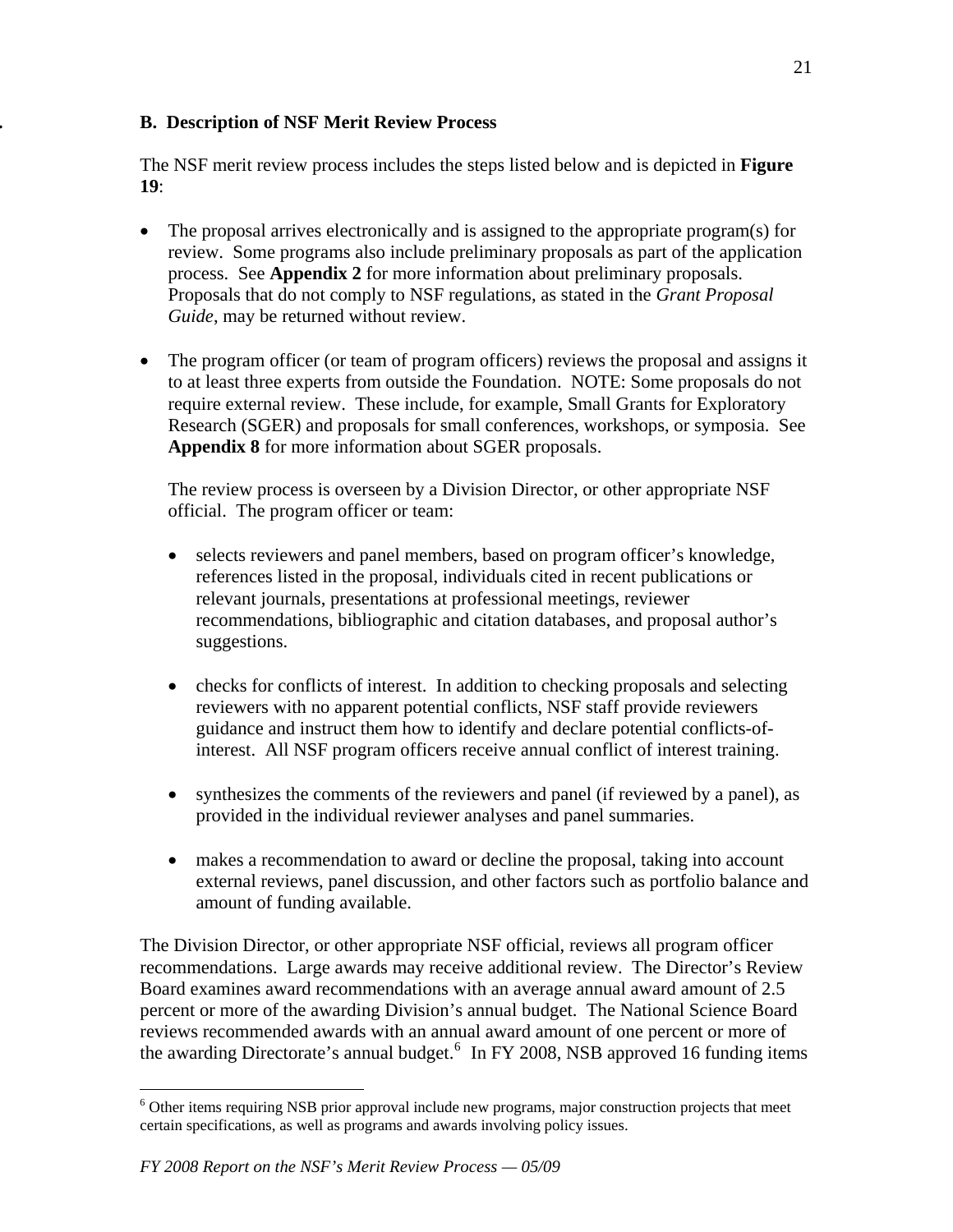including 15 awards, and extending one co-operative agreement. Once approved, a grants officer in the Office of Budget, Finance, and Award Management performs an administrative review of award recommendations.



**Figure 19 Diagram of the NSF Merit Review Process** 

The Foundation has a variety of mechanisms in place to ensure the integrity of the merit review process:

- An external Committee of Visitors (COVs), whose membership is comprised of scientists, engineers, and educators, assesses each major NSF program every 3-5 years. COVs examine the integrity and efficiency of merit review processes and the results from the programmatic investments.
- NSF directorates and offices have Advisory Committees (comprised of scientists, engineers, and educators). One of the tasks of these Advisory Committees is to review COV reports and staff responses in order to provide guidance to the Foundation. The COV reports and NSF responses are publically available on the NSF website.
- The Government Performance and Results Act of 1993 (GPRA) was established to provide strategic planning and performance measurement in the Federal Government. The NSF-wide Advisory Committee for GPRA Performance Assessment (AC/GPA), a committee of external experts convened yearly to assess programmatic results, evaluates the Foundation's portfolios and their linkages to strategic outcome goals. The AC/GPA uses Committee of Visitors reports, internal and external directorate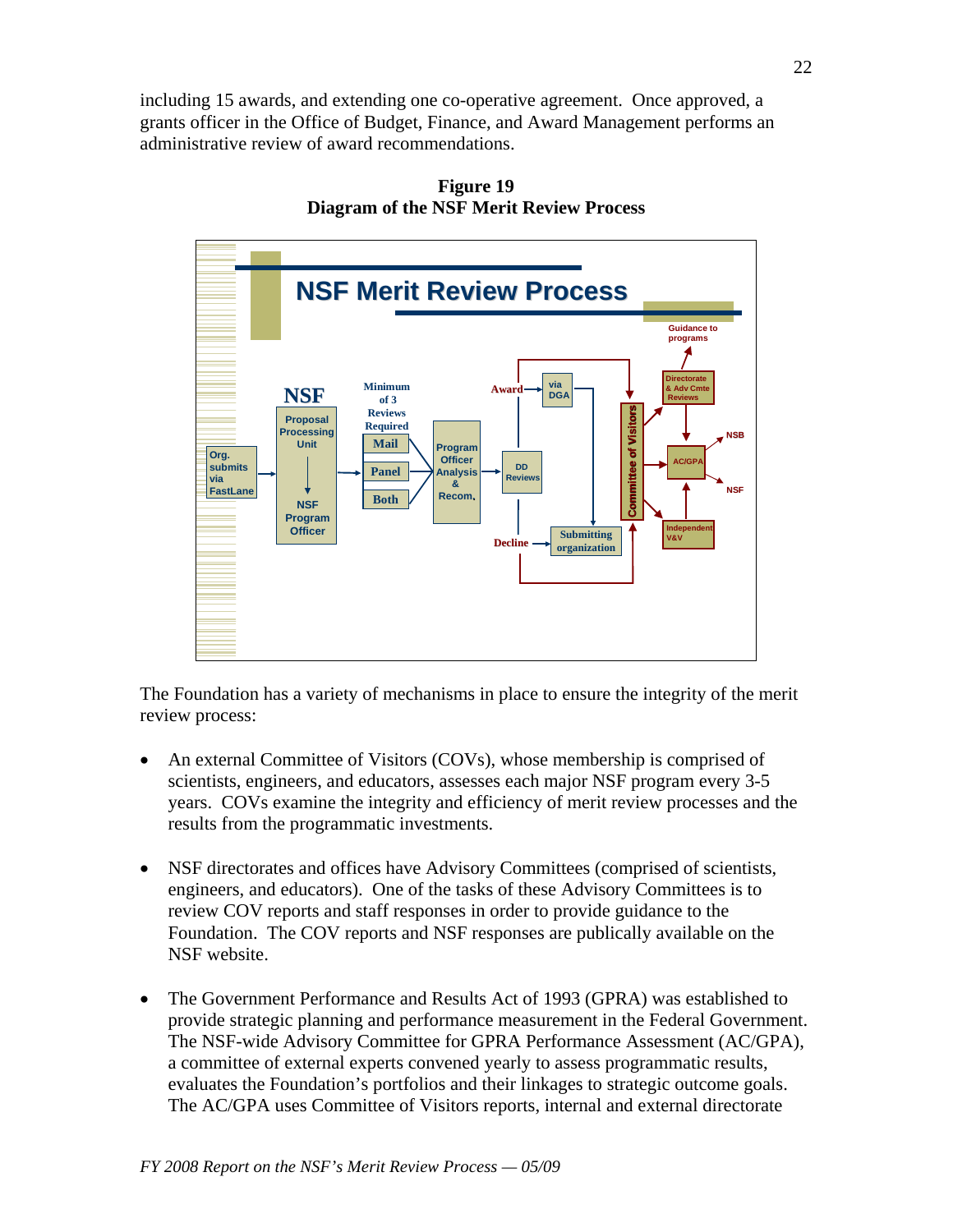assessments of particular programs, investigator project reports, and directorate/division collections of outstanding accomplishments from awards in order to perform the evaluation.

- An external contractor performs an independent verification and validation of the Foundation's performance measurements, which include aspects of the merit review process.
- One role of the National Science Board's Audit and Oversight Committee is to review the findings presented by the AC/GPA.
- The Program Assessment Rating Tool (PART), developed by the Office of Management and Budget, is used to assess program performance of federal agencies in four areas: Program Purpose and Design, Strategic Planning, Program Management, and Program Results/Accountability.

Additional information about COVs, NSF Advisory Committees, and AC/GPA is provided in **Appendix 9**.

Section V describes special activities NSF has been conducting regarding the implementation of several aspects of the merit review process.

# **. C. Program Officer Award/Decline Recommendations**

As noted above, the narrative comments and summary ratings provided by external reviewers are essential inputs for program officers who formulate award and decline recommendations to NSF senior management.

NSF program officers are experts themselves in the scientific areas that they manage. They have advanced educational training (e.g., a Ph.D. or equivalent credentials) in science or engineering and relevant experience in research, education, and/or administration. They are expected to produce and manage a balanced portfolio of awards that addresses a variety of considerations and objectives. When making funding recommendations, in addition to information contained in the external proposal reviews, NSF program officers evaluate proposals in the larger context of their overall portfolio and consider issues such as:

- Support for potentially transformative advances in a field;
- Novel approaches to significant research questions;
- Capacity building in a new and promising research area;
- Potential impact on the development of human resources and infrastructure;
- NSF core strategies, such as 1) the integration of research and education and 2) broadening participation;
- Achievement of special program objectives and initiatives;
- Other available funding sources; and
- Geographic distribution.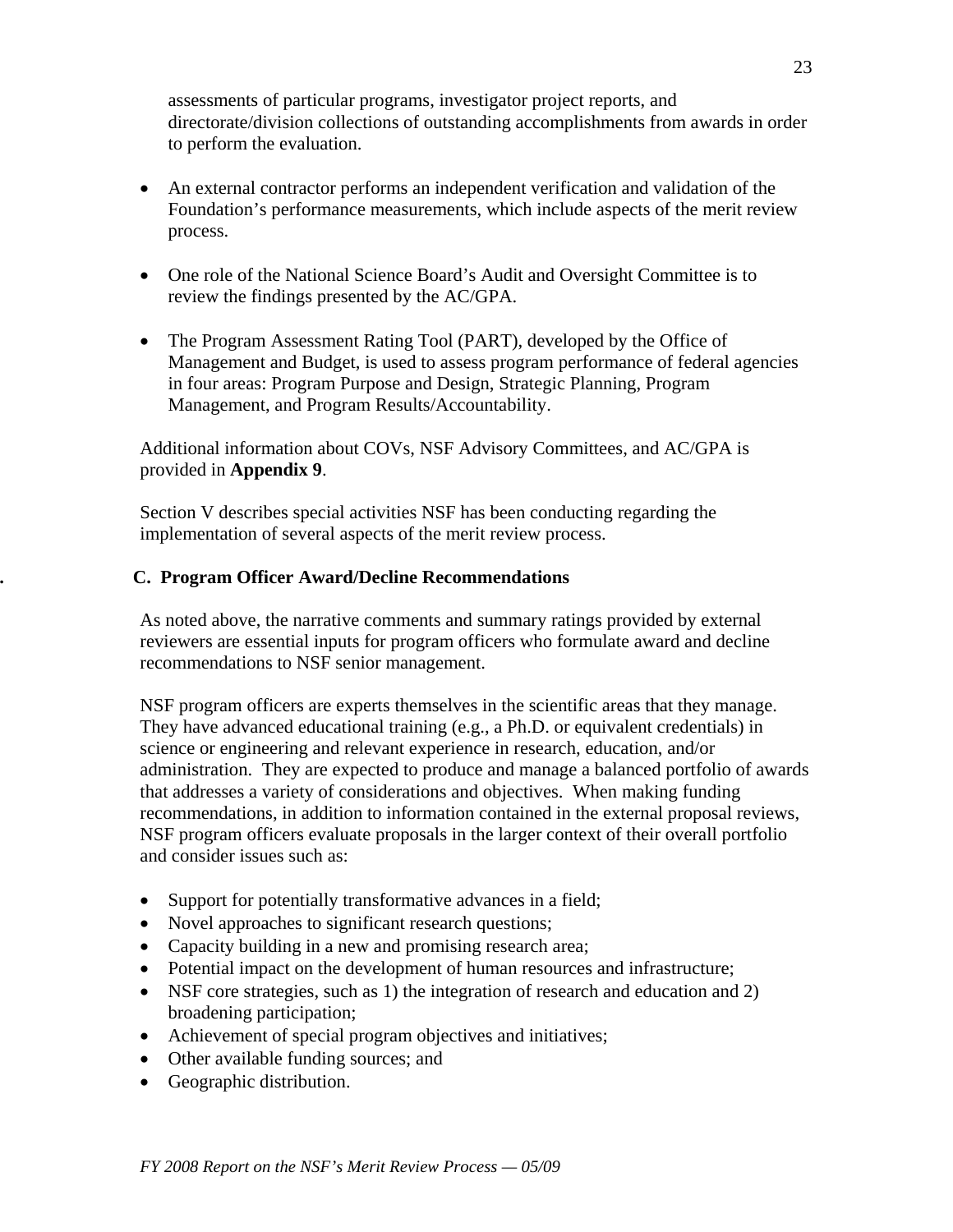## **. D. Review Information to Proposer and Appeal Process**

Proposers receive notification of the award/decline decision, copies of all reviews used in the decision with reviewer-identifying information redacted, and a copy of the panel summary (if panel review was conducted). A "context statement" is also sent that explains the broader context under which any given proposal was reviewed. Program Officers are also expected to provide additional communication (either in writing or by phone) to proposers in the case of a decline recommendation if the basis for the decision is not provided in the panel summary.

If, after receiving the reviews and other documentation of the decision, an unsuccessful proposer would like additional information, he or she may ask the program officer for further clarification. If, after considering the additional information, the applicant is not satisfied that the proposal was fairly handled and reasonably reviewed, he or she may request formal reconsideration. Information about the reconsideration process is included in all decline notifications.<sup>[7](#page-23-0)</sup> A reconsideration request can be based on the applicant's perception of procedural errors or on disagreements over the substantive issues dealt with by reviewers. If the relevant NSF Assistant Director or Office Director upholds the original action, the applicant's institution may request a second reconsideration from the Foundation's Deputy Director.

NSF declines approximately 30,000 proposals a year but receives only 30-50 annual requests for formal reconsideration. The number of requests for formal reconsideration and resulting decisions at both the Assistant Director and Director levels from FY 2002 through FY 2008 are displayed in **Appendix 10**. NSF received 34 formal reconsideration requests in FY 2008; 34 decline decisions were upheld.

# **. E. Methods of External Review**

 $\overline{a}$ 

The Foundation's merit review process relies on extensive use of knowledgeable experts from outside NSF. As stated in the *Grant Proposal Guide* (GPG), proposals usually receive at least three external reviews. Under certain circumstances the requirement for external review can be waived.<sup>[8](#page-23-1)</sup>

NSF programs obtain external peer review by three principal methods: (1) "mail-only," (2) "panel-only," and (3) "mail-plus-panel" review. The total numbers of reviews and the average numbers of reviews per proposal obtained by the three different review methods are presented in **Figure 20**. The mail-plus-panel method had the highest number of reviews per proposal, averaging nearly seven, while the mail-only method averaged around four. Directorate-level data for FY 2008 are presented in **Appendix 11.** 

<span id="page-23-0"></span><sup>7</sup> Please note that certain types of proposals are not eligible for reconsideration. See NSF *Grant Proposal Guide* (GPG) at [http://www.nsf.gov/pubs/policydocs/pappguide/nsf08\\_1/gpg\\_4.jsp#IVD](http://www.nsf.gov/pubs/policydocs/pappguide/nsf08_1/gpg_4.jsp#IVD)

<span id="page-23-1"></span><sup>&</sup>lt;sup>8</sup> Exemptions that program officers may choose to exercise, for example, include proposals for Small Grants for Exploratory Research (SGER) and certain categories of workshop and symposia proposals. See Appendix 7 for more information about SGER proposals.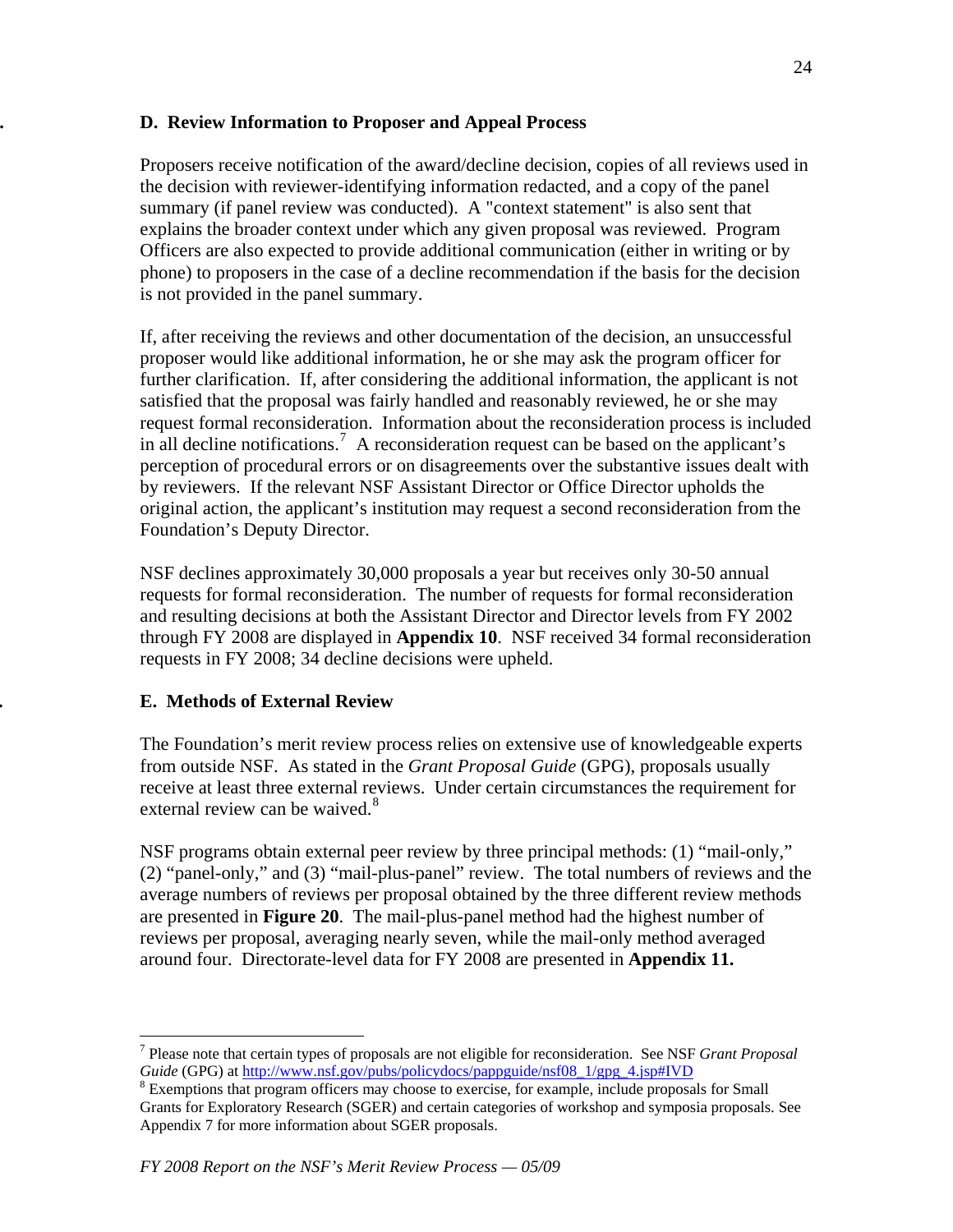|           | All Methods | $Mail + Panel$ | Mail-Only | Panel-Only |
|-----------|-------------|----------------|-----------|------------|
| Reviews   | 248,772     | 100.144        | 15,665    | 132,963    |
| Proposals | 42.983      | 14,355         | 3.662     | 24,966     |
| Rev/Prop  | 5.8         | 7.0            | 4.3       | 5.3        |

#### **Figure 20 Reviews per Proposal, FY 2008**

In addition, site visits (on-site and reverse-site) by NSF staff and external members of the community are often used to review proposals for facilities and centers. NSF program officers are given discretion in the specific use of review methods, subject to approval by the Division Director or other NSF official.

In the 'mail-only' review method, reviewers are sent proposals and asked to submit written comments to NSF through FastLane, NSF's web-based system for electronic proposal submission and review.

'Panel-only' refers to the process of soliciting reviews from panelists who convene to discuss their reviews and provide advice to the program officer.

Many proposals submitted to NSF are reviewed using some combination of these two processes. Those programs that employ the 'mail + panel' review process have developed several different configurations, such as:

- A reviewer submits a mail review and also serves as a panelist.
- A reviewer submits a mail review, but does not serve on the panel.
- A reviewer does not submit a mail review, but participates as a panelist. Panelists discuss the proposal and mail reviews to formulate advice for the program officer.

The use of various review methods has changed markedly over time, as shown in **Figure 21.** The data for **Figure 21** are provided in **Appendix 12** and **Appendix 12.1** provides data on review methods by directorate and office.

There are a number of reasons for the trend away from mail-review only. Panels allow reviewers to discuss and compare proposals. Panels tend to be used for programs that have deadlines and target dates, as opposed to unrestricted submission windows. The panel review process has the advantage that different perspectives can be discussed and integrated if appropriate. Also, using panels in the review process tends to reduce proposal processing time (time-to-decision), compared to mail-only reviews. For example, in FY 2008, 80 percent of all proposals reviewed by panel-only were processed within six months, compared to 75 percent for mail + panel and 66 percent for mail-only. A chief advantage of mail review is that the expertise of the reviewers can be more

Source: NSF Enterprise Information System 10/2/08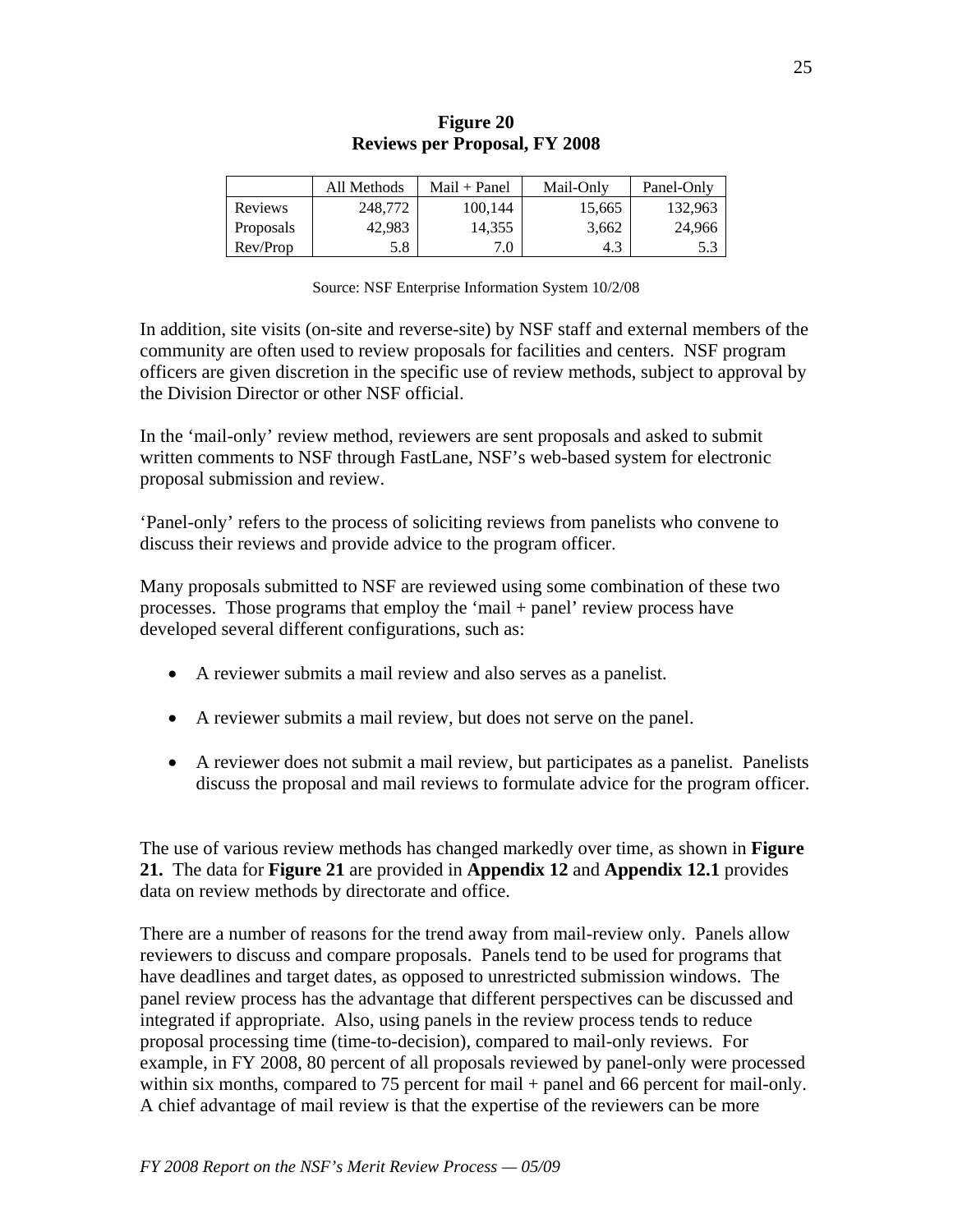precisely matched to the proposal. The mail + panel review process is used frequently because it combines the in-depth expertise of mail review with the comparative analysis of panel review.



**Figure 21 FY 1996-2008 Trend, NSF Review Method** 

Source: NSF Enterprise Information System 10/2/08

Some programs use "virtual panels." In virtual panels, panelists participate from their offices or homes and interact using NSF's Interactive Panel System (IPS), accompanied by a teleconference. Around 97 percent of panels, whether they assemble at NSF, offsite at a common location, or virtually, are using IPS. A part of FastLane, IPS permits the viewing of proposals, reviews, basic panel discussions, collaboration on panel summaries, and approval of the draft panel summary through the web. Some programs are making use of NSF's videoconferencing facilities to enhance the participation of panelists whose schedules do not permit them to be physically present at the time of the panel. Videoconferencing is also employed in award management and oversight for large center-type projects. The Foundation is continuing its efforts to improve web-based and electronic means of communication to contribute to the quality of the merit review and award oversight processes.

# **. F. Data on Reviewers**

The Foundation maintains a central electronic database of more than 300,000 reviewers who can potentially be drawn on to participate in mail or panel reviews. Program Officers identify potential reviewers using a variety of sources including their own knowledge of the discipline, applicant suggestions, references attached to proposals, published papers, scientific citation indexes and other similar databases, and input from other reviewers. During FY 2008, approximately 45,000 individuals served on panels,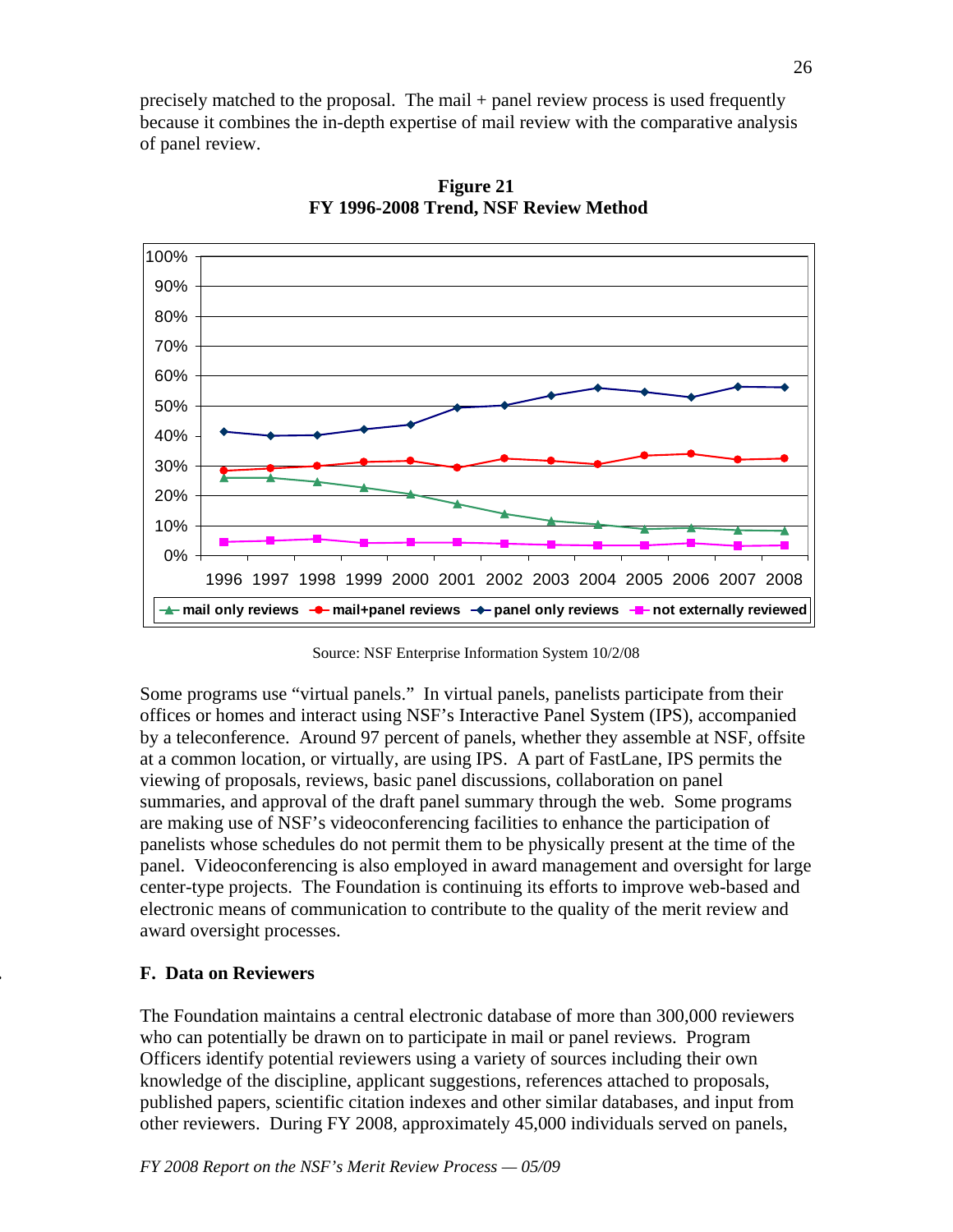conducted a mail review for one or more proposals, or served in both functions. About 15,000 of these reviewers had never reviewed an NSF proposal before. The reviewers were from all 50 states in addition to the District of Columbia, Puerto Rico, Virgin Islands, and other U.S. jurisdictions. More than 6,000 reviewers were from outside of the United States. Moreover, reviewers were from a range of institutions, including two-year and four-year colleges and universities, Master's level and Ph.D.-granting universities, industry, profit and non-profit institutions, K-12 systems, informal science institutions, and government. NSF also maintains data on numbers of reviewers from each state, territory, and country as well as by type of institution.

In FY 2001, NSF developed systems and policies to request demographic data electronically from all reviewers to determine the participation of underrepresented groups in the NSF reviewer pool. The goal was to establish a baseline for participation of underrepresented groups in NSF proposal review activities. In FY 2008, out of a total of 42,035 distinct reviewers who returned reviews, 12,442 – about 30 percent -- provided demographic information. Out of the 12,442 who provided information, 4,586 (37%) indicated they were members of an underrepresented group.

During FY 2004, NSF altered the FastLane reviewer module to make it more convenient for reviewers to provide demographic information and, as a result, NSF has seen a slight increase in the proportion of reviewers providing demographic information. In FY 2008, 30 percent provided information in comparison to 28 percent in FY 2007, and 25 percent in FY 2006. However, provision of demographic data is voluntary and given the low response rate, there is not enough information to establish a baseline. This remains a challenge that the Foundation continues to address.

The NSF library continually updates its resources to help NSF staff identify reviewers. This includes the collection and sharing of potential reviewer data from associations that work with underrepresented groups in science and engineering. Frequent tutorials on finding reviewers are also available for program officers.

Reviewers are also identified through literature searches and professional activities such as workshops and conferences. Some NSF divisions actively solicit new reviewers through their web pages and outreach activities. To increase transparency, Chapter III.B of the *Grant Proposal Guide* describes how reviewers are selected by the NSF program officers.

Participation in the peer review process is voluntary. It brings with it increased familiarity with NSF programs, knowledge of the state of research and education nationally, and increased awareness of elements of a competitive proposal. Panelists are reimbursed for expenses, but mail reviewers receive no financial compensation. In FY 2008, NSF requested 60,373 mail reviews, of which there were 36,680 positive responses. This 61 percent response rate in FY 2008 is unchanged from FY 2007 and FY 2006 and up slightly from 60 percent in FY 2005 and 59 percent in FY 2004.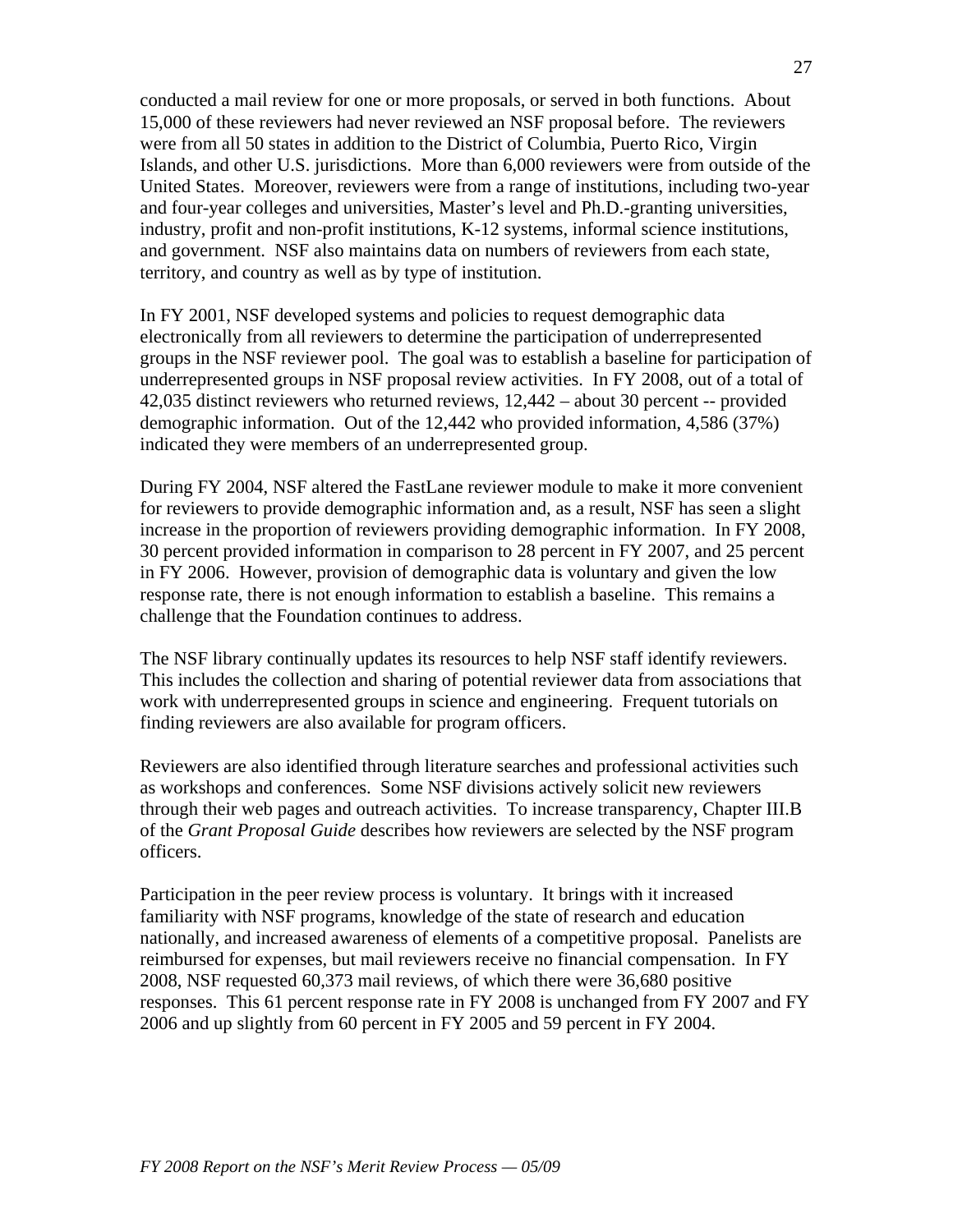#### **G. G. Reviewer Proposal Ratings and Impact of Budget Constraints**

The NSF merit review system emphasizes reviewer narratives in addition to categorical ratings. The written comments provided by reviewers, the summary of panel discussions, and the expert opinions of program officers and division directors are important components of the merit review system. The distribution of average summary ratings of reviews for awarded and declined proposals is provided in **Figure 22**.



**Figure 22 Distribution of Average Reviewer Ratings for Awards and Declined, FY2008**

Source: NSF Enterprise Information System 10/2/08

These data indicate considerable overlap among the average reviewer ratings of successful and unsuccessful proposals, most notably in the range of 'very good' average ratings.[9](#page-27-0) **Appendices 13-13.2** indicate that this overlap among the average reviewer ratings is present and similar in degree for each of the three proposal review methods used by NSF (panel-only, mail-only, and mail plus panel).

A large number of potentially fundable proposals are declined each year. As shown in **Figure 23**, approximately \$2.1 billion was requested for declined proposals that had received ratings at least as high as the average rating (4.2 out of 5.0) for all awarded proposals. Over the last ten years, NSF's capacity to fund these highly rated proposals has diminished. In FY 1998, the ratio of awards to highly rated declines was 6:1; in FY 2008, that ratio had dropped to less than 4:1. NSF is thus supporting a smaller proportion of potentially fundable proposals. These declined proposals represent a rich portfolio of

1

<span id="page-27-0"></span><sup>&</sup>lt;sup>9</sup> The corresponding numerical ratings, on a five-point scale, are as follows: Excellent  $(4.5 - 5.0)$ ; Very Good – Excellent (4.0 - <4.5); Good – Very Good (3.0 - <4.0); Fair – Good (2.0 - <3.0); and Poor – Fair (<2.0). Proposals with "No Score" are those that are not externally reviewed.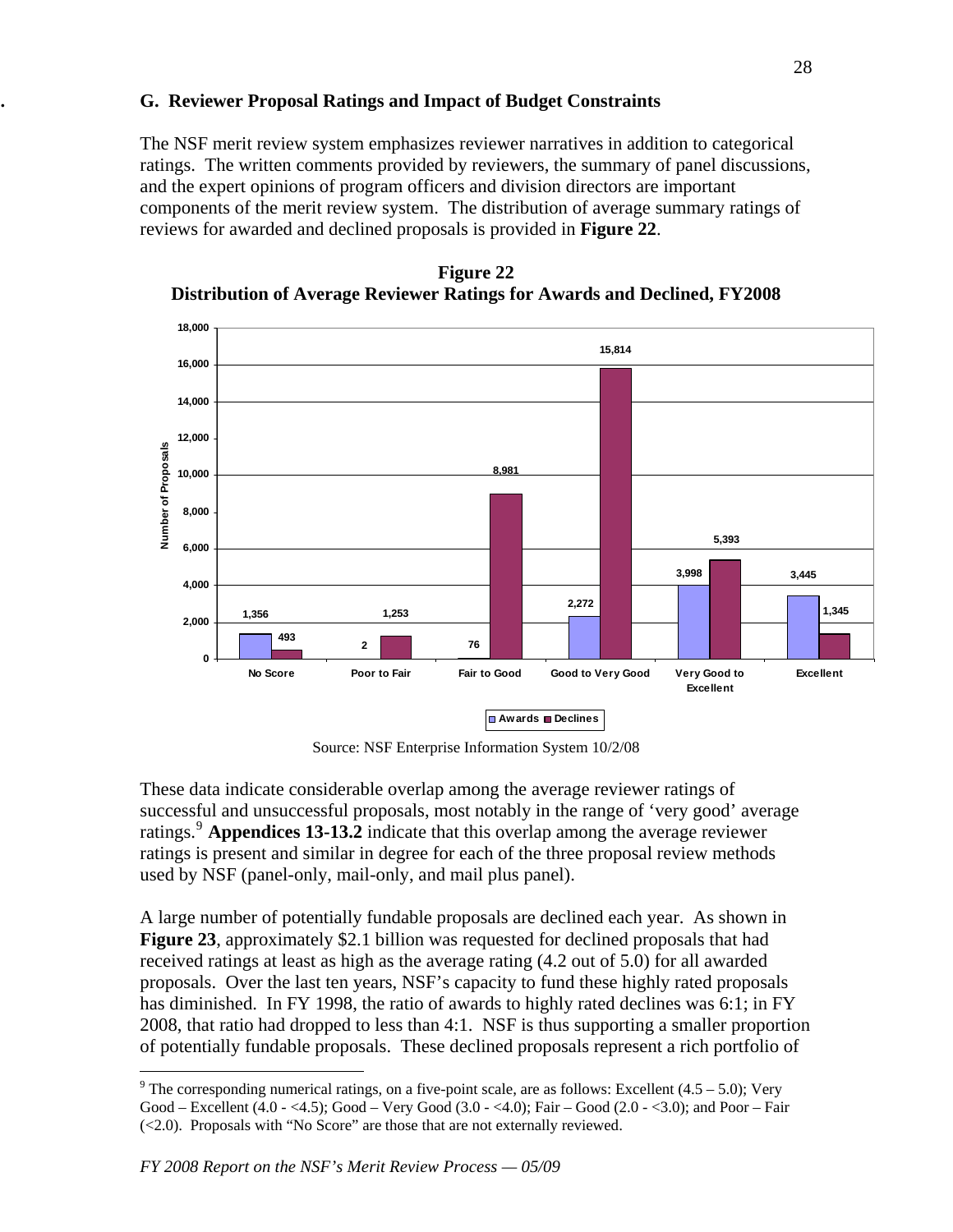unfunded opportunities, proposals that if funded may have produced substantial research and education benefits.

#### **Figure 23**



**Cumulative Requested Amounts for Declined Proposals by Average Reviewer Score for FY 2008**

Source: NSF Enterprise Information System 10/2/08

#### **H. Program Officer Characteristics and Workload**

The number of program officers increased from 452 in FY 2007 to 520 in FY 2008, a 15 percent increase. Program officers can be permanent NSF employees or non-permanent employees. As indicated in **Figure 24**, 41 percent are permanent program officers and 59 percent are in the non-permanent category. Some non-permanent program officers are "on loan" as visiting scientists, engineers, and educators (VSEEs) for up to three years from their host institutions. Others are supported through grants to the home institutions under the terms of the Intergovernmental Personnel Act (IPA). Whether they are hired as temporary or permanent, incoming NSF program officers receive training in the merit review process.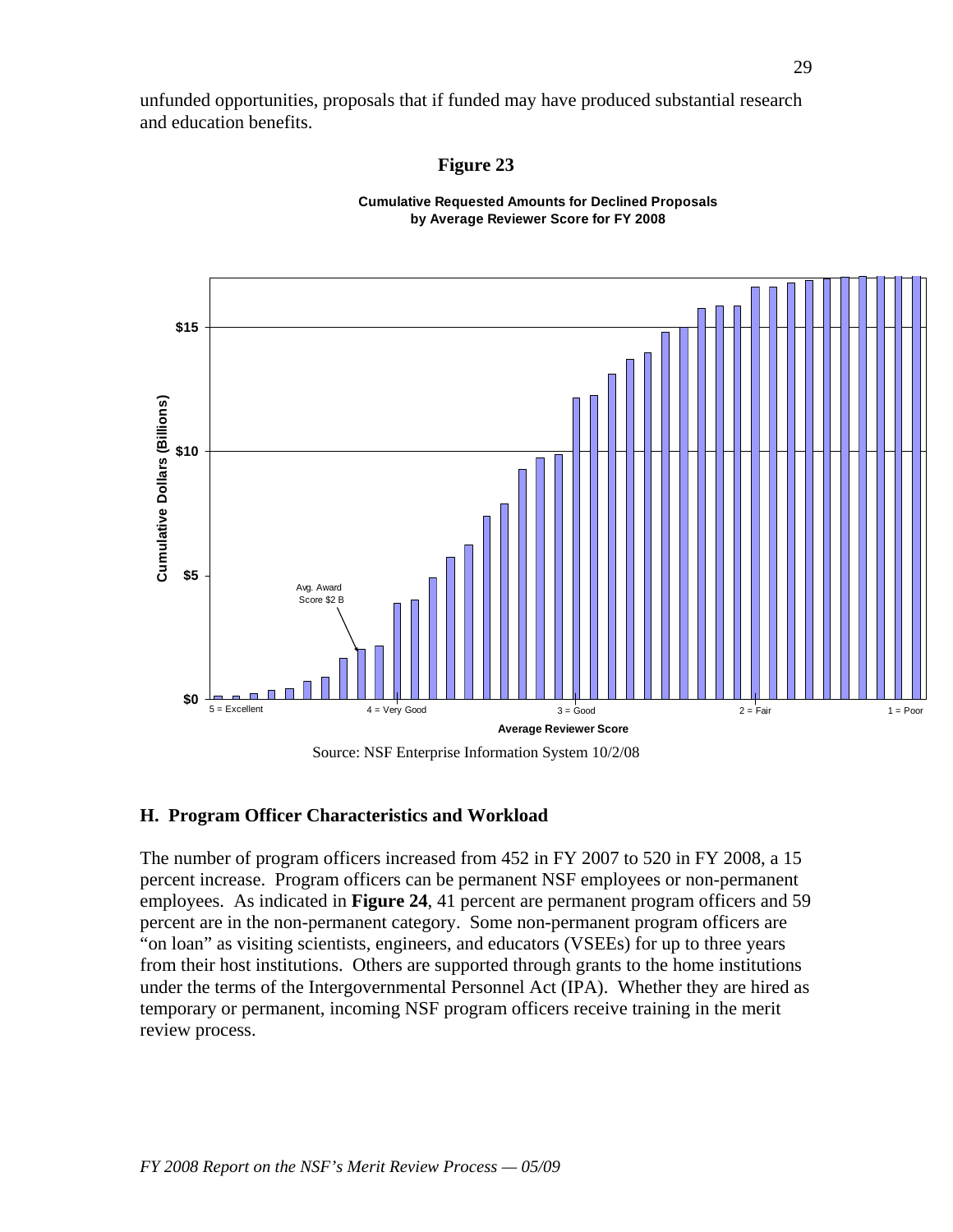| <b>Program Officers</b>                           | <b>Total</b> | Percent* |
|---------------------------------------------------|--------------|----------|
| <b>Total</b>                                      | 520          | 100%     |
| <b>Gender</b>                                     |              |          |
| Male                                              | 334          | 64%      |
| Female                                            | 186          | 36%      |
| Race                                              |              |          |
| Minority                                          | 123          | 24%      |
| White, Non-Hispanic                               | 397          | 76%      |
| <b>Employment</b>                                 |              |          |
| Permanent                                         | 215          | 41%      |
| Visiting Scientists, Engineers & Educators (VSEE) | 47           | 9%       |
| Temporary                                         | 46           | 9%       |
| Intergovernmental Personnel Act (IPA)             | 212          | 41%      |

**Figure 24 Distribution of NSF Program Officers by Characteristics As of October 1, 2008** 

Source: NSF Division of Human Resource Management

The number of proposals that the program officers handle has increased significantly over the last several years. In addition to the growing emphasis on interdisciplinary and crossdirectorate programs, program officers are also tasked with an increasing number of programmatic activities, e.g., increased program accountability, outreach, mentoring new staff. Despite an increase in the overall number of program officers, workload concerns are still present and frequently highlighted by NSF's Committees of Visitors (see **Appendix 9**).

NSF has revitalized its professional development opportunities for program staff, offering in-house courses in project management, leadership, and communication through the NSF Academy. New NSF program staff attend the NSF Program Manager Seminar, which is a four-day off-site orientation to NSF and the merit review process.

#### **I. America COMPETES Act, Section 7012**

# **America COMPETES Act (Public Law 110-69) SEC. 7012: Funding for Successful Science, Technology, Engineering, and Mathematics Education Programs.**

*(a) EVALUATION OF PROGRAMS.—The Director shall, on an annual basis, evaluate all of the Foundation's grants that are scheduled to expire within 1 year and 1) that have the primary purpose of meeting the objectives of the Science and Engineering Equal Opportunity Act (42 U.S.C. 1885 et seq.); or (2) that have the primary purpose of providing teacher professional development.* 

*(b) CONTINUATION OF FUNDING.—For grants that are identified under subsection (a) and that are determined by the Director to be successful in meeting the*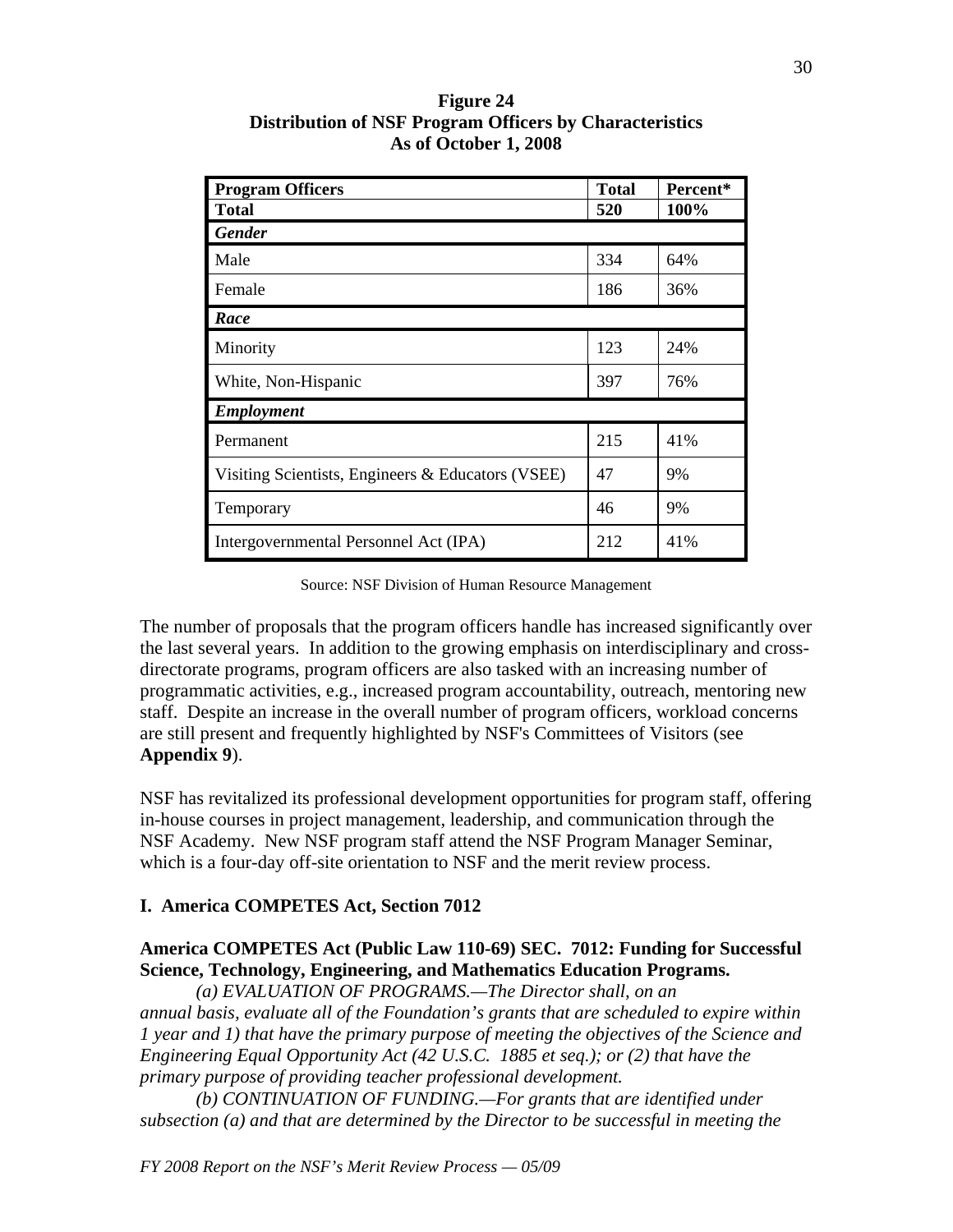*objectives of the initial grant solicitation, the Director may extend the duration of those grants for not more than 3 additional years beyond their scheduled expiration without the requirement for a re-competition.* 

*(c) REPORT TO CONGRESS.—Not later than 1 year after the date of enactment of this Act, and annually thereafter, the Director shall submit a report to the Committee on Science and Technology of the House of Representatives and to the Committee on Commerce, Science, and Transportation and the Committee on Health, Education, Labor, and Pensions of the Senate that (1) lists the grants that have been extended in duration by the authority provided under this section; and (2) provides any recommendations the Director may have regarding the extension of the authority provided under this section to programs other than those specified in subsection (a)* 

Currently, extensions for these grants are awarded after external and NSF staff review of proposals submitted to build on current grant. NSF staff are reviewing the files to determine whether all grants identified in part (a) considered successful were in fact awarded extensions through the competitive process. External review is furthermore considered critical in identifying those grants to extend. In FY 2008, the Director extended no grants under the provision provided in part (b) above of Section 7012.

# **J. Review of Committee of Visitors Reports**

In July 2008, NSF Senior Management was briefed on a review of 99 Committee of Visitors (COV) Reports conducted from 2004 through 2007.

The review focused on the concerns raised in the COV Reports. Of the 99 reports, 63 commented on the review of the Broader Impact criterion. Concerns such as the following were raised: ambiguity in the definition of the broader impact criterion, panel reviews that lacked detail regarding the broader impact criterion, and reviewers that were not aware of the level of significance that the broader impact criterion should have in the review process.

About 14 percent of the COV reports raised concerns regarding poor panel summaries, noting that some panel reviews lacked consistency in terms of detail, scope, and approach. Workforce and funding issues were also raised in the COV reports. COVs commented on the increasing workload and recommended hiring additional program officers (15 percent) and support staff (12 percent) to ensure the quality of the merit review process. There were also suggestions in 17 percent of the COV reports to increase the number of permanent POs to enhance institutional memory at the Foundation. About 17 percent of the COV reports commented on the growing number of highly qualified proposals that are unfunded due to budgetary constraints.

Concerns raised in each COV reports are addressed by NSF and posted with the COV report on the NSF website at <http://www.nsf.gov/od/oia/activities/cov/>. The most current COV reports review findings of previous reports as well as the status of program actions in addressing prior concerns. In addition, NSF-wide activities also address many of these concerns (see Sec V.A.).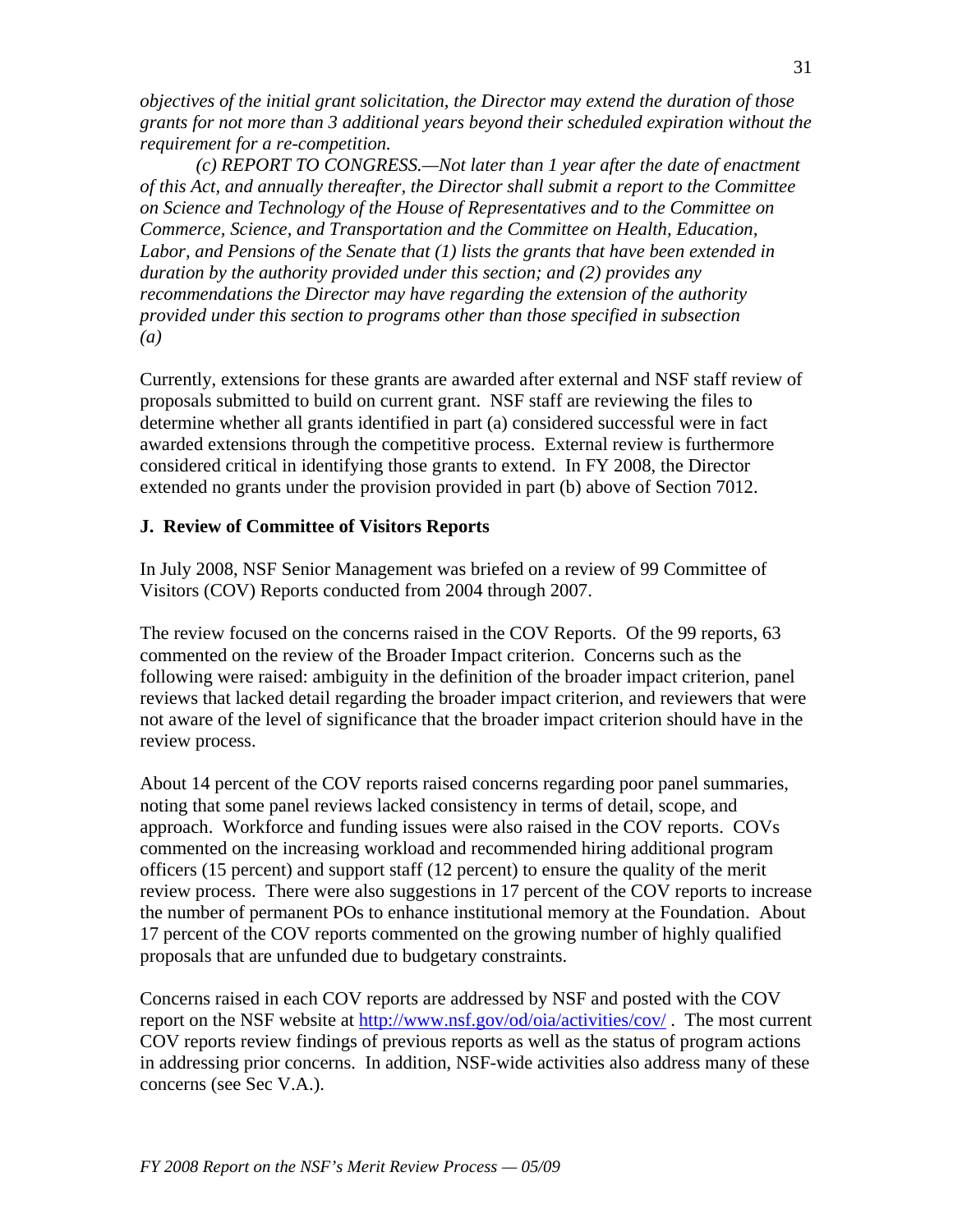# **V. Special Activities on Merit Review Process**

# **A. Quality and Transparency**

The National Science Board was requested by Congress to conduct a review of the NSF merit review process. The Board issued its report in September 2005, concluding that the NSF merit review process is fair and effective, and "remains an international 'gold standard' for review of science and engineering research proposals." The Board provided several recommendations for NSF to improve the transparency and effectiveness of the NSF merit review process, while preserving the ability of the program officers to identify the most innovative proposals and effectively diversify and balance NSF's research and education portfolio.<sup>[10](#page-31-0)</sup>

In response to the Board's recommendations, NSF has undertaken an agency-wide effort to address quality of reviews, transparency of the award/decline decision, and support of potentially transformational research. The FY 2006 and 2007 merit review reports provided updates of the activities undertaken in those fiscal years.

The activities listed below provide an update of accomplishments and additional activities conducted in FY 2008.

- An internal NSF web page that will provide information on the merit review process to NSF staff is in final production stages before release. The proposed site has undergone extensive revisions during the review process. A complementary external site was released in FY 2007 and can be found at <http://www.nsf.gov/bfa/dias/policy/meritreview/>
- In FY 2007, the NSF Senior Management decided to initiate a seminar to promote quality and transparency in the merit review process. The seminar will be required of all NSF staff involved in the merit review of proposals (e.g., program officers and division directors). The pilot stage for the seminar has been completed and plans are in place to begin providing the seminar in FY 2009.
- In FY 2008, a review of recommendations and findings in Committee of Visitors reports was completed. A summary of the findings of this review conducted in FY 2008 can be found in Section IV.J. This review of Committee of Visitors reports will be conducted on an annual basis.
- The NSF Working Group on Facilitating Transformative and Interdisciplinary Research (see Section V.C.) has made several recommendations in the merit review process to promote the support of meritorious potentially transformative or interdisciplinary proposals.
- The Director's Award for Merit Review Excellence, which was initiated in FY 2006, has continued annually with the most recent awardees recognized at the Annual Director's Award Ceremony in June 2008.

 $\overline{a}$ 

<span id="page-31-0"></span><sup>10</sup> *Report of the National Science Board on the National Science Foundation's Merit Review System*, NSB05-119. Available on the web at [http://www.nsf.gov/nsb/documents/2005/0930/merit\\_review.pdf](http://www.nsf.gov/nsb/documents/2005/0930/merit_review.pdf).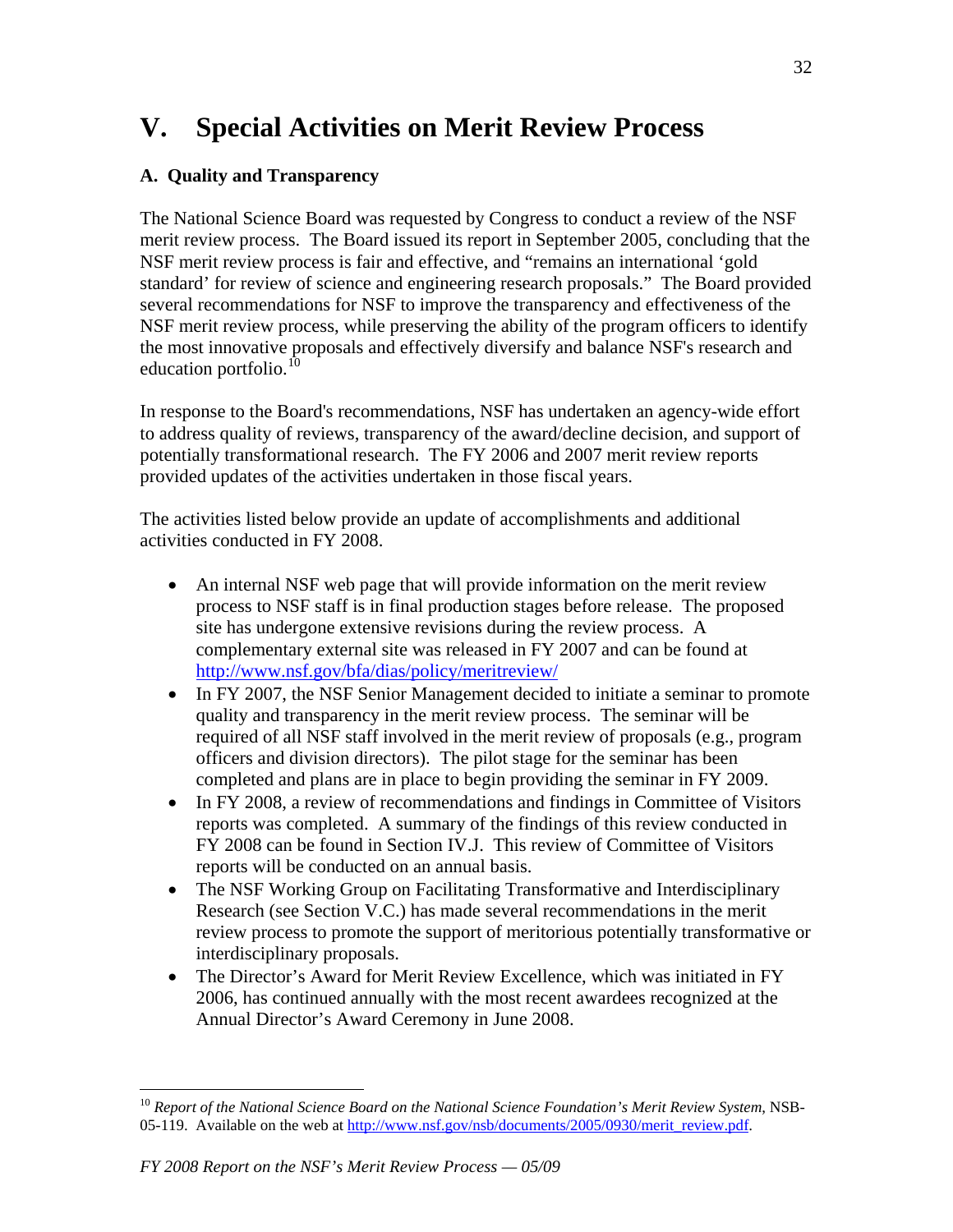#### **B. Impact of Proposal and Award Management Mechanisms (IPAMM)**

In March 2006, NSF charged the Impact of Proposal and Award Management Mechanisms (IPAMM) working group to perform a detailed study of the trends, impacts, and causal factors associated with what was then declines in proposal funding rates and the simultaneous growth in proposal submission rates.

In conducting its analysis, IPAMM used both quantitative data from internal NSF databases and attitudinal data collected through a survey of all PIs who submitted research proposals during the FY 2004-2006 period. IPAMM published its final report (NSF 07-45) in August 2007; the report and the results of the 2007 NSF Proposer Survey can both be found on the IPAMM web page [\(http://www.nsf.gov/od/ipamm/ipamm.jsp](http://www.nsf.gov/od/ipamm/ipamm.jsp)).

The IPAMM report concluded that increases in the overall NSF budget were absorbed by the growth in the average award size, leaving little flexibility to respond to growing proposal submissions. The overall growth in proposal submissions was due to a variety of factors, including an increase in the size and capacity of the S&E enterprise (both infrastructure and workforce), loss of funding from other sources, increased use of targeted solicitations by NSF, and an increase in the external institutional pressures being exerted on the PIs. Some of these factors resulted in an increase in the applicant pool and some resulted in an increase in the number of proposals submitted per applicant. The relative importance of these factors varied for different communities, which impacts directorate portfolio management.

The IPAMM report also concluded that declining funding rates had affected the entire NSF proposer community, but that there had been no disparate effect on beginning investigators, underrepresented groups, or different institution types. Further, IPAMM found that the quality of the proposals being submitted had not deteriorated, although more high-quality proposals were being declined. However, the increased number of proposals being submitted has put stress on NSF's merit review process. Analysis of NSF data showed that individual reviewers are reviewing an increased number of proposals. The attitudinal data from the survey indicated that some reviewers are spending less time on their reviews and/or are simply declining to review proposals or serve on panels.

The IPAMM report endorsed the limited and responsible use of a variety of practices to help break the decline-revise-resubmit cycle, and the practice of limiting proposal submissions under certain circumstances to help manage the number of proposals received. The report also encouraged improved communications with internal and external communities when implementing new management practices. In the past year, NSF has implemented several of the recommendations in the IPAMM report, as follows:

• To improve accessibility to sources of accurate NSF funding rate data to external communities, NSF has placed a *Funding Trend* link on its homepage that gives access to the Budget Internet Information System (BIIS), which is NSF's official source of funding rate data, and has added links to a variety of reports related to funding rates on the BIIS home page. In addition, division-level funding rate data can be found on the home pages for each directorate.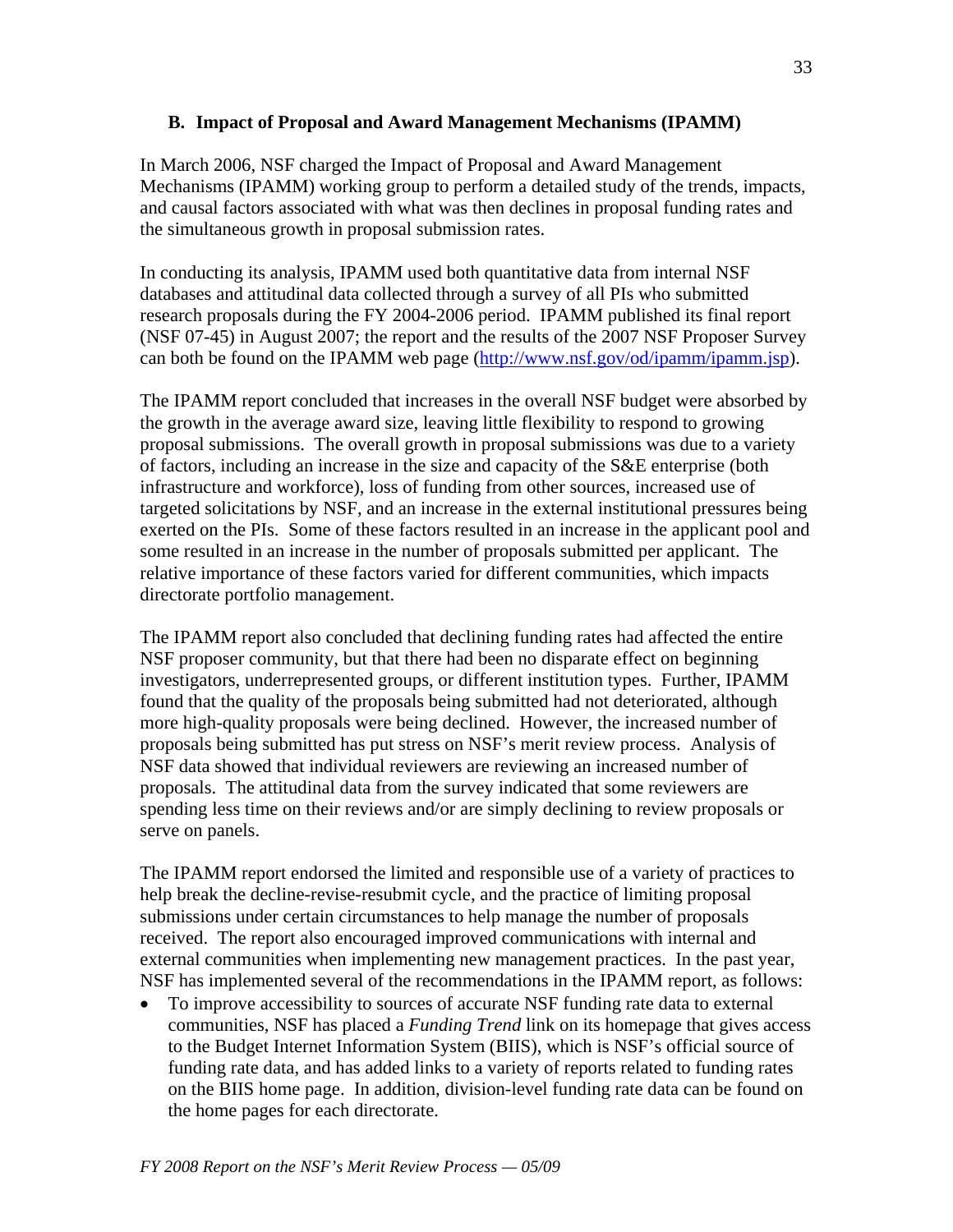- This annual Merit Review Report has been expanded to incorporate several of the trends analyses first described in the IPAMM report.
- The *Proposal and Award Manual*, NSF's internal policy document, was revised to include a requirement that management plans for solicitations that limit proposal submissions provide the rationale for imposing the limit.

Finally, because the needs and priorities of the communities that NSF serves differ across units, and also across time within units, the IPAMM report recommended flexibility in developing strategies that are appropriate within the context of various directorates or offices, and that balance long-term planning with the ability to respond to changing needs. To assist the directorates and offices in understanding which issues are most significant to their communities, in FY 2008, NSF began a follow-on analysis of the data associated with the 2007 NSF Proposer Survey, to provide directorate and division-level attitudinal data on issues related to the NSF merit review and proposal funding rates. These data will be provided to the directorates to aid long-term planning of researchrelated activities that will also accommodate growth of new communities and infrastructure.

#### **C. Transformative and Interdisciplinary Research**

The NSF Director and Deputy Director formed an NSF-wide Working Group on Facilitating Transformative and Interdisciplinary Research. The Working Group was charged to 1) develop new funding mechanisms to facilitate potentially transformative research, and 2) recommend policies and best practices to facilitate transformative and interdisciplinary research. The Working Group has completed the first task with inclusion in the January 2009 version of the *Grant Proposal Guide* of two new funding mechanisms: EAGER (Early-concept Grants for Exploratory Research) and RAPID (grants for rapid response research).

- The EAGER funding mechanism may be used to support exploratory work in its early stages on untested, but potentially transformative, research ideas or approaches. This work may be considered especially "high risk-high payoff" in the sense that it, for example, involves radically different approaches, applies new expertise, or engages novel disciplinary or interdisciplinary perspectives. These exploratory proposals may also be submitted directly to an NSF program, but the EAGER mechanism should not be used for projects that are appropriate for submission as "regular" (i.e., non-EAGER) NSF proposals. PI(s) must contact the NSF program officer(s) whose expertise is most germane to the proposal topic prior to submission of an EAGER proposal. This will aid in determining the appropriateness of the work for consideration under the EAGER mechanism; this suitability must be assessed early in the process.
- The RAPID funding mechanism is used for proposals having a severe urgency with regard to availability of, or access to data, facilities or specialized equipment, including quick-response research on natural or anthropogenic disasters and similar unanticipated events. PI(s) must contact the NSF program officer(s) whose expertise is most germane to the proposal topic before submitting a RAPID proposal. This will facilitate determining whether the proposed work is appropriate for RAPID funding.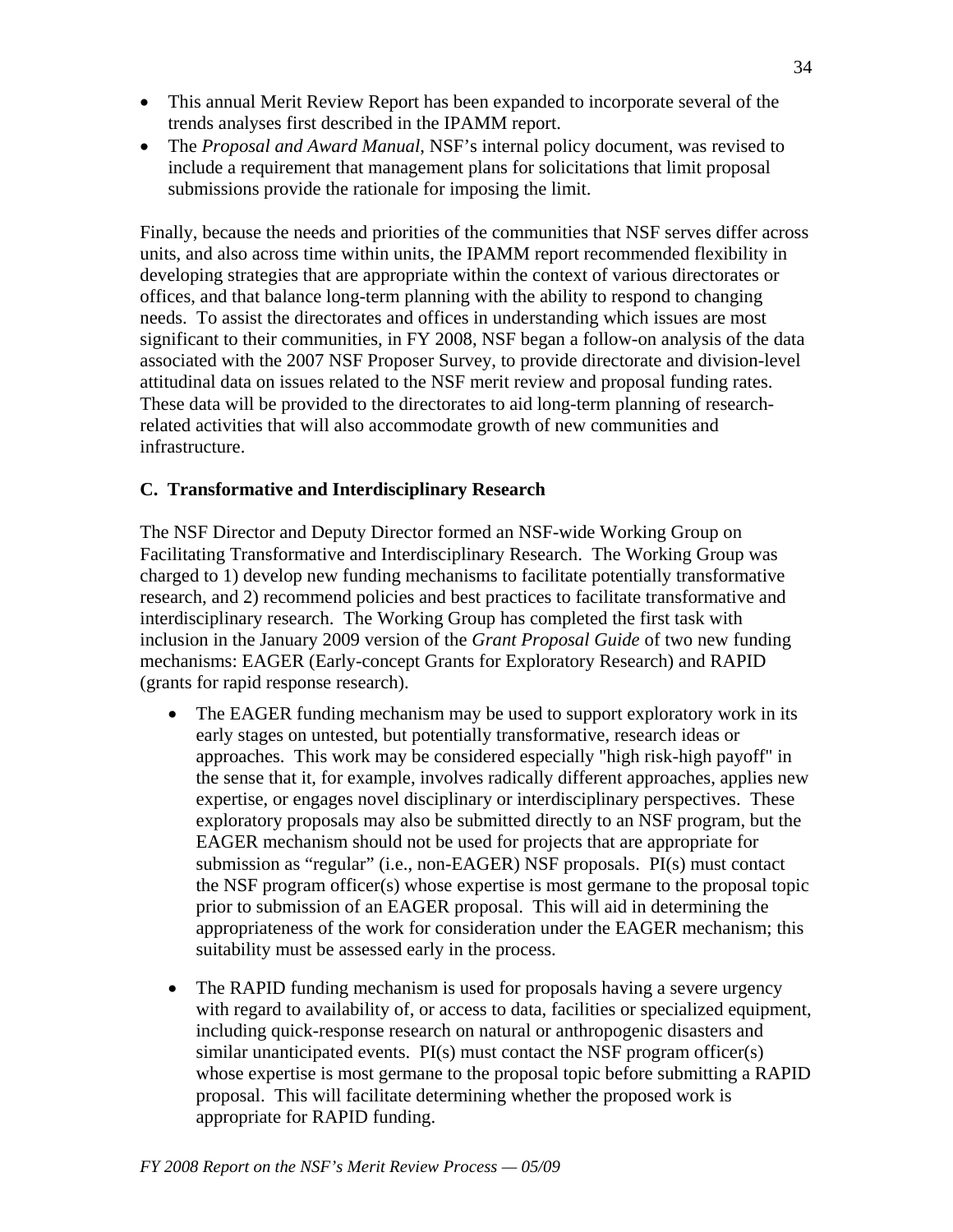NSF has a variety programs that support potentially transformative and interdisciplinary research. These include proposals submitted in response to targeted solicitations and proposals submitted to core funding programs. The working group is also developing training materials for NSF program directors and communications materials for the scientific and engineering community addressing NSF's approach to supporting both potentially transformative and interdisciplinary research.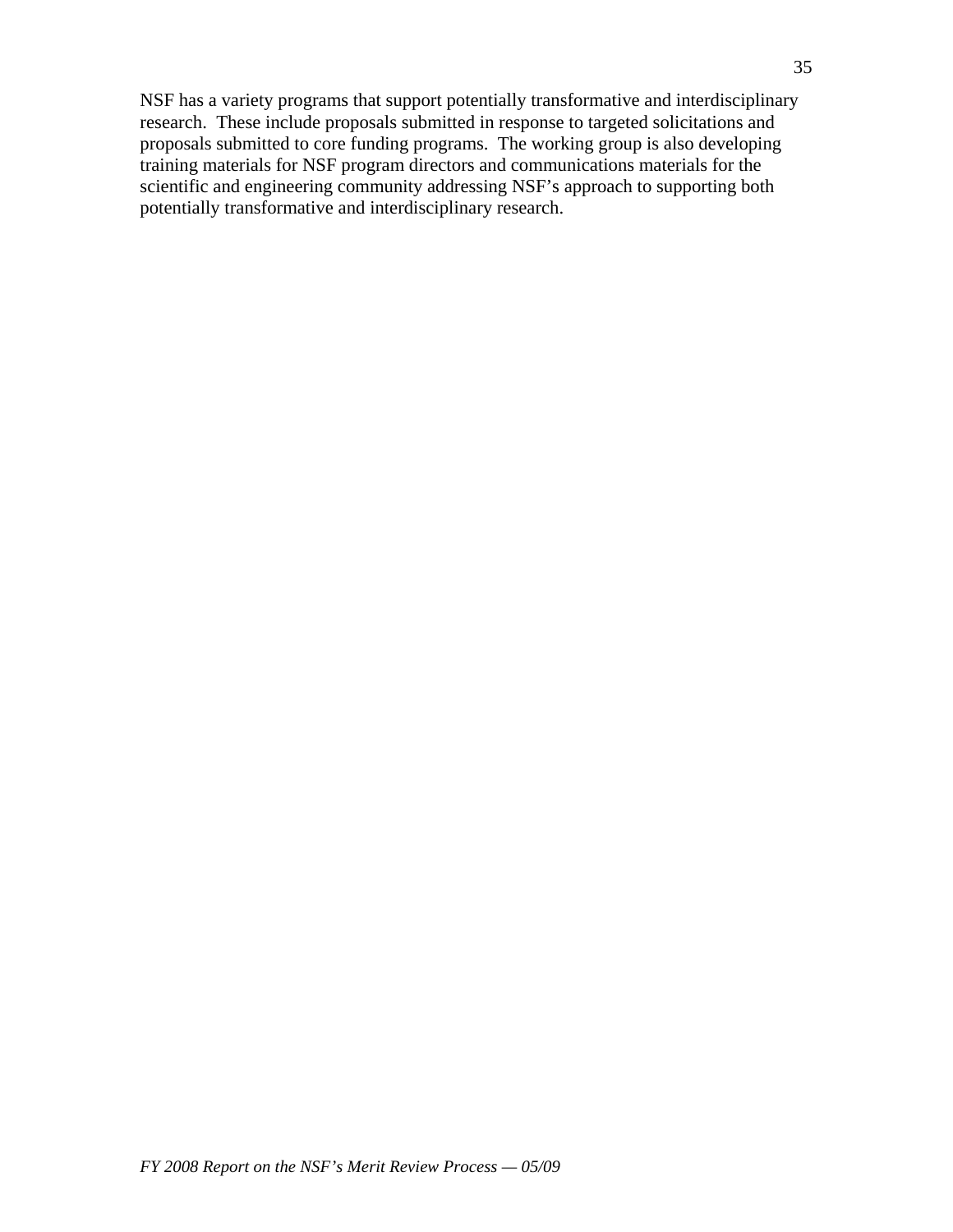# **VI. Appendices**

### **Appendix 1**

|             |                     |        |        |        |        | <b>Fiscal Year</b> |        |        |        |
|-------------|---------------------|--------|--------|--------|--------|--------------------|--------|--------|--------|
|             |                     | 2001   | 2002   | 2003   | 2004   | 2005               | 2006   | 2007   | 2008   |
| <b>NSF</b>  | Proposals           | 31,942 | 35,165 | 40,075 | 43,851 | 41,722             | 42,352 | 44,577 | 44,428 |
|             | Awards              | 9,925  | 10,406 | 10,844 | 10,380 | 9,757              | 10,425 | 11,463 | 11,149 |
|             | <b>Funding Rate</b> | 31%    | 30%    | 27%    | 24%    | 23%                | 25%    | 26%    | 25%    |
| <b>BIO</b>  | Proposals           | 5,131  | 5,143  | 5,591  | 6,063  | 6,475              | 6,617  | 6,728  | 6,598  |
|             | Awards              | 1,431  | 1,400  | 1,448  | 1,432  | 1,355              | 1,202  | 1,303  | 1,291  |
|             | <b>Funding Rate</b> | 28%    | 27%    | 26%    | 24%    | 21%                | 18%    | 19%    | 20%    |
| <b>CSE</b>  | Proposals           | 3,578  | 4,317  | 5,270  | 6,276  | 5,238              | 4,843  | 5,744  | 5,567  |
|             | Awards              | 884    | 1,039  | 1,175  | 1,017  | 1,088              | 1,280  | 1,631  | 1,352  |
|             | <b>Funding Rate</b> | 24%    | 24%    | 22%    | 16%    | 21%                | 26%    | 28%    | 24%    |
| <b>EHR</b>  | Proposals           | 3,449  | 3,966  | 4,111  | 4,644  | 3,699              | 3,254  | 4,248  | 3,887  |
|             | Awards              | 1,157  | 1,044  | 890    | 925    | 736                | 824    | 903    | 1,111  |
|             | <b>Funding Rate</b> | 34%    | 26%    | 22%    | 20%    | 20%                | 25%    | 21%    | 29%    |
| <b>ENG</b>  | Proposals           | 5,983  | 6,883  | 9,076  | 8,994  | 8,692              | 9,423  | 9,574  | 9,643  |
|             | Awards              | 1,426  | 1,726  | 1,945  | 1,753  | 1,493              | 1,730  | 1,955  | 1,966  |
|             | <b>Funding Rate</b> | 24%    | 25%    | 21%    | 19%    | 17%                | 18%    | 20%    | 20%    |
| <b>GEO</b>  | Proposals           | 3,580  | 4,114  | 4,230  | 4,267  | 4,676              | 4,603  | 4,367  | 4,237  |
|             | Awards              | 1,417  | 1,450  | 1,515  | 1,419  | 1,315              | 1,418  | 1,341  | 1,328  |
|             | <b>Funding Rate</b> | 40%    | 35%    | 36%    | 33%    | 28%                | 31%    | 31%    | 31%    |
| <b>MPS</b>  | Proposals           | 5,692  | 5,996  | 6,694  | 7,184  | 7,083              | 7,466  | 7,315  | 7,837  |
|             | Awards              | 1,996  | 2,105  | 2,268  | 2,175  | 2,071              | 2,221  | 2,360  | 2,269  |
|             | <b>Funding Rate</b> | 35%    | 35%    | 34%    | 30%    | 29%                | 30%    | 32%    | 29%    |
| <b>OCI</b>  | Proposals           | 288    | 223    | 342    | 220    | 116                | 130    | 304    | 500    |
|             | Awards              | 39     | 54     | 56     | 47     | 75                 | 42     | 68     | 97     |
|             | <b>Funding Rate</b> | 14%    | 24%    | 16%    | 21%    | 65%                | 32%    | 22%    | 19%    |
| <b>OISE</b> | Proposals           | 610    | 608    | 670    | 851    | 822                | 712    | 776    | 910    |
|             | Awards              | 358    | 334    | 373    | 386    | 333                | 319    | 353    | 357    |
|             | <b>Funding Rate</b> | 59%    | 55%    | 56%    | 45%    | 41%                | 45%    | 45%    | 39%    |
| <b>OPP</b>  | Proposals           | 634    | 572    | 557    | 689    | 816                | 775    | 1,200  | 864    |
|             | Awards              | 201    | 264    | 241    | 268    | 281                | 238    | 370    | 235    |
|             | <b>Funding Rate</b> | 32%    | 46%    | 43%    | 39%    | 34%                | 31%    | 31%    | 27%    |
| <b>SBE</b>  | Proposals           | 2,900  | 3,279  | 3,491  | 4,619  | 4,089              | 4,520  | 4,284  | 4,364  |
|             | Awards              | 942    | 931    | 894    | 939    | 1,004              | 1,144  | 1,143  | 1,126  |
|             | <b>Funding Rate</b> | 32%    | 28%    | 26%    | 20%    | 25%                | 25%    | 27%    | 26%    |
| Other       | Proposals           | 97     | 64     | 12     | 44     | 16                 | 9      | 37     | 21     |
|             | Awards              | 74     | 59     | 12     | 19     | 6                  | 7      | 36     | 17     |
|             | <b>Funding Rate</b> | 76%    | 92%    | 100%   | 43%    | 38%                | 78%    | 97%    | 81%    |

#### **Proposals, Awards and Funding Rates by Directorate & Office**

Source: NSF Enterprise Information System 10/2/08

Note: The majority of the proposals included in the 'Other' category are managed by the Office of Integrated Activities (OIA). Note: In FY 2007, management of the EPSCoR program was transferred from EHR to OIA. The following are not included in the above statistics: 8,177 Continuing Grant Increments, 3,360 Supplements, and 338 Contracts.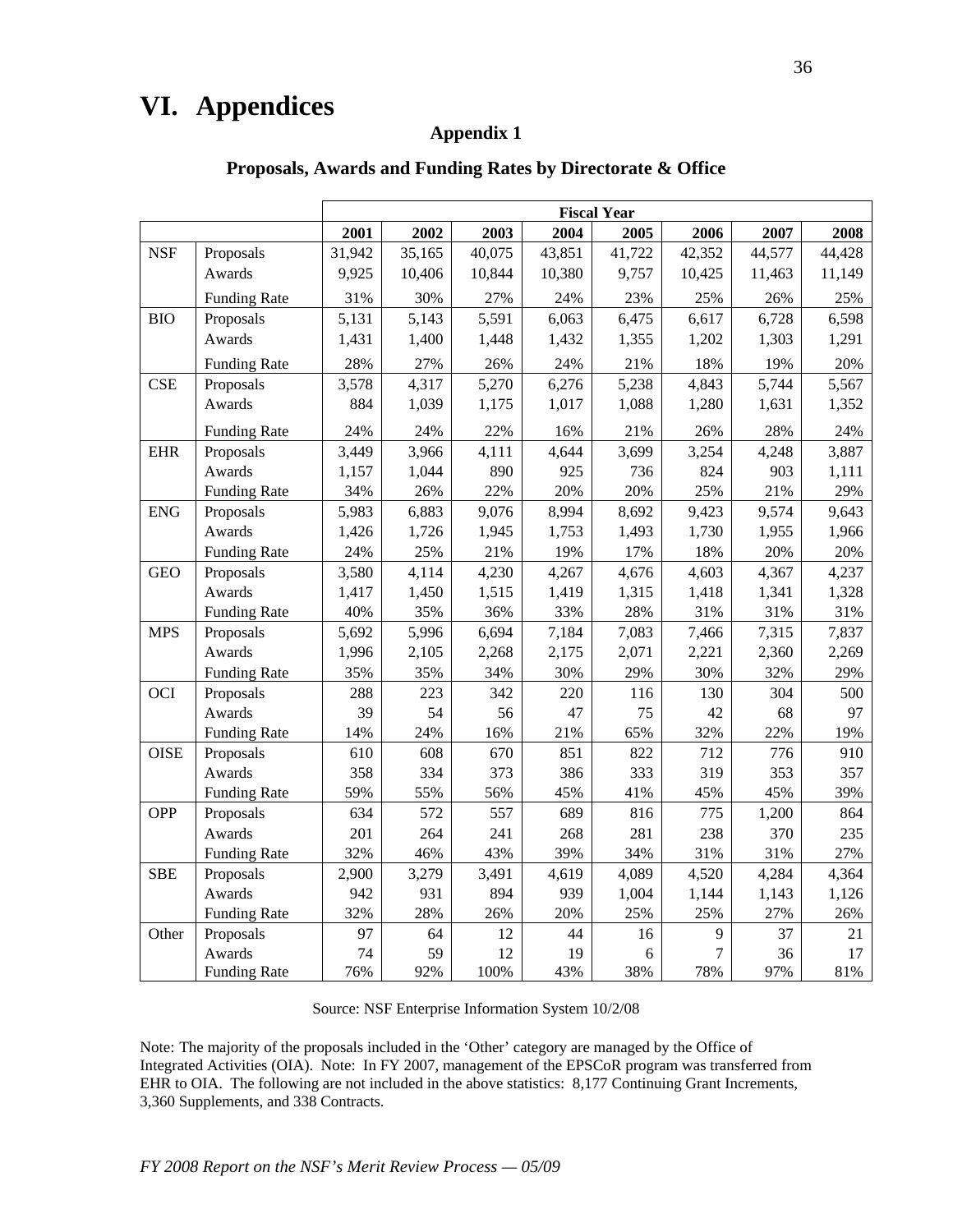# **Preliminary Proposals**

Several NSF programs utilize preliminary proposals in an effort to limit the workload of PIs and to increase the quality of full proposals. The annual number of preliminary proposals varies considerably as a result of competitions being held in a given year. For some programs, preliminary proposals are externally reviewed; other programs provide internal review only.

Decisions regarding preliminary proposals may be non-binding or binding. Non-Binding decisions regarding preliminary proposals are recommendations. A PI may choose to submit a full proposal even if it has been discouraged. Binding decisions, however, are restrictive in that non-invited PIs are not allowed to submit a full proposal.

| <b>Fiscal Year</b>            | 2001  | 2002  | 2003  | 2004  | 2005  | 2006  | 2007  | 2008  |
|-------------------------------|-------|-------|-------|-------|-------|-------|-------|-------|
| Total # Preliminary Proposals | 2,183 | 1.747 | 2.469 | 2,310 | 2.120 | 1,874 | 2,842 | 3,203 |
| Non-Binding (NB) Total        | 2,107 | 1.184 | 1.924 | 1.412 | 1.302 | 1.279 | 1.540 | 669   |
| NB Encouraged                 | 940   | 665   | 669   | 544   | 512   | 509   | 662   | 333   |
| NB Discouraged                | 1.167 | 519   | 1.255 | 868   | 790   | 770   | 878   | 336   |
| <b>Binding Total</b>          |       | 540   | 534   | 892   | 816   | 594   | 1.301 | 2,534 |
| <b>Binding Invite</b>         |       | 168   | 152   | 221   | 246   | 136   | 252   | 572   |
| <b>Binding Non-invite</b>     |       | 372   | 382   | 671   | 570   | 458   | 1,049 | .962  |

#### **Number of Preliminary Proposals and Subsequent Actions**

Note: Non-binding and binding totals do not include withdrawn preliminary proposals Source: NSF Enterprise Information System 10/2/08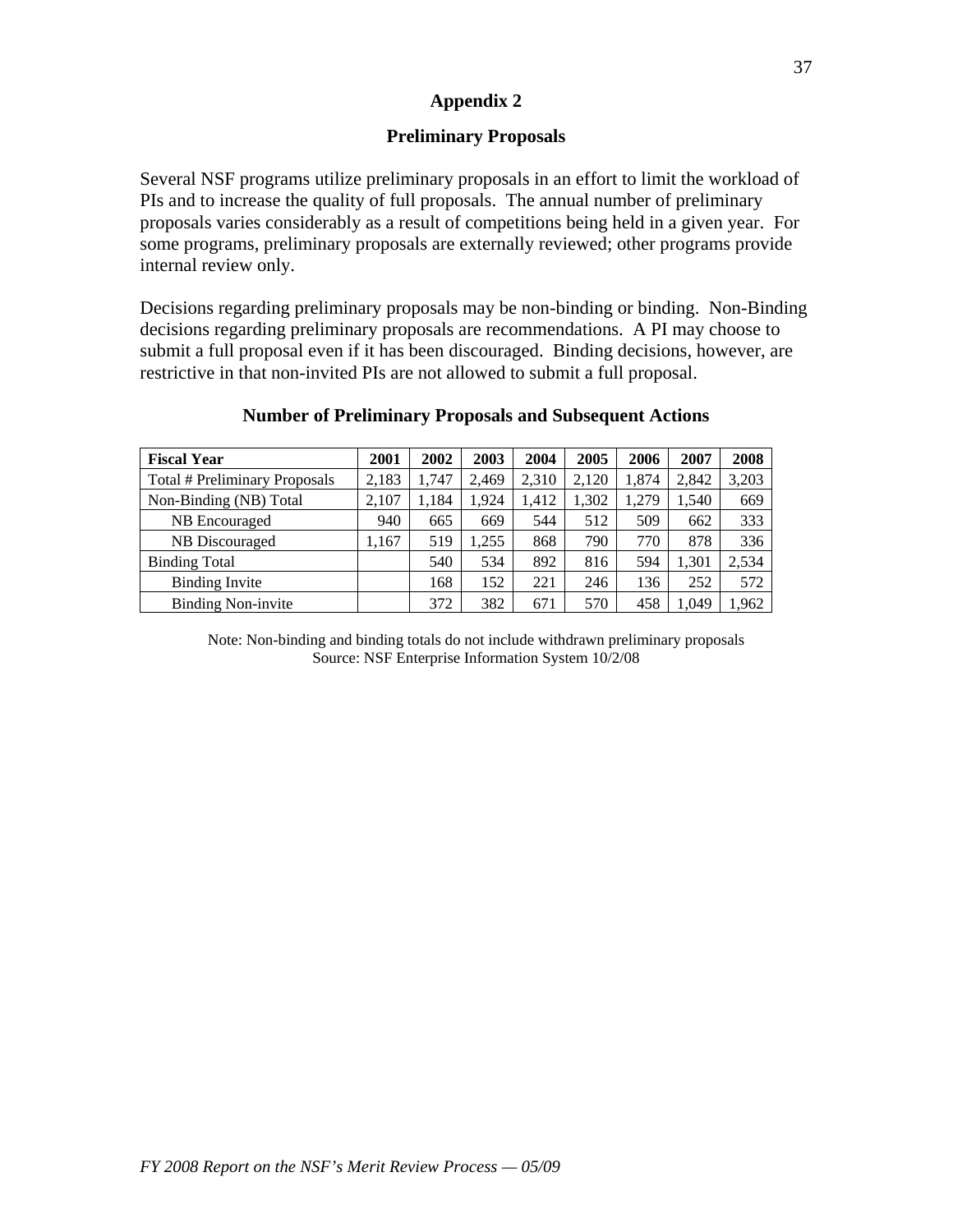|                |                     |        |        |        | <b>Fiscal Year</b> |        |        |        |        |
|----------------|---------------------|--------|--------|--------|--------------------|--------|--------|--------|--------|
|                |                     | 2001   | 2002   | 2003   | 2004               | 2005   | 2006   | 2007   | 2008   |
| American       | Proposals           | 118    | 100    | 112    | 93                 | 94     | 93     | 80     | 82     |
| Indian/Alaska  | Awards              | 52     | 30     | 28     | 23                 | 24     | 30     | 28     | 21     |
| Native         | <b>Funding Rate</b> | 44%    | 30%    | 25%    | 25%                | 26%    | 32%    | 35%    | 26%    |
| Black/         | Proposals           | 668    | 748    | 822    | 900                | 813    | 881    | 992    | 965    |
| African        | Awards              | 180    | 207    | 192    | 208                | 193    | 197    | 234    | 239    |
| American       | <b>Funding Rate</b> | 27%    | 28%    | 23%    | 23%                | 24%    | 22%    | 24%    | 25%    |
| Hispanic       | Proposals           | 955    | 1,041  | 1,191  | 1,432              | 1,436  | 1,483  | 1,591  | 1,590  |
| <sub>or</sub>  | Awards              | 285    | 300    | 342    | 347                | 322    | 374    | 418    | 381    |
| Latino         | <b>Funding Rate</b> | 30%    | 29%    | 29%    | 24%                | 22%    | 25%    | 26%    | 24%    |
| Native         | Proposals           | 23     | 32     | 37     | 47                 | 21     | 25     | 24     | 30     |
| Hawaiian/      | Awards              | 6      | 7      | 12     | 4                  | 4      | 7      | 4      |        |
| Pacific Island | <b>Funding Rate</b> | 26%    | 22%    | 32%    | 9%                 | 19%    | 28%    | 17%    | 23%    |
| Asian          | Proposals           | 4,582  | 5,509  | 6,895  | 7,618              | 7,253  | 7,821  | 8,622  | 8,847  |
|                | Awards              | 1,077  | 1,195  | 1,445  | 1,382              | 1,278  | 1,507  | 1,776  | 1,762  |
|                | <b>Funding Rate</b> | 24%    | 22%    | 21%    | 18%                | 18%    | 19%    | 21%    | 20%    |
| White, Not of  | Proposals           | 23,886 | 25,288 | 28,081 | 30,251             | 28,752 | 28,645 | 29,318 | 28,842 |
| Hispanic       | Awards              | 7,814  | 7,985  | 8,130  | 7,713              | 7,305  | 7,568  | 8,103  | 7,815  |
| Origin         | <b>Funding Rate</b> | 33%    | 32%    | 29%    | 25%                | 25%    | 26%    | 28%    | 27%    |

# **Proposals, Awards and Funding Rates by PI Characteristics**

Source: NSF Enterprise Information System 10/2/08.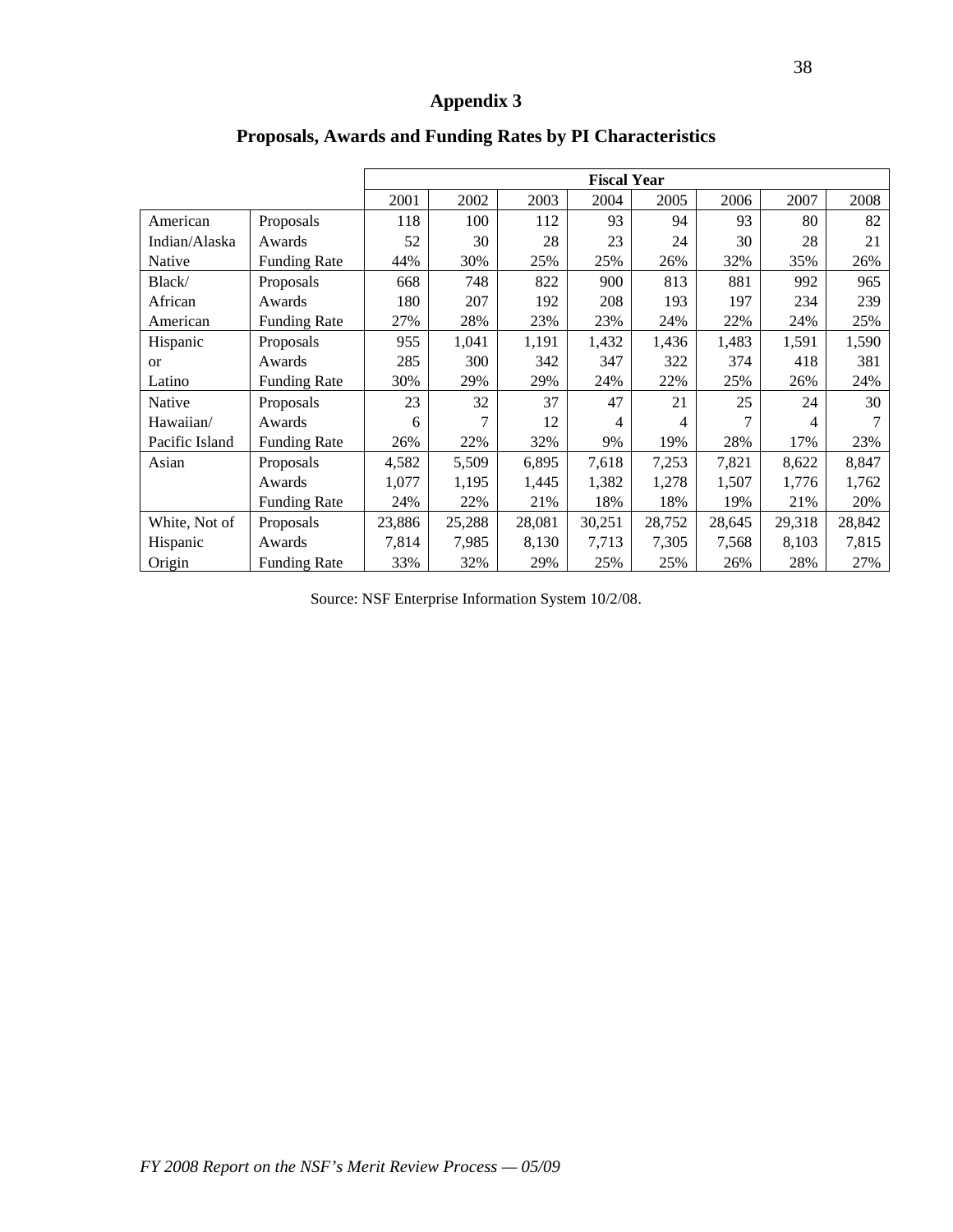|             |         |       |       |       |       | <b>Fiscal Year</b> |       |       |       |
|-------------|---------|-------|-------|-------|-------|--------------------|-------|-------|-------|
|             |         | 2001  | 2002  | 2003  | 2004  | 2005               | 2006  | 2007  | 2008  |
| <b>NSF</b>  | Median  | \$84  | \$86  | \$100 | \$102 | \$104              | \$102 | \$110 | \$110 |
|             | Average | \$114 | \$116 | \$136 | \$140 | \$144              | \$135 | \$146 | \$143 |
| <b>BIO</b>  | Median  | \$108 | \$110 | \$126 | \$133 | \$140              | \$140 | \$142 | \$150 |
|             | Average | \$144 | \$137 | \$177 | \$171 | \$184              | \$191 | \$182 | \$180 |
| CSE         | Median  | \$92  | \$94  | \$113 | \$113 | \$112              | \$117 | \$115 | \$117 |
|             | Average | \$130 | \$136 | \$159 | \$167 | \$151              | \$146 | \$139 | \$165 |
| <b>ENG</b>  | Median  | \$81  | \$84  | \$100 | \$97  | \$97               | \$90  | \$100 | \$100 |
|             | Average | \$100 | \$102 | \$119 | \$120 | \$117              | \$110 | \$116 | \$112 |
| <b>GEO</b>  | Median  | \$77  | \$80  | \$103 | \$115 | \$116              | \$110 | \$120 | \$118 |
|             | Average | \$99  | \$103 | \$146 | \$150 | \$148              | \$149 | \$154 | \$150 |
| <b>MPS</b>  | Median  | \$86  | \$83  | \$100 | \$100 | \$100              | \$100 | \$106 | \$105 |
|             | Average | \$114 | \$112 | \$129 | \$130 | \$135              | \$120 | \$130 | \$133 |
| <b>OCI</b>  | Median  | \$75  | \$125 | \$134 | \$365 | \$161              | \$253 | \$450 | \$179 |
|             | Average | \$83  | \$176 | \$160 | \$402 | \$315              | \$287 | \$512 | \$217 |
| <b>OISE</b> | Median  | \$9   | \$10  | \$10  | \$10  | \$15               | \$33  | \$47  | \$30  |
|             | Average | \$17  | \$16  | \$21  | \$15  | \$91               | \$59  | \$157 | \$29  |
| <b>OPP</b>  | Median  | \$78  | \$82  | \$126 | \$141 | \$122              | \$132 | \$167 | \$148 |
|             | Average | \$113 | \$130 | \$144 | \$204 | \$180              | \$150 | \$238 | \$187 |
| <b>SBE</b>  | Median  | \$63  | \$63  | \$77  | \$78  | \$84               | \$85  | \$94  | \$100 |
|             | Average | \$81  | \$78  | \$89  | \$90  | \$110              | \$103 | \$115 | \$116 |

# **Median and Average Award Amounts for Research Grants By Directorate or Office (in Thousands)**

Source: NSF Enterprise Information System 10/2/08

Note: EHR is not included in this appendix since the number of awards included in the 'research grant' category is small relative to the number of education awards managed by that directorate.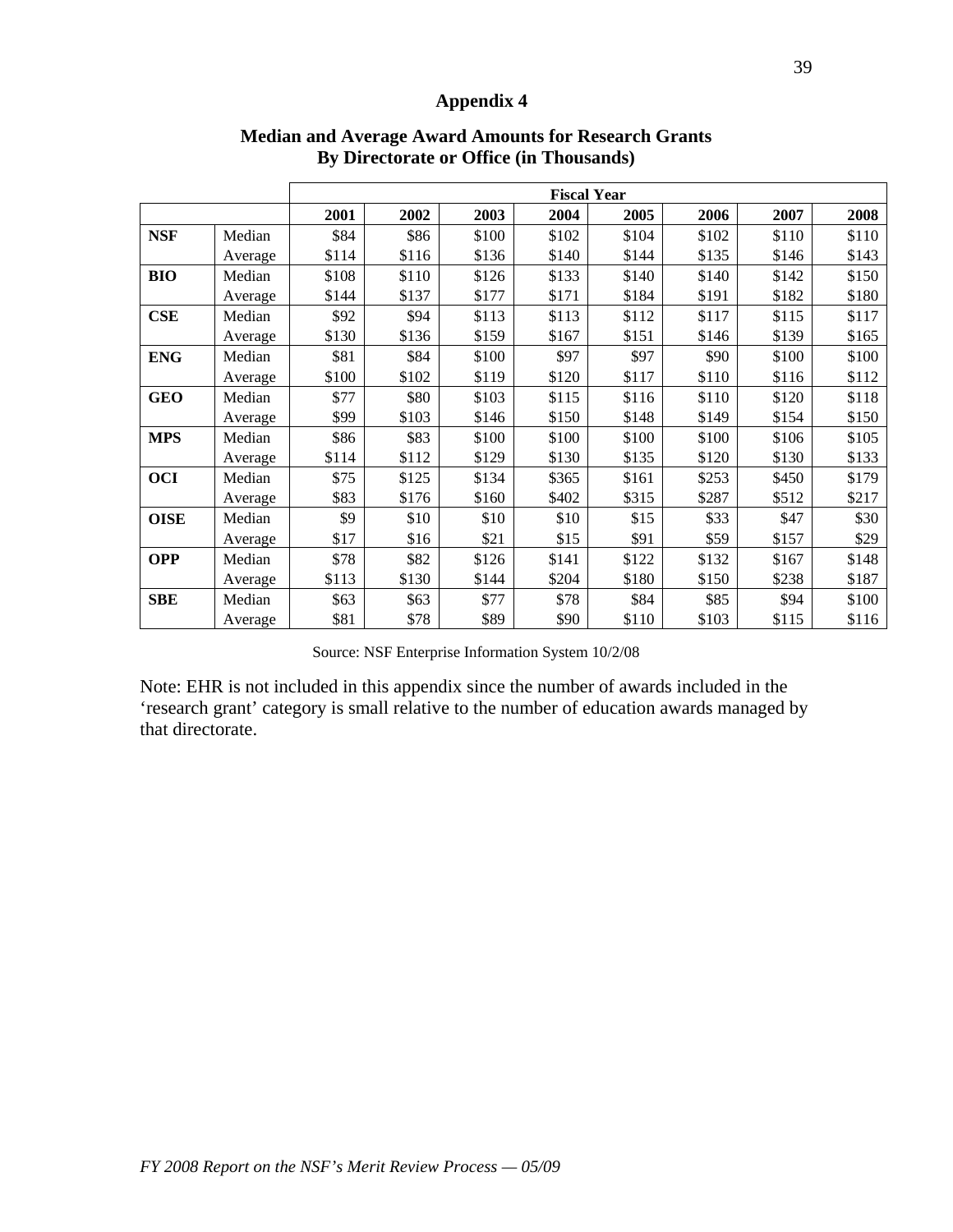## **Average Number of Months of Salary Support for Single- and Multi-PI Research Grants, by Directorate or Office**

| Directorate or |                     |      |      |      |      |      |      |      |      |
|----------------|---------------------|------|------|------|------|------|------|------|------|
| Office         | Type of Award       | 2001 | 2002 | 2003 | 2004 | 2005 | 2006 | 2007 | 2008 |
| <b>NSF</b>     | Multi-PI Grants     | 2.7  | 2.6  | 2.6  | 2.5  | 2.4  | 2.4  | 2.3  | 2.1  |
|                | Single-PI Grants    | 2.8  | 3.0  | 2.9  | 2.9  | 2.8  | 2.7  | 2.6  | 2.4  |
|                | <b>NSF</b> Average  | 2.8  | 2.9  | 2.8  | 2.7  | 2.6  | 2.6  | 2.5  | 2.3  |
| <b>BIO</b>     | Multi-PI Grants     | 4.0  | 4.1  | 4.3  | 3.8  | 3.7  | 3.6  | 3.5  | 3.1  |
|                | Single-PI Grants    | 3.0  | 3.8  | 3.7  | 3.6  | 3.7  | 3.5  | 3.3  | 2.7  |
|                | <b>BIO</b> Average  | 3.3  | 3.9  | 3.9  | 3.6  | 3.7  | 3.6  | 3.3  | 2.9  |
| <b>CSE</b>     | Multi-PI Grants     | 2.6  | 1.9  | 1.8  | 1.8  | 1.7  | 1.6  | 1.6  | 1.4  |
|                | Single-PI Grants    | 2.6  | 2.4  | 2.3  | 2.1  | 1.9  | 2.0  | 2.0  | 1.9  |
|                | <b>CSE</b> Average  | 2.6  | 2.2  | 2.0  | 1.9  | 1.8  | 1.8  | 1.8  | 1.7  |
| <b>EHR</b>     | Multi-PI Grants     | 4.2  | 5.1  | 3.7  | 3.0  | 3.0  | 3.0  | 2.9  | 2.6  |
|                | Single-PI Grants    | 4.2  | 4.4  | 3.8  | 3.5  | 3.4  | 3.0  | 2.4  | 2.5  |
|                | <b>EHR</b> Average  | 4.2  | 4.7  | 3.8  | 3.2  | 3.1  | 3.0  | 2.7  | 2.5  |
| <b>ENG</b>     | Multi-PI Grants     | 2.1  | 2.0  | 1.9  | 1.8  | 1.8  | 1.7  | 1.7  | 1.6  |
|                | Single-PI Grants    | 2.2  | 2.5  | 2.6  | 2.7  | 2.6  | 2.6  | 3.2  | 2.7  |
|                | <b>ENG</b> Average  | 2.2  | 2.3  | 2.3  | 2.3  | 2.2  | 2.1  | 2.4  | 2.2  |
| <b>GEO</b>     | Multi-PI Grants     | 2.8  | 3.0  | 3.1  | 3.1  | 3.0  | 2.9  | 2.9  | 2.8  |
|                | Single-PI Grants    | 2.9  | 3.1  | 3.2  | 3.1  | 2.9  | 2.7  | 2.8  | 2.6  |
|                | <b>GEO</b> Average  | 2.9  | 3.1  | 3.2  | 3.1  | 2.9  | 2.8  | 2.9  | 2.7  |
| <b>MPS</b>     | Multi-PI Grants     | 2.0  | 2.1  | 2.1  | 2.2  | 2.2  | 2.2  | 2.0  | 2.0  |
|                | Single-PI Grants    | 2.9  | 2.8  | 2.7  | 2.7  | 2.7  | 2.6  | 2.4  | 2.2  |
|                | <b>MPS</b> Average  | 2.8  | 2.7  | 2.6  | 2.6  | 2.6  | 2.5  | 2.3  | 2.2  |
| <b>OCI</b>     | Multi-PI Grants     | 1.7  | 5.3  | 4.4  | 5.0  | 3.9  | 2.9  | 3.4  | 3.0  |
|                | Single-PI Grants    | 2.0  | 3.6  | 4.0  | 5.9  | 4.8  | 3.9  | 5.6  | 5.0  |
|                | <b>OCI</b> Average  | 1.9  | 4.6  | 4.3  | 5.2  | 4.1  | 3.1  | 3.7  | 3.3  |
| <b>OISE</b>    | Multi-PI Grants     | 7.6  | 7.0  | 1.6  | 2.7  | 2.6  | 2.3  | 1.3  | 0.9  |
|                | Single-PI Grants    | 4.5  | 4.4  | 4.6  | 4.8  | 5.2  | 3.3  | 2.3  | 4.6  |
|                | <b>OISE</b> Average | 5.5  | 5.3  | 3.5  | 4.1  | 3.6  | 2.7  | 1.4  | 1.2  |
| <b>OPP</b>     | Multi-PI Grants     | 3.3  | 3.5  | 3.2  | 3.4  | 3.3  | 3.6  | 3.3  | 2.9  |
|                | Single-PI Grants    | 2.7  | 2.8  | 2.9  | 3.2  | 3.5  | 3.3  | 3.3  | 2.9  |
|                | <b>OPP</b> Average  | 2.9  | 3.1  | 3.1  | 3.3  | 3.4  | 3.5  | 3.3  | 2.9  |
| <b>SBE</b>     | Multi-PI Grants     | 2.6  | 2.8  | 2.5  | 2.2  | 2.1  | 1.9  | 1.8  | 1.7  |
|                | Single-PI Grants    | 3.5  | 3.7  | 3.3  | 3.1  | 3.0  | 2.9  | 2.5  | 2.5  |
|                | <b>SBE</b> Average  | 3.2  | 3.4  | 3.0  | 2.7  | 2.6  | 2.4  | 2.2  | 2.1  |

Source: NSF Enterprise Information System 10/2/08

Note: The NSF, directorate, or office average is weighted by the number of single and multiple PI awards.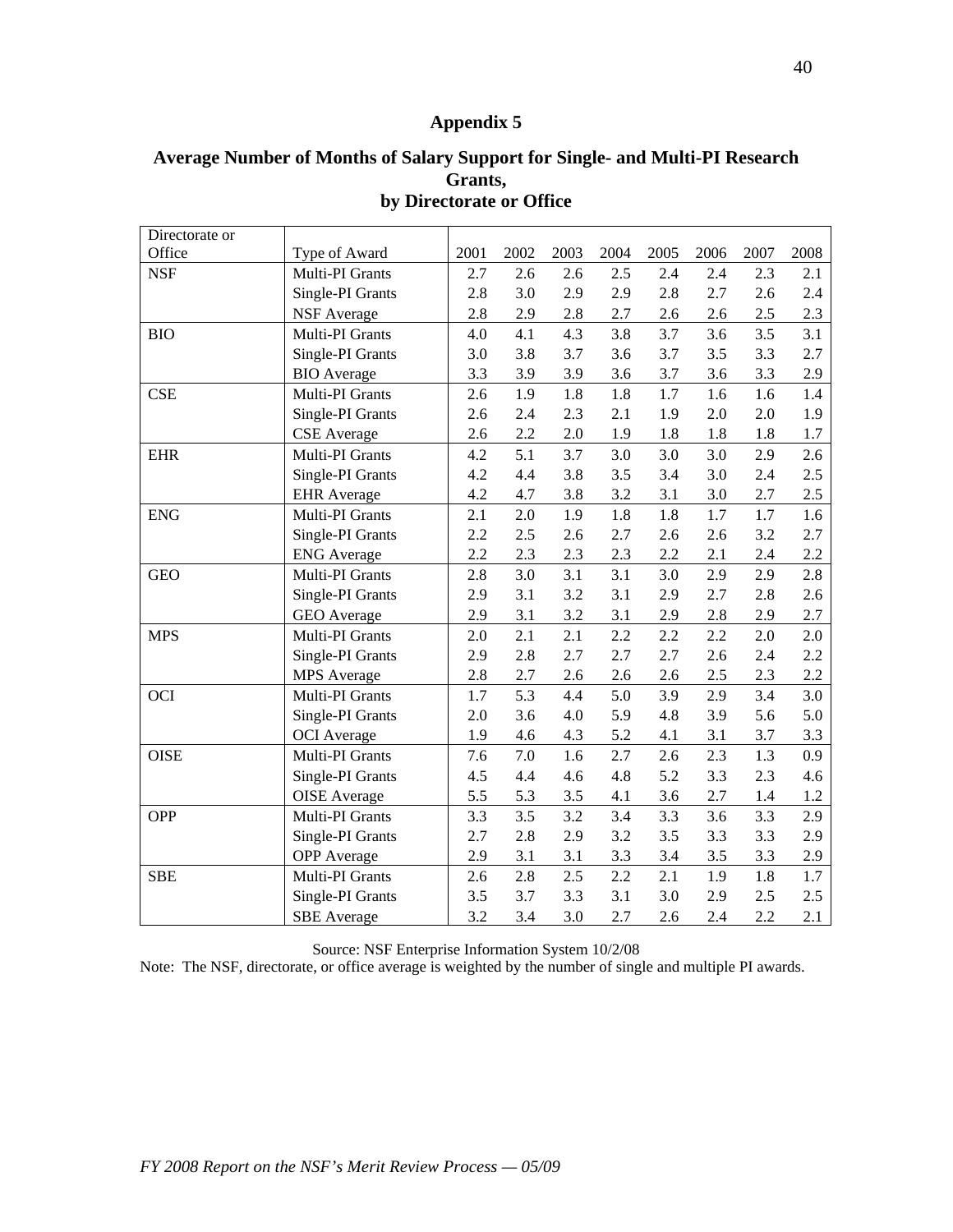# **Number of People Involved in NSF Activities**

In FY 2008, an estimated 197,000 senior researchers, post-doctoral associates, teachers and students across all levels were directly involved in NSF research and education programs and activities.

|                            | FY 2008 Estimate |
|----------------------------|------------------|
| <b>Senior Researchers</b>  | 43,000           |
| <b>Other Professionals</b> | 12,000           |
| Postdoctoral Associates    | 6,000            |
| <b>Graduate Students</b>   | 37,000           |
| Undergraduate Students     | 24,000           |
| K-12 Students              | 13,000           |
| K-12 Teachers              | 62,000           |
| Total, Number of People    | 197,000          |

Source: NSF FY 2010 Budget Request

In addition, NSF programs indirectly impact many millions of people. These programs reach K-12 students, K-12 teachers, the general public, and researchers. Outreach activities include workshops, activities at museums, television, educational videos, journal articles, and dissemination of improved curriculum and teaching methods.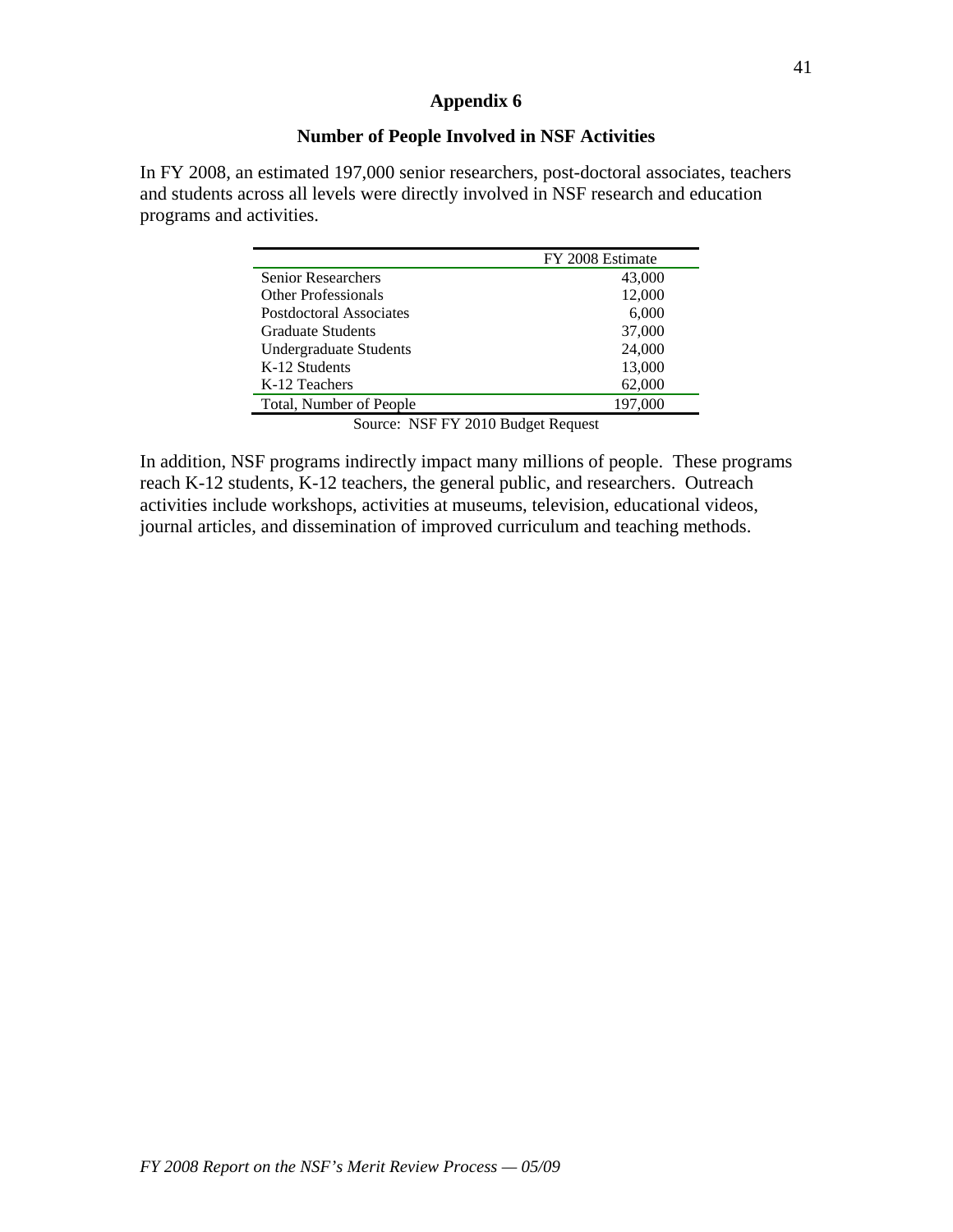# **EPSCoR: Jurisdictions, Proposal, Award, and Funding Data**

Twenty-five states, the Commonwealth of Puerto Rico, and the U.S. Virgin Islands are currently eligible to compete in the NSF EPSCoR program. The states are: Alabama, Alaska, Arkansas, Delaware, Hawaii, Idaho, Kansas, Kentucky, Louisiana, Maine, Mississippi, Montana, Nebraska, Nevada, New Hampshire, New Mexico, North Dakota, Oklahoma, Rhode Island, South Carolina, South Dakota, Tennessee, Vermont, West Virginia, and Wyoming.

The Figure 7.1 shows the change over time for the funding rate of EPSCoR jurisdictions relative to the overall funding rate for all of the United States. Figure 7.2 indicates, as a percentage of the overall NSF budget, the change in funding received by each of the EPSCoR jurisdictions, comparing their first three years in EPSCoR to the most recent three-year time period (FY 2006-2008). Table 7.3 shows the funding data for each EPSCoR jurisdiction (the year the jurisdiction joined EPSCoR is shown below the name of that jurisdiction).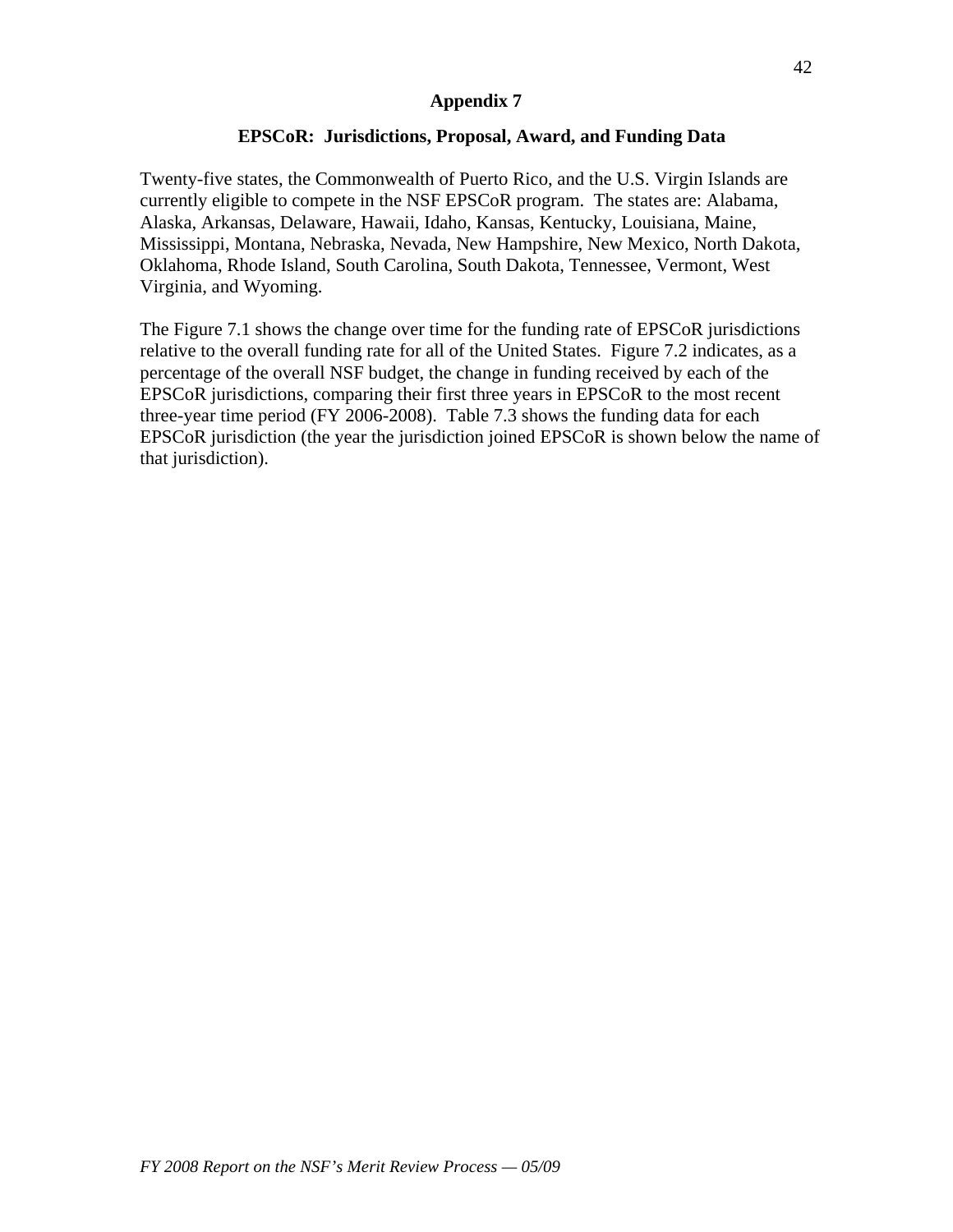| OIII<br>D<br>r<br>- |  |
|---------------------|--|
|---------------------|--|

**Overall Funding Rates for EPSCoR Jurisdictions** 



Source: NSF Budget Internet Information System (BIIS)

**Figure 7.2** 

**Funding to EPSCoR Jurisdictions as Percentage of the NSF Budget: Initial 3 Years in EPSCoR and Most Recent (FY 2006-08) 3-Year Period** 



Sources: NSF Budget Internet Information System (BIIS) and NSF Report Database \* NSF Research Support data are adjusted in cases where a single large award or facility skew the data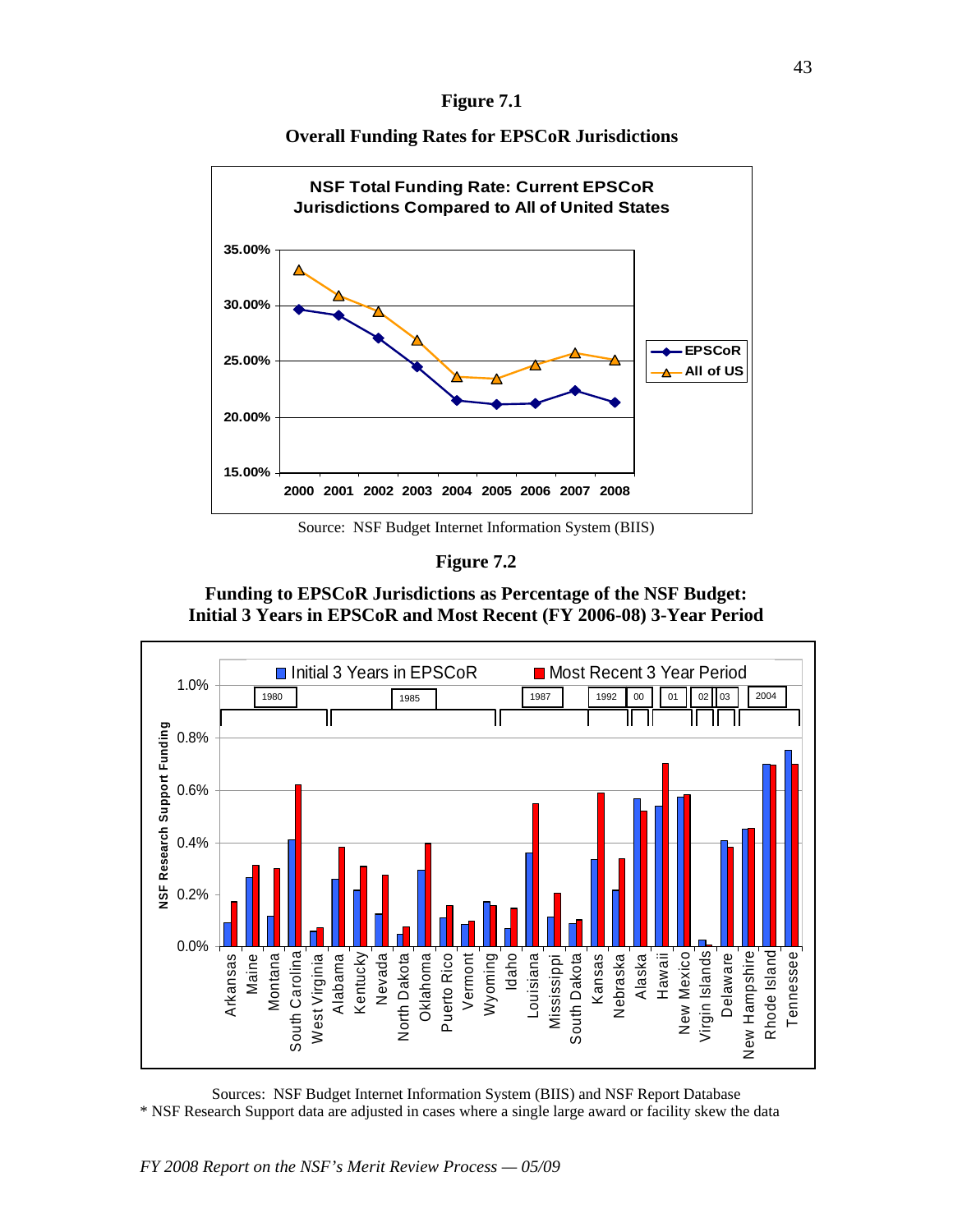#### **Table 7.3:**

# **Funding Rates by EPSCoR Jurisdiction**

|                      |                     | 2001      | 2002      | 2003      | 2004      | 2005      | 2006      | 2007      | 2008      |
|----------------------|---------------------|-----------|-----------|-----------|-----------|-----------|-----------|-----------|-----------|
| <b>All NSF</b>       | Awards              | 9,925     | 10,339    | 10,798    | 10,367    | 9,772     | 10,450    | 11,484    | 11,162    |
|                      | Proposals           | 31,942    | 35,082    | 40,084    | 43,816    | 41,723    | 42,374    | 44,593    | 44,438    |
|                      | <b>Funding Rate</b> | 31%       | 29%       | 27%       | 24%       | 23%       | 25%       | 26%       | 25%       |
|                      | Awards              | 1,505     | 1,511     | 1,567     | 1,454     | 1,433     | 1,489     | 1,653     | 1,564     |
| <b>All EPSCoR</b>    | Proposals           | 5,172     | 5,595     | 6,418     | 6,815     | 6,802     | 7,037     | 7,392     | 7,349     |
| <b>Jurisdictions</b> | Funding Rate        | 29%       | 27%       | 24%       | 21%       | 21%       | 21%       | 22%       | 21%       |
| <b>Alabama</b>       | Awards              | 81        | 82        | 81        | 99        | 78        | 84        | 86        | 85        |
| $-1985$              | Proposals           | 323       | 385       | 443       | 488       | 483       | 530       | 508       | 489       |
|                      | <b>Funding Rate</b> | 25%       | 21%       | 18%       | 20%       | 16%       | 16%       | 17%       | 17%       |
| <b>Alaska</b>        | Awards              | 69        | 37        | 74        | 63        | 52        | 63        | 75        | 52        |
| $-2000$              | Proposals           | 164       | 132       | 200       | 211       | 203       | 209       | 246       | 204       |
|                      | <b>Funding Rate</b> | 42%       | 28%       | 37%       | 30%       | 26%       | 30%       | 30%       | 25%       |
| <b>Arkansas</b>      | Awards              | 34        | 38        | 43        | 45        | 29        | 47        | 58        | 36        |
| $-1980$              | Proposals           | 110       | 186       | 201       | 236       | 191       | 209       | 244       | 197       |
|                      | <b>Funding Rate</b> | 31%       | 20%       | 21%       | 19%       | 15%       | 22%       | 24%       | 18%       |
| <b>Delaware</b>      | Awards              | 48        | 49        | 64        | 50        | 54        | 50        | 67        | 68        |
| $-2003$              | Proposals           | 183       | 194       | 239       | 266       | 254       | 247       | 283       | 283       |
|                      | <b>Funding Rate</b> | 26%       | 25%       | 27%       | 19%       | 21%       | 20%       | 24%       | 24%       |
| Hawaii               | Awards              | 64        | 71        | 71        | 66        | 89        | 77        | 74        | 73        |
| $-2001$              | Proposals           | 181       | 216       | 247       | 252       | 265       | 240       | 276       | 276       |
|                      | <b>Funding Rate</b> | 35%       | 33%       | 29%       | 26%       | 34%       | 32%       | 27%       | 26%       |
| Idaho                | Awards              | 29        | 27        | 33        | 24        | 31        | 29        | 34        | 44        |
| $-1987$              | Proposals           | 122       | 130       | 153       | 148       | 140       | 148       | 161       | 201       |
|                      | <b>Funding Rate</b> | 24%       | 21%       | 22%       | 16%       | 22%       | 20%       | 21%       | 22%       |
| <b>Kansas</b>        | Awards              | 87        | 74        | 79        | 70        | 88        | 76        | 78        | 82        |
| $-1992$              | Proposals           | 324       | 329       | 338       | 388       | 367       | 393       | 404       | 387       |
|                      | <b>Funding Rate</b> | 27%       | 22%       | 23%       | 18%       | 24%       | 19%       | 19%       | 21%       |
| <b>Kentucky</b>      | Awards              | 84        | 71        | 66        | 72        | 62        | 52        | 60        | 62        |
| $-1985$              | Proposals           | 268       | 266       | 298       | 337       | 307       | 293       | 330       | 300       |
|                      | <b>Funding Rate</b> | 31%       | 27%       | 22%       | 21%       | 20%       | 18%       | 18%       | 21%       |
| Louisiana            | Awards              | 95        | 95        | 98        | 107       | 100       | 117       | 96        | 98        |
| $-1987$              | Proposals           | 383       | 375       | 455       | 517       | 514       | 548       | 495       | 471       |
|                      | <b>Funding Rate</b> | 25%       | 25%       | 22%       | 21%       | 19%       | 21%       | 19%       | 21%       |
| <b>Maine</b>         | Awards              | 66        | 76        | 53        | 41        | $50\,$    | 36        | 58        | 65        |
| $-1980$              | Proposals           | 181       | 189       | 190       | 197       | 192       | 181       | 200       | 199       |
|                      | <b>Funding Rate</b> | 36%       | 40%       | 28%       | 21%       | 26%       | 20%       | 29%       | 33%       |
| Mississippi          | Awards              | 35        | 51        | 33        | 43        | 32        | 48        | 40        | 34        |
| $-1987$              | Proposals           | 131       | 152       | 181       | 238       | 226       | 293       | 251       | 271       |
|                      | <b>Funding Rate</b> | 27%       | 34%       | 18%       | 18%       | 14%       | 16%       | 16%       | 13%       |
| Montana              | Awards<br>Proposals | 55<br>141 | 43<br>136 | 67<br>189 | 54<br>194 | 43<br>193 | 52<br>242 | 61<br>238 | 57<br>232 |
| $-1980$              |                     |           |           |           |           |           |           |           |           |
|                      | <b>Funding Rate</b> | 39%       | 32%       | 35%       | 28%       | 22%       | 21%       | 26%       | 25%       |
| Nebraska             | Awards              | 50        | 48        | 44        | 52        | 41        | 59        | 51        | 54        |
| $-1992$              | Proposals           | 203       | 201       | 233       | 242       | 226       | 238       | 250       | 255       |
|                      | <b>Funding Rate</b> | 25%       | 24%       | 19%       | 21%       | 18%       | 25%       | 20%       | 21%       |

**(Date under the state name is year state joined EPSCoR)**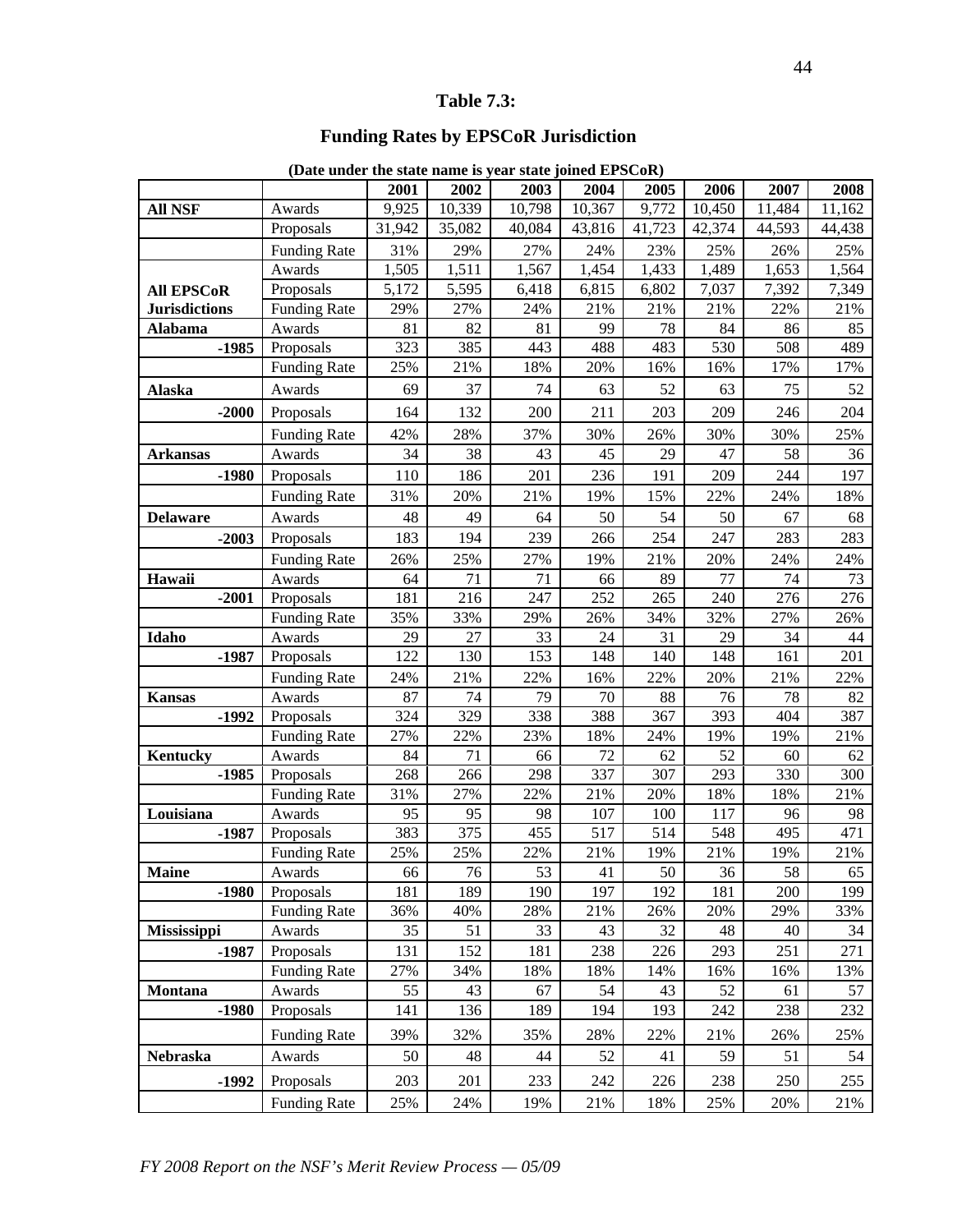| <b>SALE</b><br>٦<br>٠<br>v |
|----------------------------|
|                            |

|                                |                     | 2001      | 2002      | 2003             | 2004             | 2005             | 2006      | 2007             | 2008       |
|--------------------------------|---------------------|-----------|-----------|------------------|------------------|------------------|-----------|------------------|------------|
| <b>Nevada</b>                  | Awards              | 36        | 40        | 45               | 31               | 40               | 42        | 50               | 43         |
| $-1985$                        | Proposals           | 159       | 176       | 160              | 159              | 203              | 200       | 231              | 261        |
|                                | <b>Funding Rate</b> | 23%       | 23%       | 28%              | 19%              | 20%              | 21%       | 22%              | 16%        |
| <b>New</b>                     |                     |           |           |                  |                  |                  |           |                  |            |
| Hampshire<br>$-2004$           | Awards<br>Proposals | 64<br>165 | 68<br>200 | 67<br>244        | 53<br>232        | 64<br>280        | 53<br>243 | 60<br>240        | 58<br>230  |
|                                |                     |           |           |                  |                  |                  |           |                  |            |
|                                | <b>Funding Rate</b> | 39%       | 34%       | 27%              | 23%              | 23%              | 22%       | 25%              | 25%        |
| <b>New Mexico</b>              | Awards              | 96        | 101       | 117              | 90               | 80               | 91        | 104              | 102        |
| $-2001$                        | Proposals           | 332       | 355       | 406              | 378              | 352              | 348       | 401              | 444        |
|                                | <b>Funding Rate</b> | 29%       | 28%       | 29%              | 24%              | 23%              | 26%       | 26%              | 23%        |
| <b>North Dakota</b><br>$-1985$ | Awards<br>Proposals | 21<br>105 | 30<br>127 | 29<br>127        | 20<br>140        | 19<br>154        | 22<br>170 | 15<br>139        | 19<br>158  |
|                                |                     |           |           |                  |                  |                  |           |                  |            |
|                                | <b>Funding Rate</b> | 20%       | 24%       | 23%              | 14%              | 12%              | 13%       | 11%              | 12%        |
| Oklahoma                       | Awards              | 75        | 73        | 61               | 65               | 55               | 74        | 66               | 67         |
| $-1985$                        | Proposals           | 258       | 270       | 302              | 338              | 327              | 342       | 338              | 378        |
|                                | <b>Funding Rate</b> | 29%       | 27%       | 20%              | 19%              | 17%              | 22%       | 20%              | 18%        |
| <b>Puerto Rico</b>             | Awards              | 26        | 18        | 20               | 20               | 16               | 19        | 32               | 24         |
| $-1985$                        | Proposals           | 87        | 82        | 115              | 106              | 119              | 140       | 153              | 148        |
|                                | <b>Funding Rate</b> | 30%       | 22%       | 17%              | 19%              | 13%              | 14%       | 21%              | 16%        |
| <b>Rhode Island</b>            | Awards              | 99        | 106       | 105              | 128              | 117              | 140       | 127              | 129        |
| $-2004$                        | Proposals           | 279       | 297       | 291              | 340              | 334              | 353       | 390              | 357        |
|                                | <b>Funding Rate</b> | 35%       | 36%       | 36%              | 38%              | 35%              | 40%       | 33%              | 36%        |
| <b>South Carolina</b>          | Awards              | 86        | 101       | 110              | 80               | 90               | 86        | 122              | 87         |
| $-1980$                        | Proposals           | 345       | 382       | 472              | 452              | 453              | 464       | 523              | 470        |
|                                | <b>Funding Rate</b> | 25%       | 26%       | 23%              | 18%              | 20%              | 19%       | 23%              | 19%        |
| <b>South Dakota</b>            | Awards              | 28        | 24        | 23               | 12               | 21               | 14        | 21               | 20         |
| $-1987$                        | Proposals           | 78        | 99        | 86               | 93               | 101              | 97        | 97               | 116        |
|                                | <b>Funding Rate</b> | 36%       | 24%       | 27%              | 13%              | 21%              | 14%       | 22%              | 17%        |
| <b>Tennessee</b>               | Awards              | 91        | 115       | 111              | 102              | 113              | 99        | 145              | 124        |
| $-2004$                        | Proposals           | 371       | 440       | 521              | 540              | 585              | 564       | 642              | 633        |
|                                | <b>Funding Rate</b> | 25%       | 26%       | 21%              | 19%              | 19%              | 18%       | 23%              | 20%        |
| <b>U.S. Virgin</b>             |                     |           |           |                  |                  |                  |           |                  |            |
| <b>Islands</b>                 | Awards              | 3         | 3         | $\boldsymbol{0}$ | $\boldsymbol{2}$ | $\boldsymbol{2}$ | 1         | $\boldsymbol{0}$ | 27         |
| $-2002$                        | Proposals           | 5         | 3         | 1                | 6                | 5                | 6         | $\overline{4}$   | 144        |
|                                | <b>Funding Rate</b> | 60%       | 100%      | 0%               | 33%              | 40%              | 17%       | 0%               | 19%        |
| <b>Vermont</b>                 | Awards              | 31        | 22        | 24               | 21               | 22               | 16        | 26               | $\sqrt{2}$ |
| $-1985$                        | Proposals           | 81        | 81        | 113              | 111              | 129              | 119       | 129              | 5          |
|                                | <b>Funding Rate</b> | 38%       | 27%       | 21%              | 19%              | 17%              | 13%       | 20%              | 40%        |
| <b>West Virginia</b>           | Awards              | 24        | 24        | 18               | 17               | 16               | 19        | 21               | 25         |
| $-1980$                        | Proposals           | 104       | 107       | 111              | 105              | 100              | 121       | 128              | 119        |
|                                | <b>Funding Rate</b> | 23%       | 22%       | 16%              | 16%              | 16%              | 16%       | 16%              | 21%        |
| Wyoming                        | Awards              | 28        | 31        | 31               | 27               | 29               | 23        | 26               | 27         |
| $-1985$                        | Proposals           | 89        | 102       | 102              | 101              | 99               | 99        | 91               | 121        |
|                                | <b>Funding Rate</b> | 31%       | 30%       | 30%              | 27%              | 29%              | 23%       | 29%              | 22%        |

Source: NSF Budget Internet Information System (BIIS)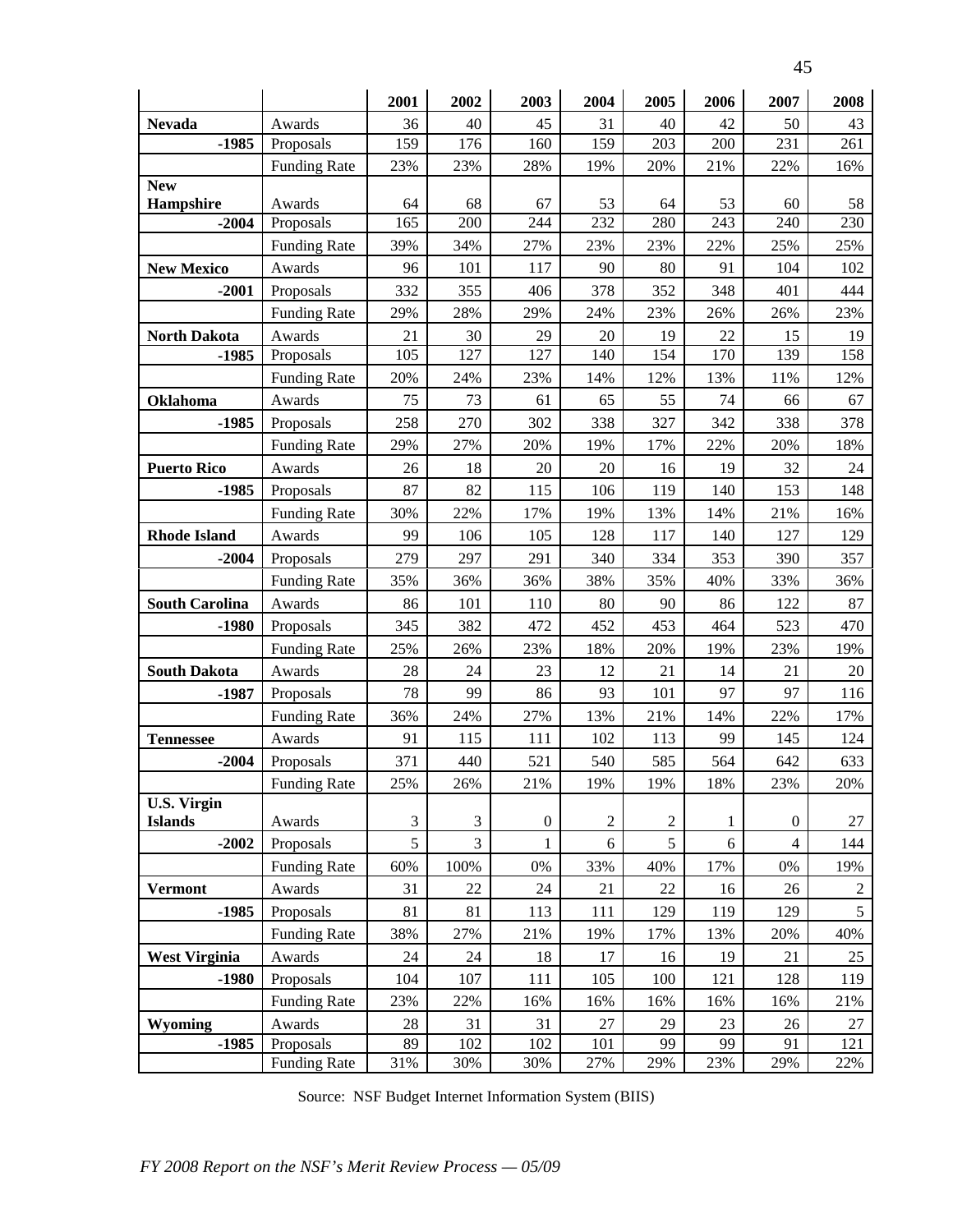# **Small Grants for Exploratory Research (SGER)**

Since the beginning of FY 1990, the Small Grants for Exploratory Research (SGER) option has permitted program officers throughout the Foundation to make certain smallscale grants without formal external review. Characteristics of activities that can be supported by an SGER award include:

- preliminary work on untested and novel ideas;
- ventures into emerging and potentially transformative research ideas;
- application of new expertise or new approaches to "established" research topics;
- having a severe urgency with regard to availability of, or access to data, facilities or specialized equipment, including quick-response research on natural or anthropogenic disasters and similar unanticipated events; or
- efforts of similar character likely to catalyze rapid and innovative advances.

The maximum SGER award size was \$200,000, and program officers were allowed to obligate up to five percent of their program budget per fiscal year for SGER awards.

Potential SGER applicants were encouraged to contact an NSF program officer before submitting an SGER proposal to determine its appropriateness for funding. Directoratelevel data on SGER proposals and awards are presented in the table in **Appendix 8.1**  (below). The number of SGER proposals may be impacted significantly by a major disaster. For example, the increase of SGER proposals in FY 2006 is in large part due to the number of SGERs awarded to collect ephemeral data immediately following Hurricane Katrina.

NSF initiated a study of the SGER portfolio in FY 2006 to determine the effectiveness and impact of the SGER mechanism. Preliminary results of the study of organizational practice were provided in FY 2007. Additional time was required to resolve privacy issues before a survey study of awardees could commence. Data collection has begun and the final results are expected in FY 2009.

Effective January 2009, the SGER funding mechanism was replaced by two funding mechanisms EAGER and RAPID, in part to emphasize the importance of funding of both potentially transformative research and research requiring an urgent response. See Section V (c) for additional information about EAGER and RAPID.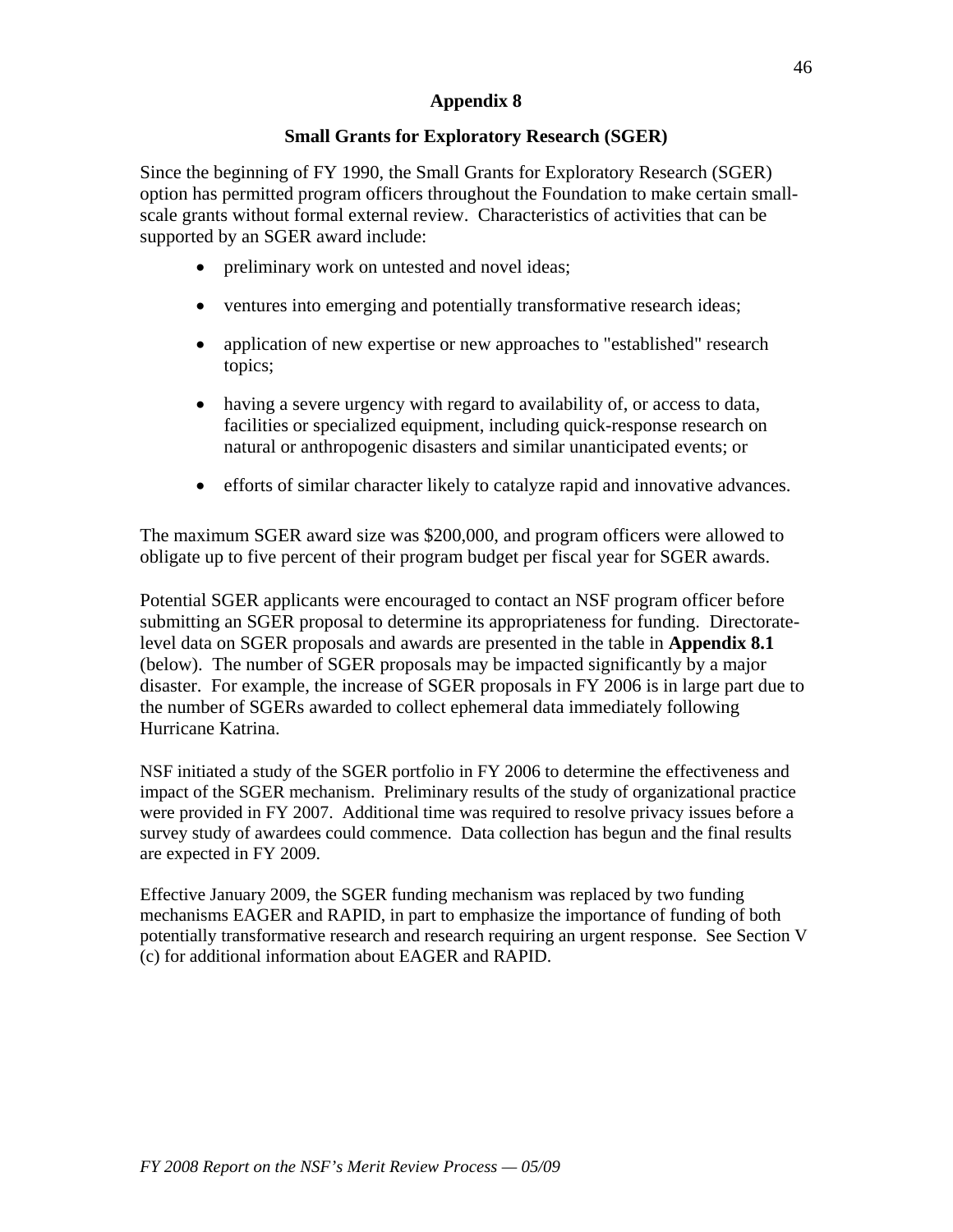# **Appendix 8.1**

|             |                                        | <b>Fiscal Year</b> |                  |                  |                  |                  |                  |                  |            |  |
|-------------|----------------------------------------|--------------------|------------------|------------------|------------------|------------------|------------------|------------------|------------|--|
|             |                                        | 2001               | 2002             | 2003             | 2004             | 2005             | 2006             | 2007             | 2008       |  |
| <b>NSF</b>  | Proposals                              | 301                | 323              | 435              | 640              | 504              | 697              | 469              | 438        |  |
|             | Awards                                 | 256                | 278              | 344              | 382              | 387              | 472              | 410              | 389        |  |
|             | Total \$ (In Millions)                 | \$15.4             | \$16.7           | \$23.4           | \$29.5           | \$27.0           | \$40.0           | \$34.8           | \$34.2     |  |
|             | % of Obligations                       | 0.4%               | 0.4%             | 0.4%             | 0.5%             | 0.5%             | 0.7%             | 0.6%             | 0.6%       |  |
|             | Average \$ (In Thousands)              | \$60               | \$60             | \$68             | \$77             | \$70             | \$85             | \$85             | \$88       |  |
| <b>BIO</b>  | Proposals                              | 59                 | 58               | 52               | 65               | 55               | 55               | 29               | 29         |  |
|             | Awards                                 | 40                 | 40               | 48               | 52               | 38               | 49               | 26               | 23         |  |
|             | Total \$ (In Millions)                 | \$2.7              | \$2.7            | \$3.4            | \$5.4            | \$3.0            | \$54.0           | \$2.7            | \$2.3      |  |
|             | % of Obligations                       | 0.5%               | 0.5%             | 0.6%             | 0.9%             | 0.5%             | 0.9%             | 0.4%             | 0.4%       |  |
|             | Average \$ (In Thousands)              | \$68               | \$68             | \$71             | \$104            | \$79             | \$1,102          | \$104            | \$98       |  |
| <b>CSE</b>  | Proposals                              | 25                 | 26               | 59               | 51               | 82               | 89               | 136              | 104        |  |
|             | Awards                                 | 21                 | 24               | 51               | 48               | 71               | 88               | 136              | 102        |  |
|             | Total \$ (In Millions)                 | \$1.6              | \$1.8            | \$3.9            | \$3.2            | \$6.7            | \$10.2           | \$14.6           | \$10.4     |  |
|             | % of Obligations                       | 0.3%               | 0.4%             | 0.8%             | 0.6%             | 1.4%             | 2.0%             | 2.7%             | 1.9%       |  |
|             | Average \$ (In Thousands)              | \$76               | \$75             | \$76             | \$67             | \$94             | \$116            | \$107            | \$102      |  |
| <b>EHR</b>  | Proposals                              | 13                 | 14               | 6                | 17               | 15               | 16               | 7                | 9          |  |
|             | Awards                                 | 13                 | 10               | 5                | 16               | 11               | 16               | 7                | 9          |  |
|             | Total \$ (In Millions)                 | \$1.0              | \$1.0            | \$0.4            | \$2.1            | \$1.5            | \$0.8            | \$0.9            | \$1.7      |  |
|             | % of Obligations                       | 0.1%               | 0.1%             | 0.1%             | 0.2%             | 0.2%             | 0.1%             | 0.1%             | 0.2%       |  |
|             | Average \$ (In Thousands)              | \$77               | \$100            | \$80             | \$131            | \$136            | \$50             | \$129            | \$188      |  |
| <b>ENG</b>  | Proposals                              | 84                 | 88               | 128              | 127              | 176              | 180              | 134              | 125        |  |
|             | Awards                                 | 79                 | 83               | 110              | 119              | 126              | 145              | 89               | 104        |  |
|             | Total \$ (In Millions)                 | \$5.1              | \$5.7            | \$7.5            | \$8.1            | \$6.7            | \$11.2           | \$5.8            | \$7.6      |  |
|             | % of Obligations                       | 1.1%               | 1.1%             | 1.3%             | 1.4%             | 1.1%             | 1.8%             | 0.9%             | 1.1%       |  |
|             | Average \$ (In Thousands)              | \$65               | \$69             | \$68             | \$68             | \$53             | \$77             | \$65             | \$73       |  |
| <b>GEO</b>  | Proposals                              | 50                 | 46               | 62               | 68               | 62               | 83               | 85               | 67         |  |
|             | Awards                                 | 49                 | 43               | 60               | 64               | 59               | 79               | 81               | 64         |  |
|             | Total \$ (In Millions)                 | \$2.3              | \$1.5            | \$2.9            | \$3.5            | \$3.4            | \$4.4            | \$4.8            | \$3.5      |  |
|             | % of Obligations                       | 0.4%<br>\$47       | 0.2%             | 0.4%             | 0.4%             | 0.5%             | 0.5%             | 0.6%             | 0.5%       |  |
| <b>MPS</b>  | Average \$ (In Thousands)<br>Proposals | 25                 | \$35<br>32       | \$48<br>97       | \$55<br>272      | \$58<br>21       | \$56<br>39       | \$59<br>39       | \$55<br>58 |  |
|             | Awards                                 | 12                 | 21               | 43               | 45               | 18               | 31               | 34               | 45         |  |
|             | Total \$ (In Millions)                 | \$0.8              | \$1.8            | \$3.8            | \$4.4            | \$1.7            | \$2.6            | \$3.5            | \$5.4      |  |
|             | % of Obligations                       | 0.1%               | 0.2%             | 0.3%             | 0.4%             | 0.1%             | 0.2%             | 0.3%             | 0.4%       |  |
|             | Average \$ (In Thousands)              | \$67               | \$86             | \$88             | \$98             | \$94             | \$84             | \$103            | \$121      |  |
| <b>OCI</b>  | Proposals                              | 0                  | $\boldsymbol{0}$ | $\boldsymbol{0}$ | $\theta$         | 11               | $\overline{c}$   | 1                | 7          |  |
|             | Awards                                 | $\theta$           | 0                | $\boldsymbol{0}$ | $\boldsymbol{0}$ | 11               | $\overline{c}$   | 1                | 7          |  |
|             | Total \$ (In Millions)                 | \$0.00             | \$0.00           | \$0.1            | \$1.0            | \$1.5            | \$0.2            | \$0.2            | \$1.0      |  |
|             | % of Obligations                       | 0.0%               | 0.0%             | 0.0%             | 0.8%             | 1.2%             | 0.1%             | 0.1%             | 0.5%       |  |
|             | Average \$ (In Thousands)              | N/A                | N/A              | N/A              | N/A              | \$136            | \$100            | \$200            | \$140      |  |
| <b>OISE</b> | Proposals                              | 1                  | $\theta$         | 0                | 0                | $\theta$         | $\theta$         | $\theta$         | 0          |  |
|             | Awards                                 | $\mathbf{1}$       | $\mathbf{0}$     | $\boldsymbol{0}$ | $\boldsymbol{0}$ | $\boldsymbol{0}$ | $\boldsymbol{0}$ | $\boldsymbol{0}$ | $\theta$   |  |
|             | Total \$ (In Millions)                 | \$0.04             | \$0.04           | \$0.1            | \$0.1            | \$0.1            | \$0.1            | \$0.1            | \$0.1      |  |
|             | % of Obligations                       | $0.0\%$            | 0.0%             | 0.1%             | 0.2%             | 0.2%             | 0.3%             | 0.2%             | 0.2%       |  |
|             | Average \$ (In Thousands)              | \$40               | N/A              | N/A              | N/A              | $\rm N/A$        | N/A              | N/A              | N/A        |  |

# **Small Grants for Exploratory Research (SGER) Funding Trends by Directorate or Office**

*FY 2008 Report on the NSF's Merit Review Process — 05/09*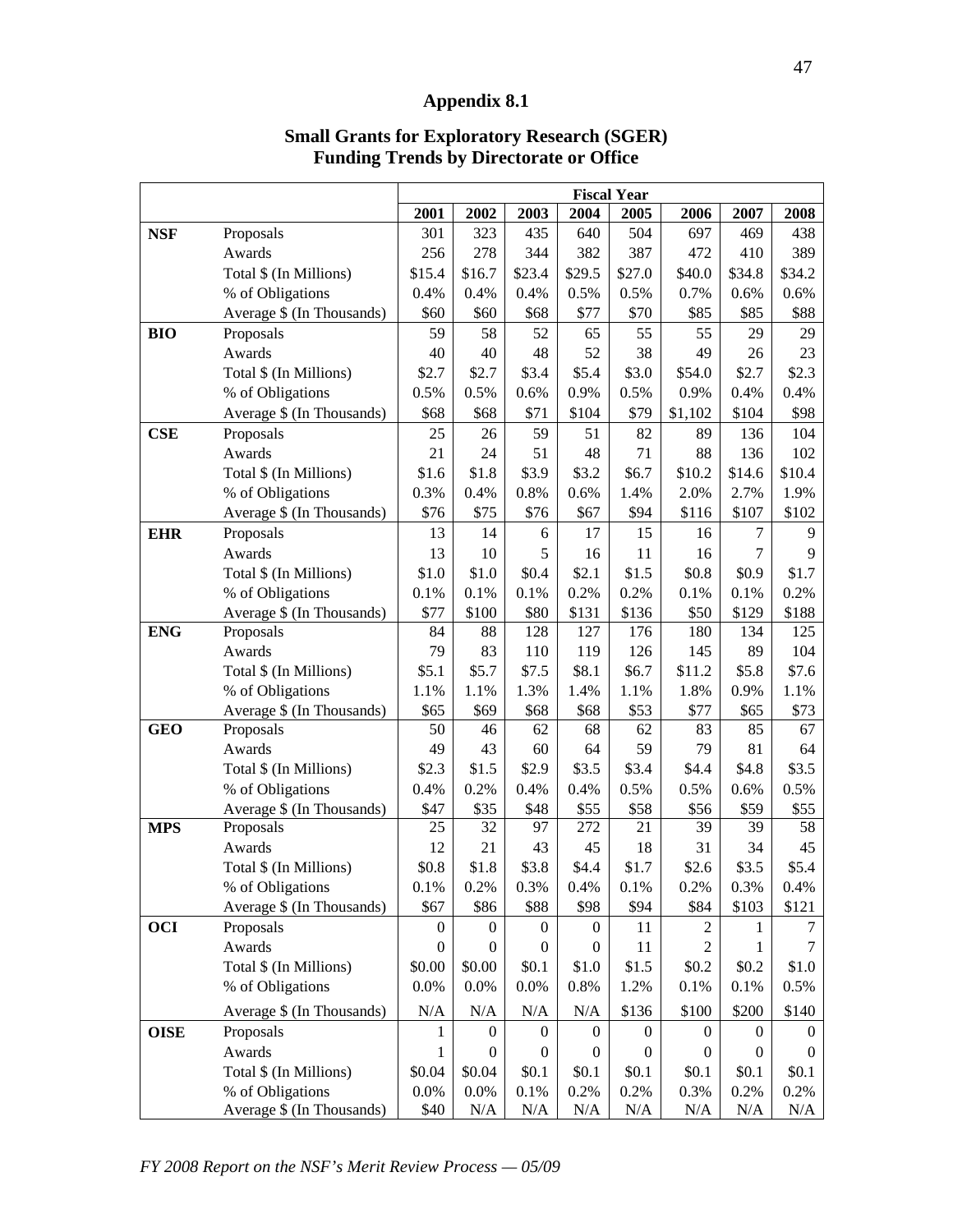|            |                           | <b>Fiscal Year</b> |       |       |       |       |       |       |       |  |  |
|------------|---------------------------|--------------------|-------|-------|-------|-------|-------|-------|-------|--|--|
|            |                           |                    |       |       |       |       |       |       |       |  |  |
|            |                           | 2001               | 2002  | 2003  | 2004  | 2005  | 2006  | 2007  | 2008  |  |  |
| <b>OPP</b> | Proposals                 | 17                 | 17    | 14    | 18    | 24    | 16    | 23    | 17    |  |  |
|            | Awards                    | 15                 | 16    | 13    | 16    | 24    | 16    | 23    | 15    |  |  |
|            | Total \$ (In Millions)    | \$0.7              | \$0.7 | \$0.7 | \$0.7 | \$1.2 | \$0.5 | \$1.2 | \$1.0 |  |  |
|            | % of Obligations          | 0.2%               | 0.2%  | 0.2%  | 0.2%  | 0.3%  | 0.1%  | 0.3%  | 0.2%  |  |  |
|            | Average \$ (In Thousands) | \$47               | \$44  | \$54  | \$44  | \$50  | \$31  | \$52  | \$67  |  |  |
| <b>SBE</b> | Proposals                 | 27                 | 42    | 17    | 22    | 58    | 217   | 15    | 21    |  |  |
|            | Awards                    | 26                 | 41    | 14    | 22    | 29    | 46    | 13    | 20    |  |  |
|            | Total \$ (In Millions)    | \$1.2              | \$1.4 | \$0.6 | \$0.8 | \$1.2 | \$4.5 | \$1.0 | \$1.2 |  |  |
|            | % of Obligations          | 0.7%               | 1.0%  | 0.4%  | 0.4%  | 0.6%  | 2.0%  | 0.4%  | 0.5%  |  |  |
|            | Average \$ (In Thousands) | \$46               | \$34  | \$43  | \$36  | \$41  | \$98  | \$77  | \$59  |  |  |

Source: NSF Enterprise Information System 10/2/08

Note: OCI and OISE have obligations from split-funding awards that are managed by other directorates or offices.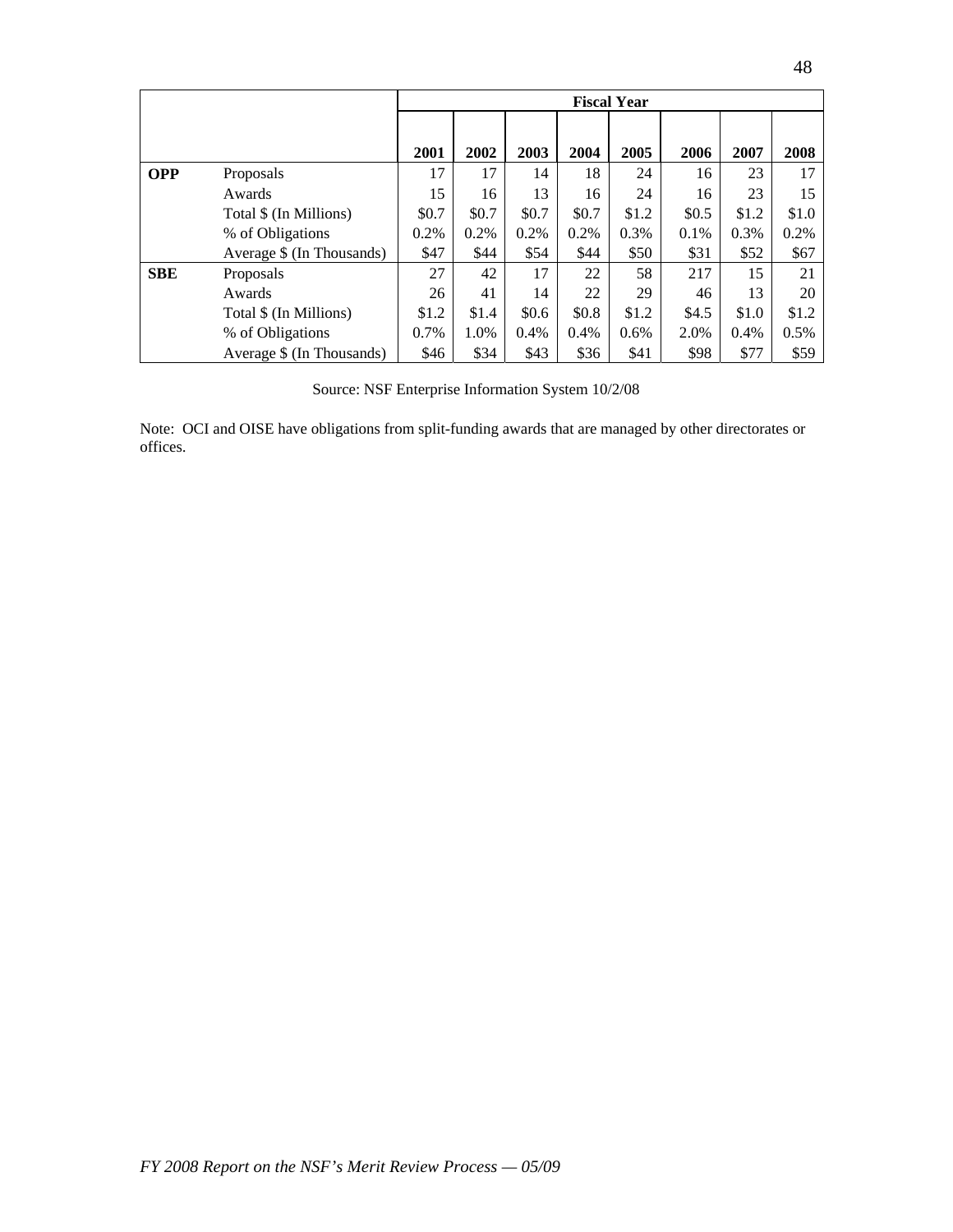# **Merit Review Process Oversight Mechanisms**

Performance evaluation of the operation of the merit review system is supported with information from the following activities:

# • **Program Evaluation by Committees of Visitors.**

To ensure the highest quality in processing and recommending proposals for awards, NSF convenes external groups of experts, called Committees of Visitors (COVs), to review each major program approximately every three-to-five years. This includes disciplinary programs in the various directorates and offices, and the crossdisciplinary programs managed across directorates. The COVs (comprised of scientists, engineers and educators from academia, industry, and government) convene at NSF for a two-to-three day assessment. These experts evaluate the integrity and efficiency of the processes used for proposal review and program decision-making. In addition, the COVs provide a retrospective assessment of the quality of results of NSF's programmatic investments. The COV reports, written as answers and commentary to specific questions, are submitted for review through Advisory Committees to the directorates and the NSF Director. Questions include aspects of the program portfolio, such as the balance of high-risk, multidisciplinary, and innovative projects. The recommendations of COVs are reviewed by management and taken into consideration by NSF when evaluating existing programs and future directions for the Foundation.<sup>[11](#page-48-0)</sup>

# • **Advisory Committee (AC) Reporting on Directorate/Office Performance.**

Advisory committees regularly provide community perspectives to the research and education directorates, Office of Cyberinfrastructure, Office of International Science and Engineering, and Office of Polar Programs. They are typically composed of 15- 25 experts who have experience relevant to the programs under review and are broadly drawn from academia, industry, and government. Advisory Committees, as part of their mission, regularly review COV reports and staff responses.

# • **Advisory Committee for GPRA Performance Assessment.**

The Advisory Committee for GPRA Performance Assessment (AC/GPA) was established in June 2002 to provide advice and recommendations to the NSF Director regarding NSF's performance under the Government Performance and Results Act (GPRA). This is the only Foundation-wide external advisory committee that conducts an assessment of the entire portfolio of NSF investments in science, engineering, and education. The Committee, which is comprised of about 20 scientists, engineers, and educators, is drawn from academic, government research institutions, and private industry. Each year, the Committee reviews the Foundation's investments in *Discovery*, *Learning*, and *Research Infrastructure* to determine if NSF demonstrated significant achievement under these strategic goals. The AC/GPA annual report is publicly available on the NSF website.

 $\overline{a}$ 

<span id="page-48-0"></span><sup>&</sup>lt;sup>11</sup> The COV reports and directorate responses are available electronically as a link from the NSF GPRA web page, [http://www.nsf.gov/about/performance/.](http://www.nsf.gov/about/performance/)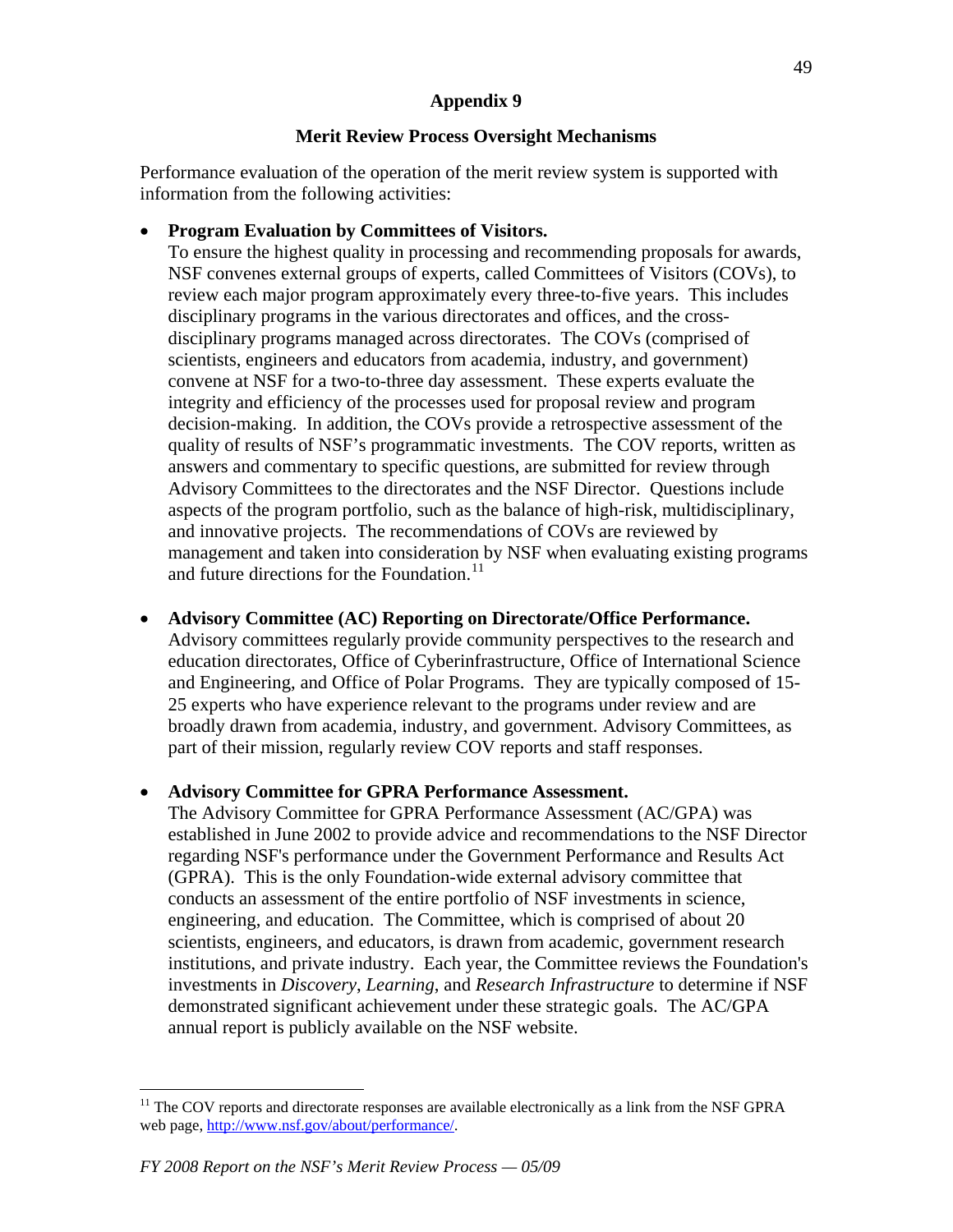|             |                                            | <b>Fiscal Year</b> |                  |                  |                  |                  |                  |                  |  |  |
|-------------|--------------------------------------------|--------------------|------------------|------------------|------------------|------------------|------------------|------------------|--|--|
|             |                                            | 2002               | 2003             | 2004             | 2005             | 2006             | 2007             | 2008             |  |  |
|             | First Level Reviews (Assistant Directors): |                    |                  |                  |                  |                  |                  |                  |  |  |
| BIO         | Request                                    | 4                  | $\overline{4}$   | 3                | $\overline{2}$   | 4                | $\overline{2}$   | 5                |  |  |
|             | - Upheld                                   | $\overline{4}$     | $\overline{4}$   | 3                | $\overline{c}$   | $\overline{4}$   | $\overline{2}$   | 5                |  |  |
|             | - Reversed                                 | $\overline{0}$     | $\mathbf{0}$     | $\overline{0}$   | $\mathbf 0$      | $\boldsymbol{0}$ | $\mathbf 0$      | $\boldsymbol{0}$ |  |  |
| <b>CISE</b> | Request                                    | $\mathbf{1}$       | $\mathbf{1}$     | $\overline{2}$   | 3                | $\mathbf{1}$     | $\mathbf{1}$     | $\boldsymbol{0}$ |  |  |
|             | - Upheld                                   | $\mathbf{1}$       | $\boldsymbol{0}$ | $\overline{2}$   | 3                | $\mathbf{1}$     | $\mathbf{1}$     | $\boldsymbol{0}$ |  |  |
|             | - Reversed                                 | $\mathbf{0}$       | $\mathbf{1}$     | $\mathbf 0$      | $\mathbf{0}$     | $\boldsymbol{0}$ | $\mathbf 0$      | $\boldsymbol{0}$ |  |  |
| <b>EHR</b>  | Request                                    | $\overline{2}$     | $\mathfrak{Z}$   | $\overline{2}$   | $\overline{7}$   | $\overline{4}$   | 6                | $\boldsymbol{7}$ |  |  |
|             | - Upheld                                   | $\overline{2}$     | $\overline{3}$   | $\overline{2}$   | $\overline{7}$   | $\overline{4}$   | 6                | $\overline{7}$   |  |  |
|             | - Reversed                                 | $\overline{0}$     | $\overline{0}$   | $\overline{0}$   | $\overline{0}$   | $\mathbf{0}$     | $\mathbf{0}$     | $\boldsymbol{0}$ |  |  |
| <b>ENG</b>  | Request                                    | $\overline{2}$     | $\overline{2}$   | 3                | $\overline{3}$   | 6                | $\overline{3}$   | 3                |  |  |
|             | - Upheld                                   | $\overline{c}$     | $\overline{2}$   | 3                | 3                | 6                | $\overline{3}$   | 3                |  |  |
|             | - Reversed                                 | $\boldsymbol{0}$   | $\boldsymbol{0}$ | $\boldsymbol{0}$ | $\boldsymbol{0}$ | $\boldsymbol{0}$ | $\boldsymbol{0}$ | $\boldsymbol{0}$ |  |  |
| <b>GEO</b>  | Request                                    | $\mathbf{1}$       | $\overline{4}$   | $\overline{4}$   | $\overline{0}$   | $\boldsymbol{0}$ | $\overline{2}$   | $\boldsymbol{0}$ |  |  |
|             | - Upheld                                   | $\mathbf{1}$       | $\overline{4}$   | $\overline{4}$   | $\mathbf{0}$     | $\mathbf{0}$     | $\overline{2}$   | $\boldsymbol{0}$ |  |  |
|             | - Reversed                                 | $\overline{0}$     | $\mathbf{0}$     | $\overline{0}$   | $\overline{0}$   | $\mathbf{0}$     | $\overline{0}$   | $\mathbf{0}$     |  |  |
| <b>MPS</b>  | Request                                    | 15                 | $\overline{4}$   | 24               | 15               | 16               | 16               | 14               |  |  |
|             | - Upheld                                   | 15                 | $\overline{4}$   | 24               | 15               | 15               | 15               | 14               |  |  |
|             | - Reversed                                 | $\boldsymbol{0}$   | $\boldsymbol{0}$ | $\boldsymbol{0}$ | $\boldsymbol{0}$ | $\mathbf{1}$     | $\mathbf{1}$     | $\boldsymbol{0}$ |  |  |
| <b>SBE</b>  | Request                                    | $\mathbf{1}$       | $\mathfrak{Z}$   | 3                | 3                | $\overline{4}$   | $\boldsymbol{0}$ | $\boldsymbol{2}$ |  |  |
|             | - Upheld                                   | $\overline{0}$     | $\overline{2}$   | $\overline{3}$   | 3                | $\overline{4}$   | $\boldsymbol{0}$ | $\overline{2}$   |  |  |
|             | - Reversed                                 | $\mathbf{1}$       | $\mathbf{1}$     | $\overline{0}$   | $\boldsymbol{0}$ | $\mathbf{0}$     | $\mathbf{0}$     | $\boldsymbol{0}$ |  |  |
| Other*      | Request                                    | $\overline{0}$     | $\boldsymbol{0}$ | $\mathbf{0}$     | $\mathbf{0}$     | $\boldsymbol{0}$ | $\mathfrak{Z}$   | $\boldsymbol{0}$ |  |  |
|             | - Upheld                                   | $\mathbf{0}$       | $\overline{0}$   | $\boldsymbol{0}$ | $\boldsymbol{0}$ | $\boldsymbol{0}$ | $\overline{3}$   | $\boldsymbol{0}$ |  |  |
|             | - Reversed                                 | $\overline{0}$     | $\mathbf{0}$     | $\mathbf{0}$     | $\boldsymbol{0}$ | $\boldsymbol{0}$ | $\mathbf{0}$     | $\mathbf{0}$     |  |  |
|             | Second Level Reviews (Deputy Director):    |                    |                  |                  |                  |                  |                  |                  |  |  |
| O/DD        | Request                                    | 4                  | 5                | $\boldsymbol{7}$ | $\overline{c}$   | $\boldsymbol{0}$ | $\mathbf{1}$     | $\mathfrak 3$    |  |  |
|             | - Upheld                                   | $\overline{4}$     | $\overline{4}$   | $\boldsymbol{7}$ | $\overline{c}$   | $\boldsymbol{0}$ | $\mathbf{1}$     | 3                |  |  |
|             | - Reversed                                 | $\overline{0}$     | $\mathbf{1}$     | $\mathbf{0}$     | $\mathbf{0}$     | $\mathbf{0}$     | $\boldsymbol{0}$ | $\boldsymbol{0}$ |  |  |
|             | Total Reviews First & Second Level         |                    |                  |                  |                  |                  |                  |                  |  |  |
| <b>NSF</b>  | Request                                    | 30                 | 26               | 48               | 35               | 35               | 34               | 34               |  |  |
|             | - Upheld                                   | 29                 | 24               | 48               | 35               | 34               | 33               | 34               |  |  |
|             | - Reversed                                 | $\mathbf{1}$       | $\overline{2}$   | $\boldsymbol{0}$ | $\boldsymbol{0}$ | $\mathbf{1}$     | $\mathbf{1}$     | $\boldsymbol{0}$ |  |  |

# **Requests for Formal Reconsideration of Declined Proposals**

Source: Office of the Director

Note: Other category includes OCI, OIA, OPP, and OISE. The number of decisions (upheld or reversed) may not equal the number of requests in each year due to the carryover of the pending reconsideration request.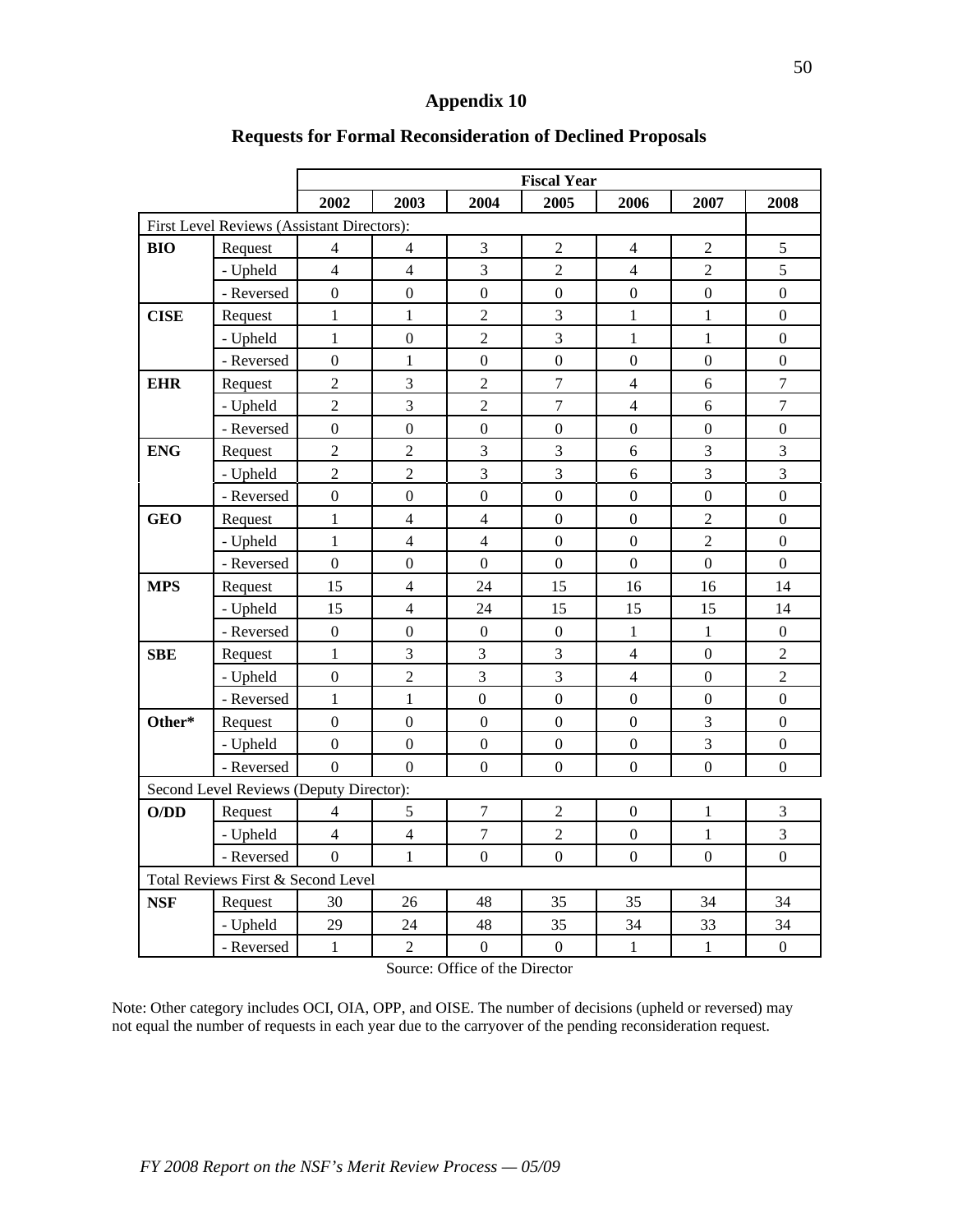|             |           | <b>Methods of Review</b> |                   |                 |                |                                              |                                             |                               |
|-------------|-----------|--------------------------|-------------------|-----------------|----------------|----------------------------------------------|---------------------------------------------|-------------------------------|
|             |           | All<br><b>Methods</b>    | $Mail +$<br>Panel | Mail-<br>Only   | Panel-<br>Only | <b>Not</b><br><b>Externally</b><br>Reviewed* | <b>Returned</b><br>without<br><b>Review</b> | Withdrawn<br><b>Proposals</b> |
| <b>NSF</b>  | Reviews   | 248,772                  | 100,144           | 15,665          | 132,963        |                                              |                                             |                               |
|             | Proposals | 42,983                   | 14,355            | 3,662           | 24,966         | 1,445                                        | 1,405                                       | 280                           |
|             | Rev/Prop  | 5.8                      | 7.0               | 4.3             | 5.3            |                                              |                                             |                               |
| <b>BIO</b>  | Reviews   | 39,308                   | 33,684            | 160             | 5,464          |                                              |                                             |                               |
|             | Proposals | 6,453                    | 5,189             | 36              | 1,228          | 145                                          | 249                                         | 44                            |
|             | Rev/Prop  | 6.1                      | 6.5               | 4.4             | 4.4            |                                              |                                             |                               |
| <b>CSE</b>  | Reviews   | 27,874                   | 2,905             | 276             | 24,693         |                                              |                                             |                               |
|             | Proposals | 5,304                    | 433               | 76              | 4,795          | 263                                          | 83                                          | 45                            |
|             | Rev/Prop  | 5.3                      | 6.7               | 3.6             | 5.1            |                                              |                                             |                               |
| <b>EHR</b>  | Reviews   | 23,552                   | 995               | 225             | 22,332         |                                              |                                             |                               |
|             | Proposals | 3,847                    | 147               | 60              | 3,640          | 40                                           | 70                                          | 12                            |
|             | Rev/Prop  | 6.1                      | 6.8               | 3.8             | 6.1            |                                              |                                             |                               |
| <b>ENG</b>  | Reviews   | 45,879                   | 2,631             | 543             | 42,705         |                                              |                                             |                               |
|             | Proposals | 9,318                    | 449               | 164             | 8,705          | 325                                          | 604                                         | 18                            |
|             | Rev/Prop  | 4.9                      | 5.9               | 3.3             | 4.9            |                                              |                                             |                               |
| <b>GEO</b>  | Reviews   | 25,490                   | 21,896            | 2,688           | 906            |                                              |                                             |                               |
|             | Proposals | 4,099                    | 3,330             | 588             | 181            | 138                                          | 41                                          | 39                            |
|             | Rev/Prop  | 6.2                      | 6.6               | 4.6             | 5.0            |                                              |                                             |                               |
| <b>MPS</b>  | Reviews   | 48,503                   | 13,652            | 9,845           | 25,006         |                                              |                                             |                               |
|             | Proposals | 7,534                    | 1,510             | 2,225           | 3,799          | 303                                          | 240                                         | 74                            |
|             | Rev/Prop  | 6.4                      | 9.0               | 4.4             | 6.6            |                                              |                                             |                               |
| <b>OCI</b>  | Reviews   | 2,381                    | 356               | 15              | 2,010          |                                              |                                             |                               |
|             | Proposals | 479                      | 58                | $\overline{4}$  | 417            | 21                                           | 5                                           | $\overline{0}$                |
|             | Rev/Prop  | 5.0                      | 6.1               | 3.8             | 4.8            |                                              |                                             |                               |
| <b>OISE</b> | Reviews   | 3,134                    | $\overline{72}$   | 1,010           | 2,052          |                                              |                                             |                               |
|             | Proposals | 802                      | 11                | 281             | 510            | 108                                          | 46                                          | 25                            |
|             | Rev/Prop  | 3.9                      | 6.5               | 3.6             | 4.0            |                                              |                                             |                               |
| <b>OPP</b>  | Reviews   | 4,277                    | 3,144             | 293             | 840            |                                              |                                             |                               |
|             | Proposals | 827                      | 586               | 71              | 170            | 37                                           | $\overline{4}$                              | 3                             |
|             | Rev/Prop  | 5.2                      | 5.4               | 4.1             | 4.9            |                                              |                                             |                               |
| <b>SBE</b>  | Reviews   | 25,551                   | 18,093            | 573             | 6,885          |                                              |                                             |                               |
|             | Proposals | 4,299                    | 2,637             | 147             | 1,515          | 65                                           | 32                                          | 18                            |
|             | Rev/Prop  | 5.9                      | 6.9               | 3.9             | 4.5            |                                              |                                             |                               |
| Other       | Reviews   | 2,823                    | 2,716             | $\overline{37}$ | 70             |                                              |                                             |                               |
|             | Proposals | 21                       | 5                 | 10              | 6              | $\overline{0}$                               | 31                                          | $\overline{2}$                |
|             | Rev/Prop  | 134.4                    | 543.2             | 3.7             | N/A            |                                              |                                             |                               |

#### **Average Number of Reviews per Proposal, By Method and Directorate or Office, FY 2008**

Source: NSF Enterprise Information System 10/2/08

\* Note: The proposal totals shown in the "All Methods" category do not include the proposals shown in the "Not Reviewed" category. Proposals which are not reviewed include SGERs and grants for travel and symposia. The "Not Reviewed" category includes award and decline actions which were not reviewed, while the "Returned without Review" and "Withdrawn Proposal" categories reflect proposals which were neither awarded nor declined. There were 41,540 panel summaries in FY 2008. Reviewers participating as both a mail and a panel reviewer for the same proposal are counted as one review in this table. Withdrawn proposals include only those that underwent merit review.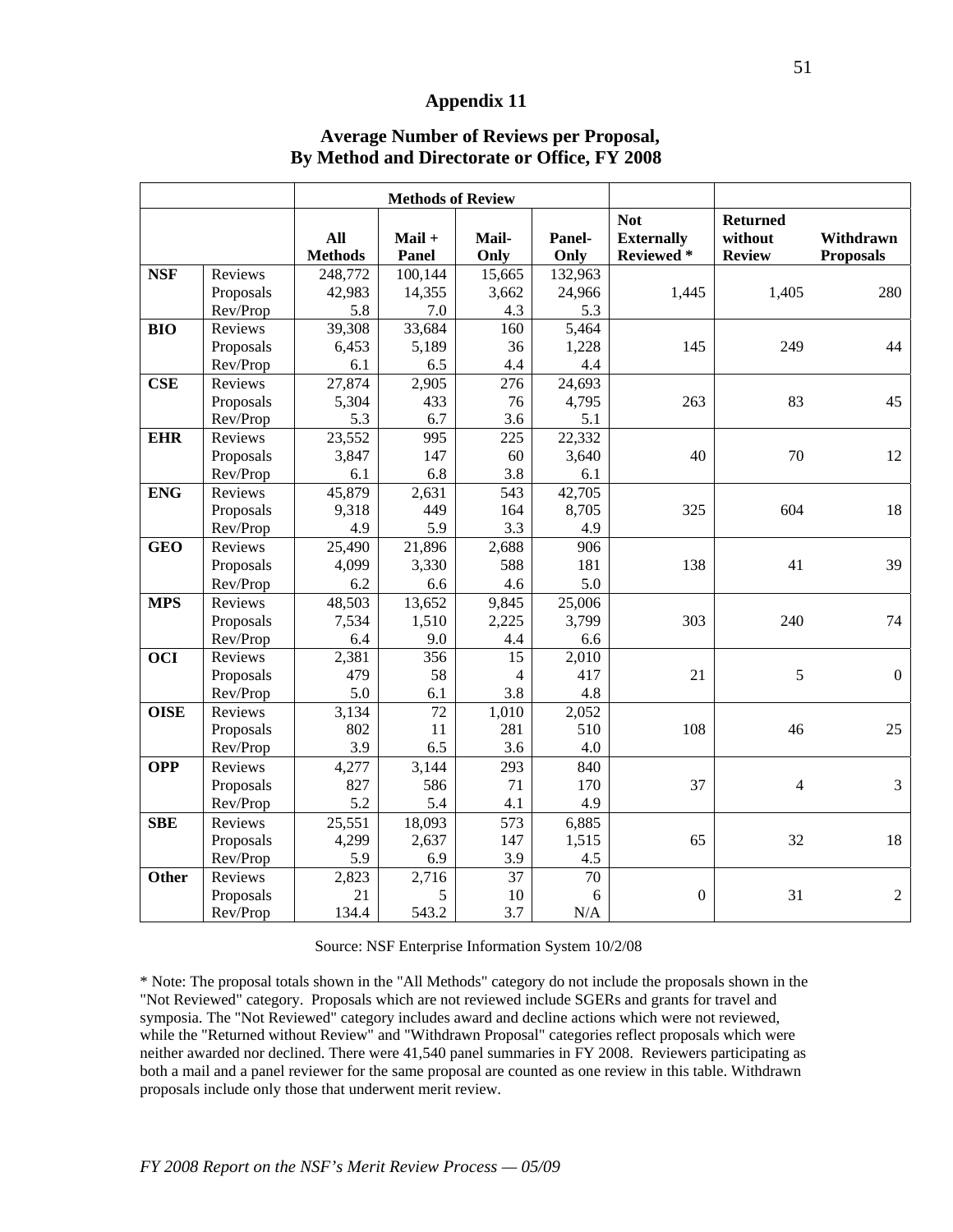|           |           |                  |         |           |         |            |         | Not Externally |         |
|-----------|-----------|------------------|---------|-----------|---------|------------|---------|----------------|---------|
|           | Total     | $Mail + Panel$   |         | Mail Only |         | Panel Only |         | Reviewed       |         |
| <b>FY</b> | Proposals | <b>Proposals</b> | Percent | Proposals | Percent | Proposals  | Percent | Proposals      | Percent |
| 2008      | 44,428    | 14,355           | 32%     | 3,662     | 8%      | 24,966     | 56%     | 1,445          | 3%      |
| 2007      | 44,577    | 14,292           | 32%     | 3,737     | 8%      | 25,135     | 56%     | 1,413          | 3%      |
| 2006      | 42,352    | 14.349           | 34%     | 3,895     | 9%      | 22,384     | 53%     | 1,724          | 4%      |
| 2005      | 41,722    | 13.919           | 33%     | 3,656     | 9%      | 22,735     | 54%     | 1,412          | 3%      |
| 2004      | 43,851    | 13,345           | 30%     | 4,496     | 10%     | 24,553     | 56%     | 1,457          | 3%      |
| 2003      | 40,075    | 12,683           | 32%     | 4,579     | 11%     | 21,391     | 53%     | 1,388          | 3%      |
| 2002      | 35,164    | 11,346           | 32%     | 4,838     | 14%     | 17,616     | 50%     | 1,364          | 4%      |
| 2001      | 31,942    | 9,367            | 29%     | 5,460     | 17%     | 15,751     | 49%     | 1,364          | 4%      |

#### **Methods of NSF Proposal Review**

Source: NSF Enterprise Information System 10/2/08

Note: Panel-Only includes cases where panel was mailed proposal for review prior to panel.

### **Appendix 12.1**

#### **Methods of NSF Proposal Review by Directorate or Office FY 2008**

|             | Total            | $Mail + Panel$ |         | Mail-Only |         | Panel-Only |         | Not Reviewed |         |
|-------------|------------------|----------------|---------|-----------|---------|------------|---------|--------------|---------|
| Directorate | <b>Proposals</b> | Proposals      | Percent | Proposals | Percent | Proposals  | Percent | Proposals    | Percent |
| <b>NSF</b>  | 44,428           | 14,355         | 32%     | 3,662     | 8%      | 24,966     | 56%     | 1,445        | 3%      |
| <b>BIO</b>  | 6,598            | 5,189          | 79%     | 36        | 1%      | 1,228      | 19%     | 145          | 2%      |
| <b>CSE</b>  | 5,567            | 433            | 8%      | 76        | 1%      | 4.795      | 86%     | 263          | 5%      |
| <b>EHR</b>  | 3,887            | 147            | 4%      | 60        | 2%      | 3.640      | 94%     | 40           | 1%      |
| <b>ENG</b>  | 9,643            | 449            | 5%      | 164       | 2%      | 8,705      | 90%     | 325          | 3%      |
| <b>GEO</b>  | 4,237            | 3,330          | 79%     | 588       | 14%     | 181        | 4%      | 138          | 3%      |
| <b>MPS</b>  | 7,837            | 1,510          | 19%     | 2,225     | 28%     | 3.799      | 48%     | 303          | 4%      |
| <b>OCI</b>  | 500              | 58             | 12%     | 4         | 1%      | 417        | 83%     | 21           | 4%      |
| <b>OISE</b> | 910              | 11             | 1%      | 281       | 31%     | 510        | 56%     | 108          | 12%     |
| <b>OPP</b>  | 864              | 586            | 68%     | 71        | 8%      | 170        | 20%     | 37           | 4%      |
| <b>SBE</b>  | 4.364            | 2.637          | 60%     | 147       | 3%      | 1,515      | 35%     | 65           | 1%      |
| Other       | 21               | 5              | 24%     | 10        | 48%     | 6          | 29%     | $\Omega$     | 0%      |

Source: NSF Enterprise Information System 10/2/08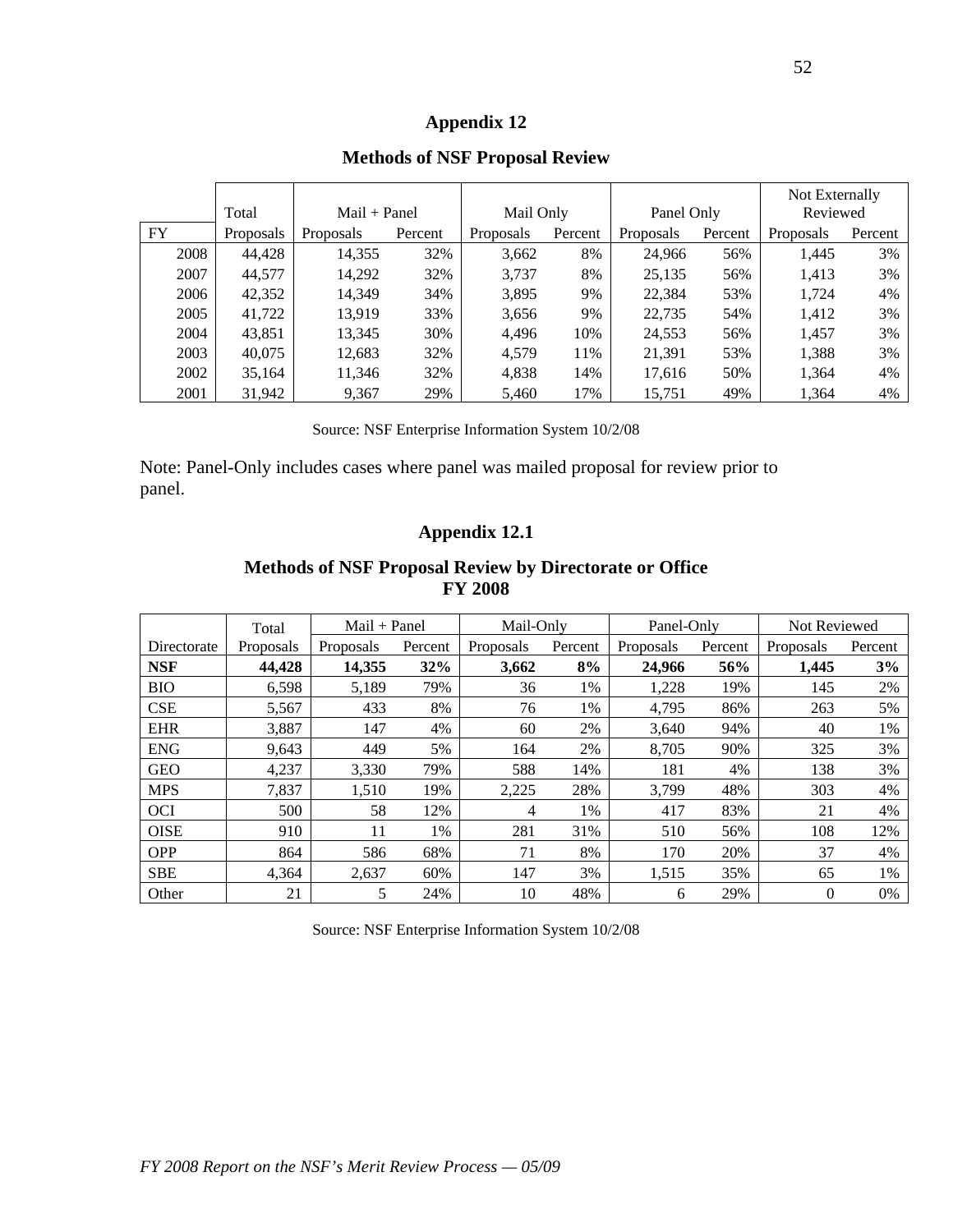

**Average Reviewer Ratings by Method of Review FY 2008** 

Source: NSF Enterprise Information System 10/2/08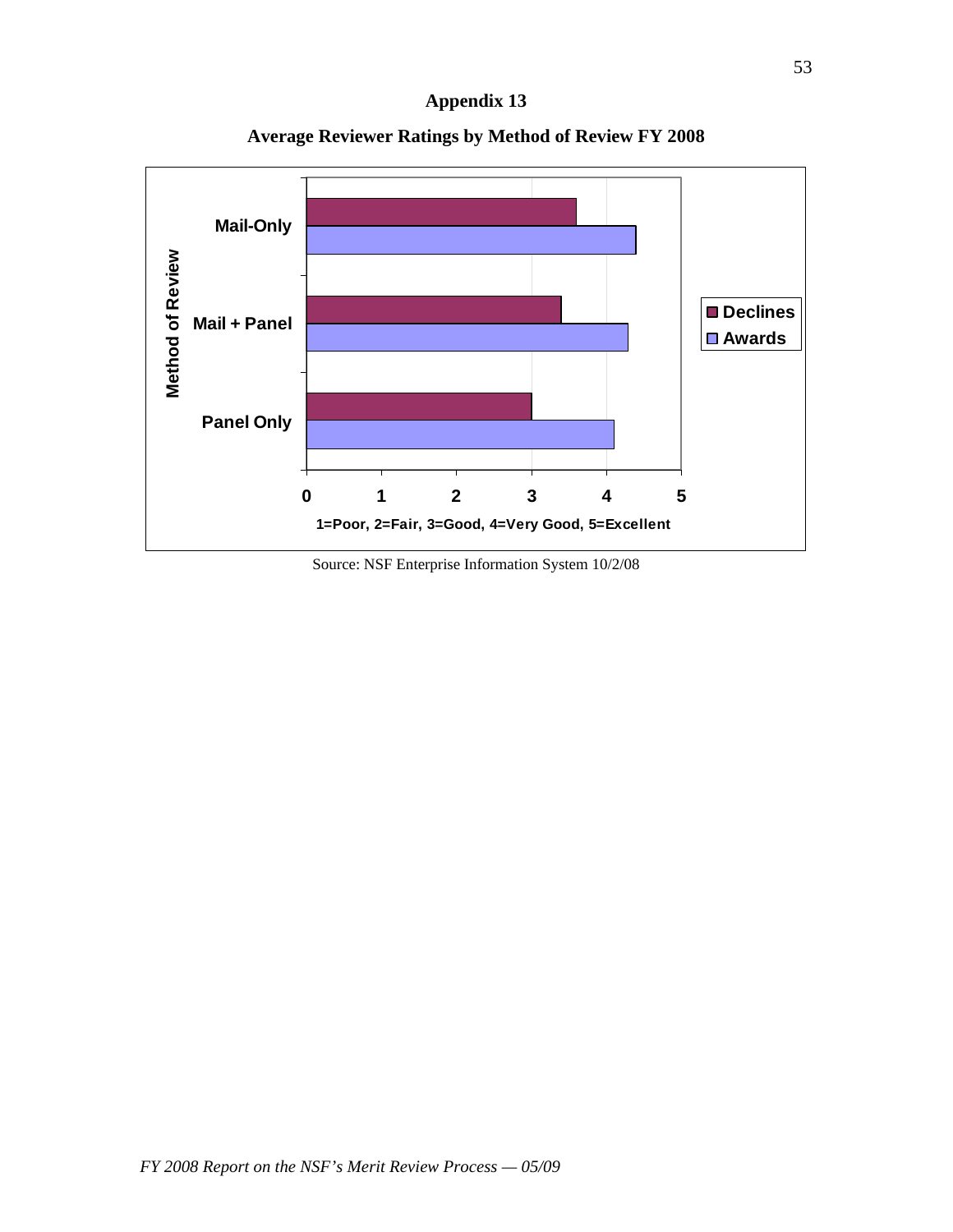## **Accomplishment Based Renewals and Creativity Extensions**

#### **Accomplishment-Based Renewals**

In an accomplishment-based renewal, the project description is replaced by copies of no more than six reprints of publications resulting from the research supported by NSF (or research supported by other sources that is closely related to the NSF-supported research) during the preceding three-to-five year period. In addition, a brief (not to exceed four pages) summary of plans for the proposed support period must be submitted. All other information required for NSF proposal submission remains the same. The proposals undergo merit review in the tradition of the specific program. In 2008, there were 80 requests for accomplishment-based renewals; 28 of which were awarded.

### **Creativity Extensions**

A program officer may recommend the extension of funding for certain research grants beyond the initial period for which the grant was awarded for a period of up to two years. The objective is to offer the most creative investigators an extension to address opportunities in the same general research area, but not necessarily within the scope covered by the original/current proposal. Awards eligible for such an extension are generally three-year continuing grants. Special Creativity Extensions are usually initiated by the NSF program officer based on progress during the first two years of a three-year grant. In FY 2008, there were 24 Special Creativity Extensions granted.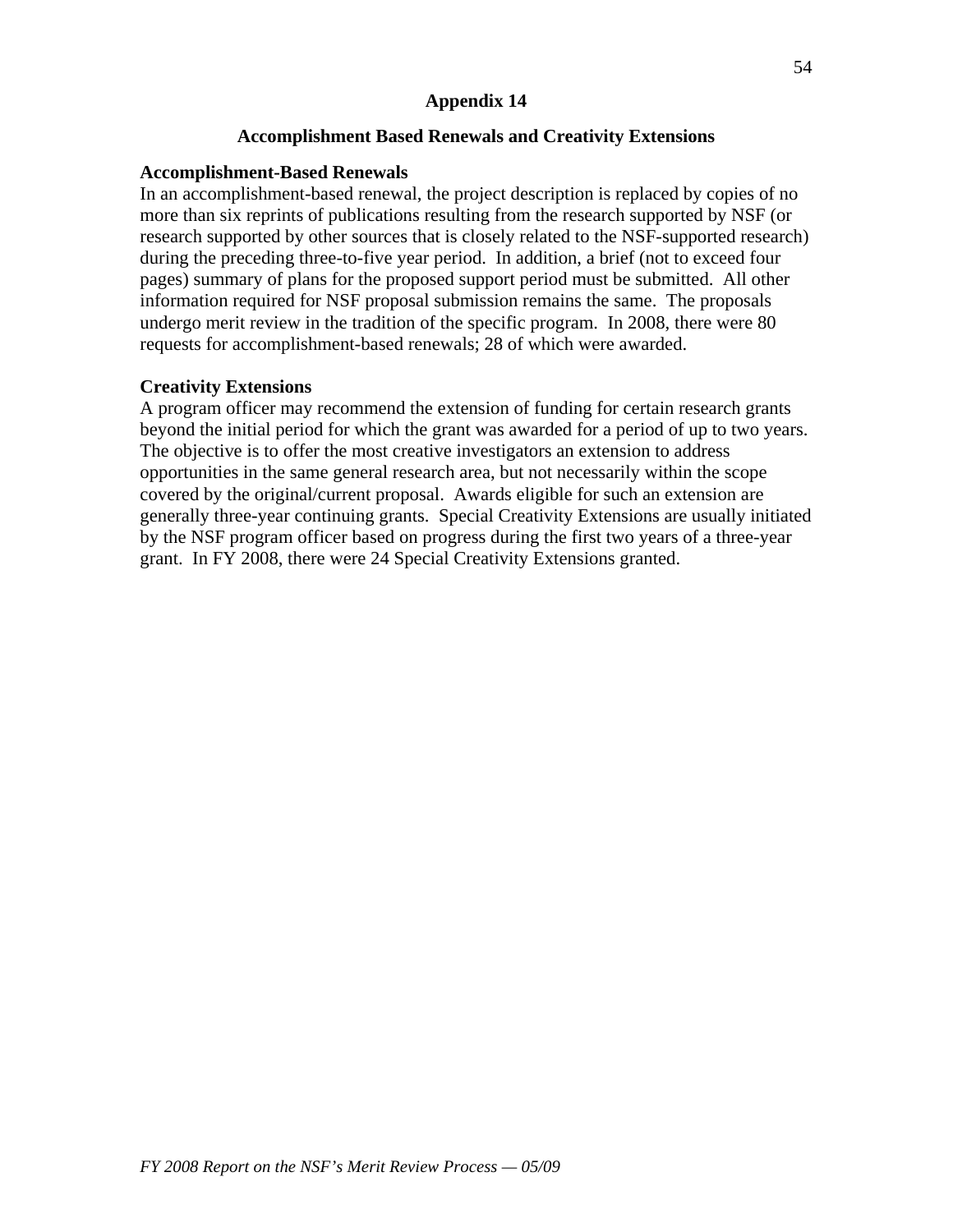#### **National Science Foundation Organization Chart**